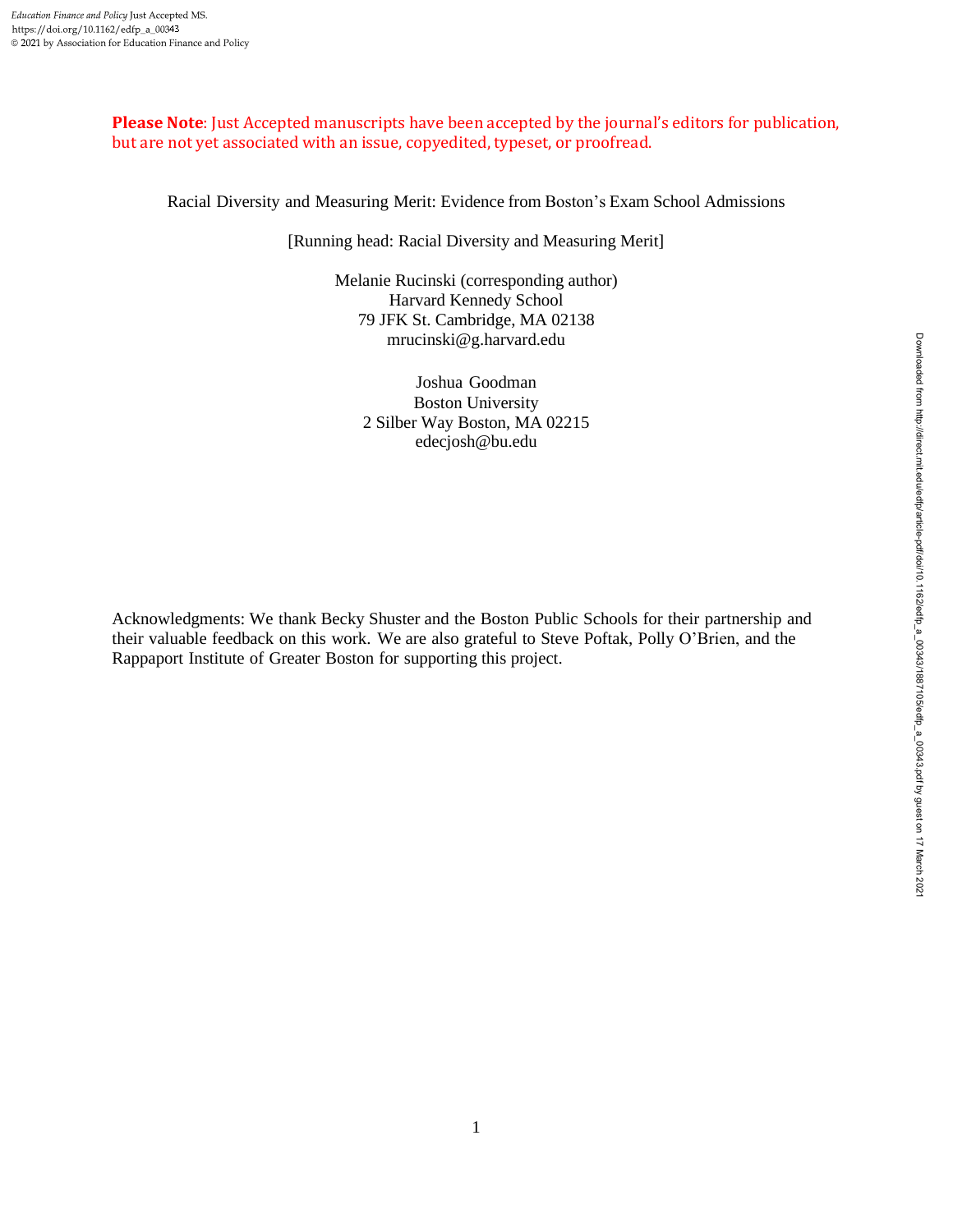# **Abstract**

The impact of admissions process design on the racial diversity of schools and colleges has sparked heated debates. We study the pipeline into Boston's three public exam schools to understand racial gaps in enrollment. Admission to these schools has historically been based on a combination of GPA and a score on an optional test from a private developer. We document racial gaps in test-taking rates, test scores, GPAs, preferences for the most selective school, and ultimate admission rates to all three schools. These gaps persist even among students with similarly high baseline achievement as measured by the state's mandatory standardized test. Substantial numbers of high-achieving Black and Hispanic students do not apply to the exam schools and to the most selective school in particular. The choice of standardized test used to measure academic merit strongly affects who is admitted.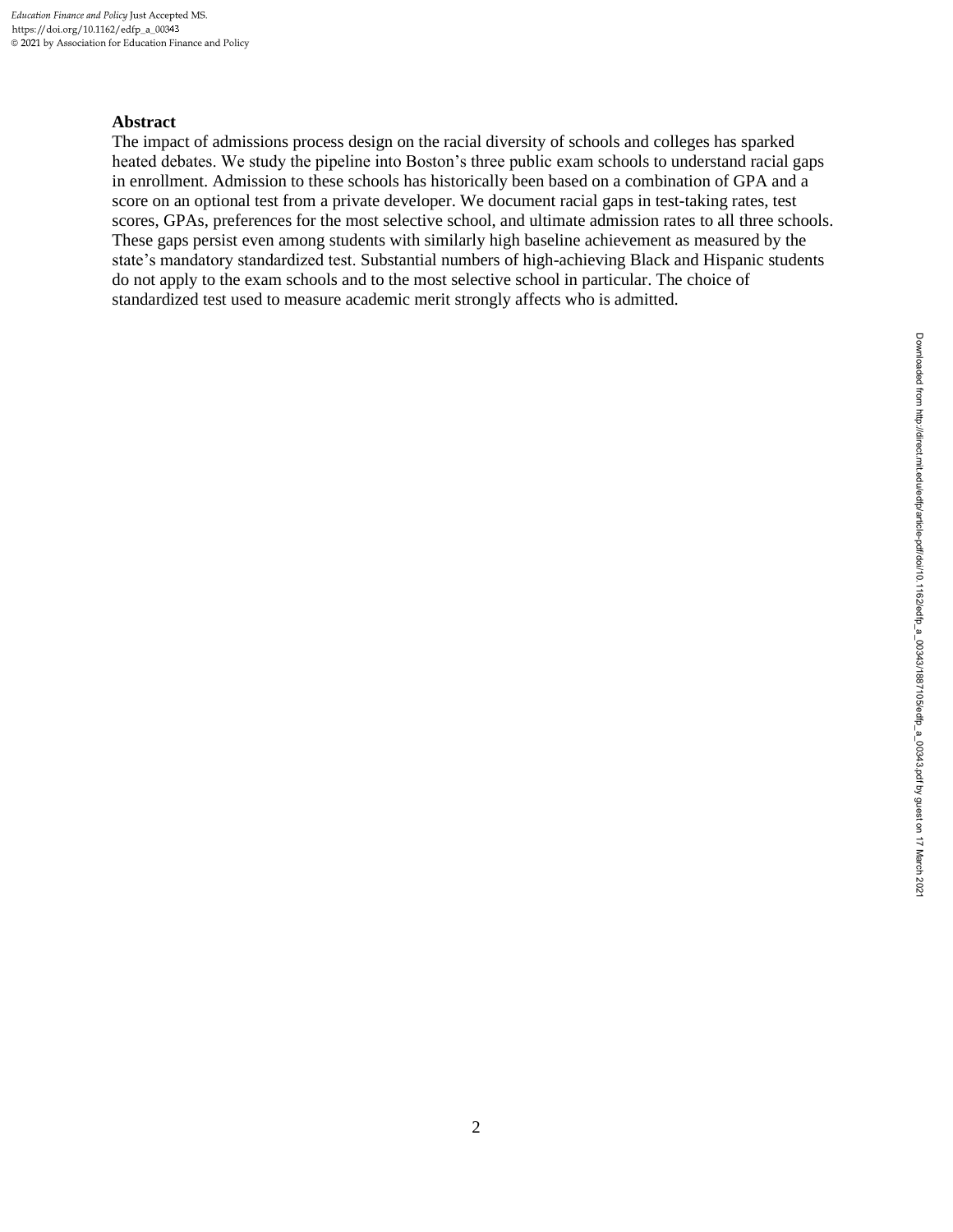<A> Introduction

Recent events have sparked multiple heated debates about the design of admissions processes and racial diversity at elite institutions at both the secondary and postsecondary levels. Perhaps most prominently, Harvard University was sued by plaintiffs arguing that its admissions process led to discrimination against Asian-American applicants. In 2018, Mayor Bill de Blasio proposed to improve diversity at elite high schools in New York City by moving away from an admissions system based on a single test score, but the change was ultimately too widely criticized to pass in the state legislature. In these and other cases, the design of admissions processes appears intimately connected to the ultimate diversity of a given school or college's population.

We study the admissions process and its relationship to racial diversity in Boston's exam schools, three schools within the Boston Public Schools (BPS) that serve students in grades 7-12. Such schools exist in 30 states, with one percent of U.S. high schoolers, or 130,000 students, attending public schools that use test scores to at least partly determine admission (Finn and Hockett 2012). In descending order of selectivity, the Boston Latin School (BLS), Boston Latin Academy (BLA), and O'Bryant School of Math and Science (O'Bryant) together enroll 25 percent of BPS students in the eligible grades. During our study period, admission to the schools required that students take the Independent School Entrance Exam (ISEE) in the fall of 6th grade and later rank the three schools in order of their preferences. Admission to the schools was based on an equally weighted average of a student's ISEE score and GPA.

Boston's exam schools have recently been the subject of public scrutiny driven by their relative lack of racial diversity and claims that the school climate, particularly at BLS, is not supportive of Black students. Nearly 75 percent of BPS students are Black or Hispanic, but Black and Hispanic students comprise under 40 percent of overall exam school enrollment and only 20 percent of enrollment at BLS. Boston is not unusual in this regard; exam schools throughout the U.S. often have large racial and socioeconomic gaps in enrollment. In New York City, for example, Black and Hispanic students account for only 10 percent of exam school enrollment despite comprising 70 percent of overall public school enrollment.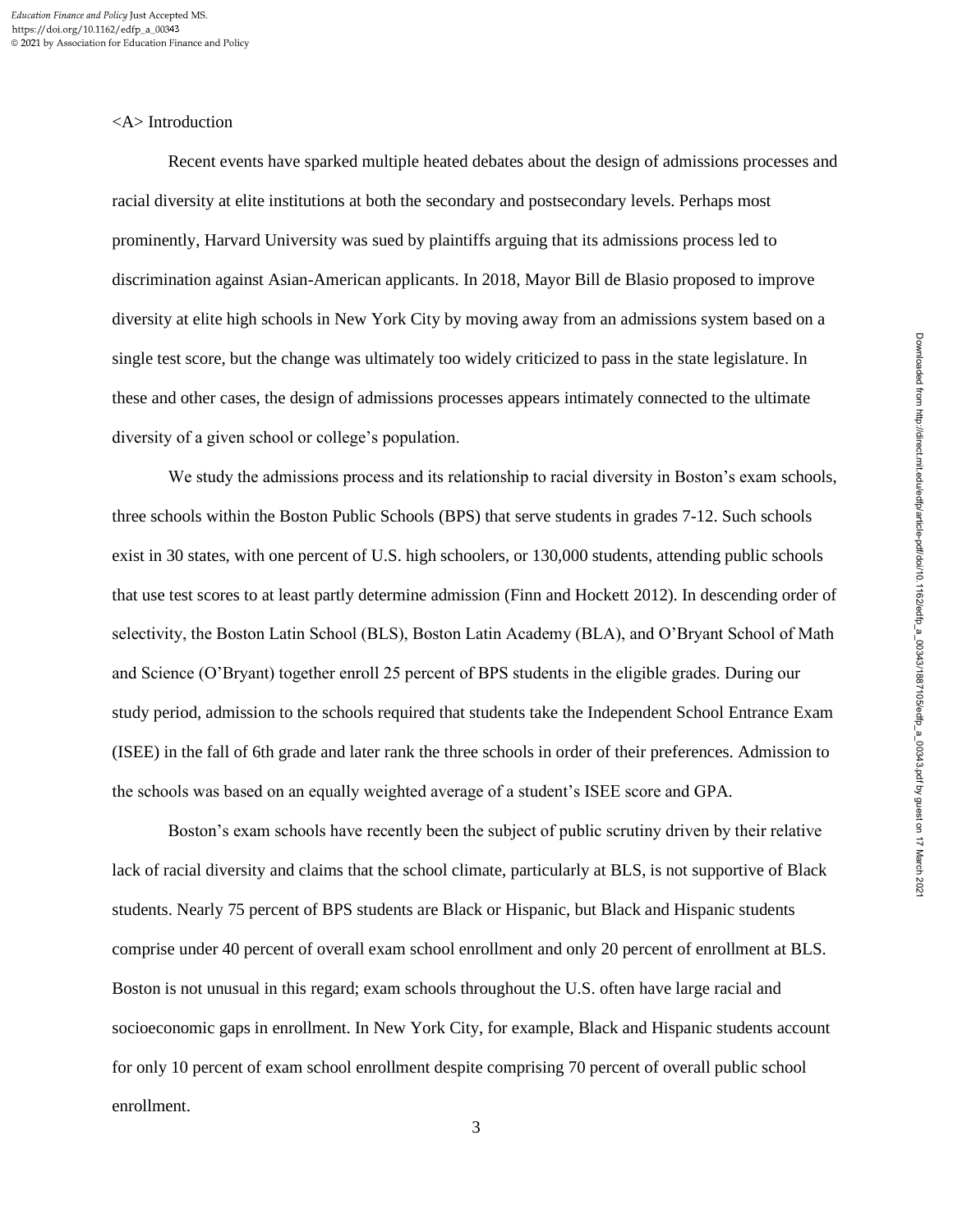In this paper, we track students through the exam school admissions pipeline to determine which aspects of the admissions process contribute most to racial gaps in exam school enrollment. We do so using longitudinal data on all BPS students across multiple cohorts. For these students, we observe whether they choose to take the ISEE and thus start the application process. For those who do take the ISEE, we observe the information contained in their exam school application, including ISEE scores, GPA, and ranking of the three schools. We observe students' admissions status and their ultimate enrollment choice. For students enrolled in BPS prior to taking the ISEE, we observe 5th-grade scores on the Massachusetts Comprehensive Assessment System (MCAS), the state's mandatory standardized test.

We find large racial gaps at each stage of the admissions process: ISEE-taking, ISEE scores, GPA, and exam school admission at all three schools. Black and Hispanic students are also substantially less likely than their White and Asian counterparts to rank BLS as their first choice for admission. Underlying gaps in MCAS scores do not fully explain gaps in diversity at the exam schools: the gaps we observe in the full sample persist when we restrict our analysis to the top 25 percent of the state test score distribution and compare students with identical 5th-grade MCAS scores. They shrink, but remain large and significant, when we compare students within schools. The only stages of the pipeline at which we do not see large racial gaps are at the end: Black and Hispanic students are as likely as White students to attend an exam school conditional on receiving an offer, and are as likely as White students to remain enrolled at the exam schools through 12th grade if they start at one of the schools in 7th grade.

Given our findings, we simulate admissions to the exam schools under several different potential changes to the admissions process. In general, closing racial gaps at individual stages of the admissions pipeline (ISEE-taking, ISEE scores, GPA, and preferences) in isolation does little to impact the diversity of students admitted to the schools in our simulations. Implementing a system in which students are invited to the exam schools based on their state test scores, however, has the potential to increase Black and Hispanic representation among students admitted to the exam schools overall from 38 to 42 percent, and those admitted to BLS from 21 to 31 percent. This result makes sense given that using MCAS scores rather than the current admissions system simultaneously addresses (though does not eliminate) gaps in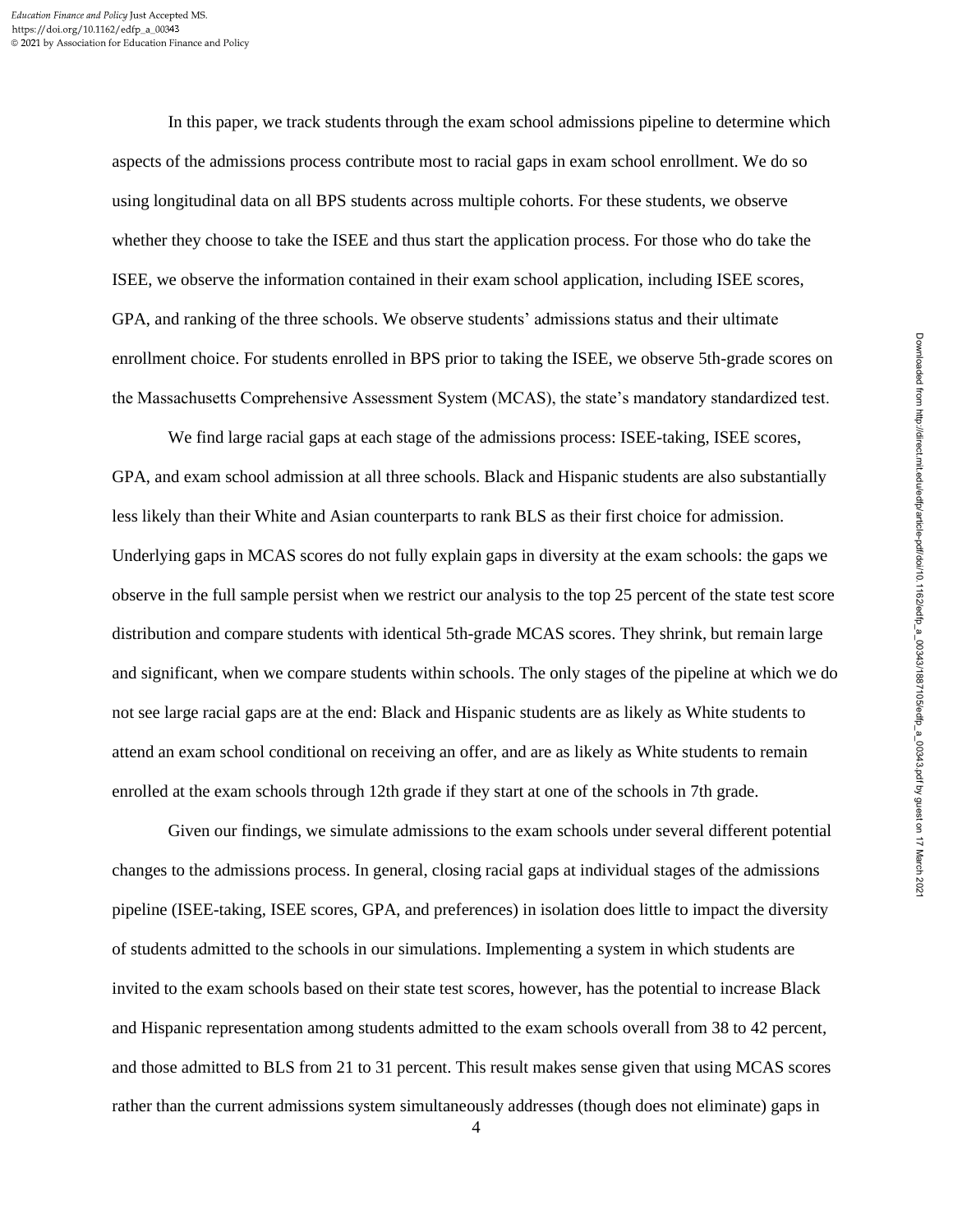test-taking, test preparation, GPA, and preferences. We also find that extending admissions offers to the top students at each elementary school in the district, analogously to the Top 10% rule used in Texas college admissions, could increase Black and Hispanic representation to 49 percent of students admitted to all three schools and 38 percent of those admitted to BLS.

These results contribute to three related strands of the research literature. First and most broadly, we add to a growing body of evidence showing that the choice of test and administration details can affect applications and admissions to exclusive educational settings. Most work in this area focuses on higher education. Requiring students to take the SAT or ACT in high school increases college enrollment and diverts students from less selective to more selective institutions, which is likely to benefit them in the long run (Hurwitz et al. 2015; Klasik 2013; Goodman 2016). Students' SAT-taking and subsequent college enrollment are sensitive to the proximity of testing locations and to logistical barriers such as registration (Bulman 2015). In Virginia, many students with high PSAT scores fail to take the SAT in part due to gaps in access to the SAT (Cook and Turner 2019). Small procedural changes can have large effects on students. When the ACT changed its number of free score reports from three to four, lowincome test-takers increased their applications and ultimately enrolled at more selective colleges (Pallais 2015). Goodman, Gurantz, and Smith (2020) find that retaking the SAT increases four-year college enrollment rates among low-income students and students of color, suggesting yet another way in which current admissions systems may fail to identify high-achieving students. Perhaps most relevant to our later simulations, Riehl (2019) shows that in Colombia, changing the content of college admissions exams dramatically affected how students were matched to institutions.

Second, we provide an example of a secondary school admissions process in which various frictions may exacerbate inequality in student outcomes. Again, such examples have come more frequently from college admissions. Hoxby and Avery (2013) find that high-achieving, low-income students are less likely to apply to selective colleges than students with similar levels of achievement, but higher socioeconomic status. The application gap is smaller for low-income students who go to school with more high-achieving peers or have mentors who attended selective schools. Recent work by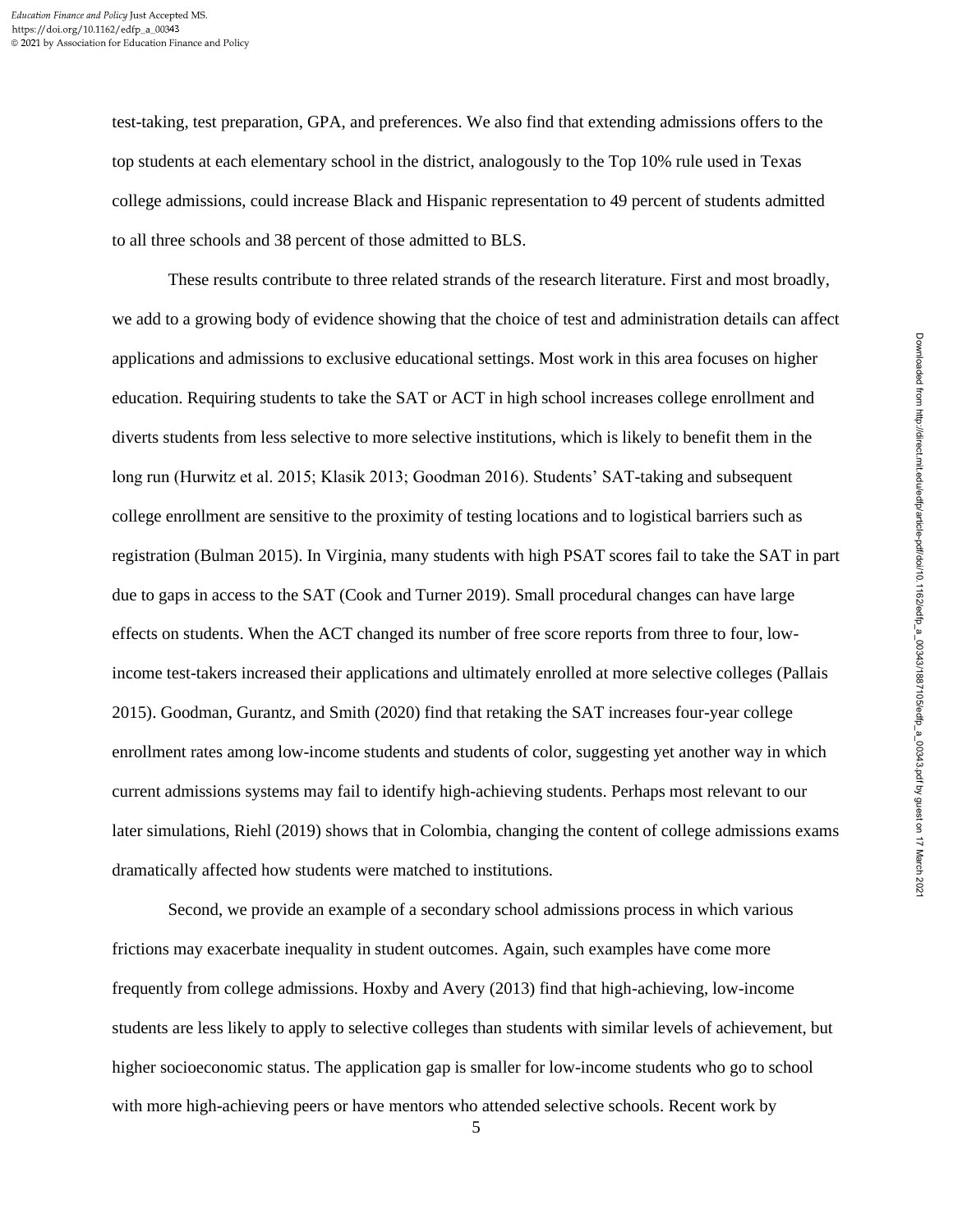Dynarski et al. (2020) shows that providing students with simplified information about the availability of financial aid can increase students' application to and attendance at selective universities, suggesting that information barriers play a role in high-achieving disadvantaged students' education decisions. Altmejd et al. (forthcoming) and Barrios Fernández (2019) suggest that subtle information from family members and neighbors about educational options can affect college choices.

Third and finally, a smaller body of work has studied admissions mechanisms specifically in the setting of selective public high schools. Chicago's exam schools use a neighborhood-based, race-blind system with admissions tiers based on school poverty rates, a mechanism that increases diversity relative to ignoring school poverty as a factor but also lowers the achievement of students at the exam schools relative to explicitly race-based admissions (Ellison and Pathak 2016). Replacing New York City's exam schools' specialized entrance exam with state test scores or grades could increase representation of female, Hispanic, and White, though not Black, students at the schools (Corcoran and Baker-Smith 2018). Like Corcoran and Baker-Smith (2018), we find that the diversity of admitted students is maximized under a system that admits a certain percentage of students from each feeder school. Our simulations, however, find larger diversity impacts than Corcoran and Baker-Smith (2018) of replacing the current admissions system with admissions based on students' state test scores. In contrast to New York City, Boston's exam schools begin in a younger grade—7th rather than 9th—and serve 25 percent of students in eligible grades, compared to the only 2.5 percent of eligible students who attend exam schools in NYC. The greater availability of seats in Boston and the fact that achievement gaps tend to grow as students get older likely explain why basing admissions on state test scores could potentially increase diversity more in Boston than in New York.

Our work does not evaluate the impact of attending exam schools on student outcomes. To date, little evidence exists on the average treatment effect of attending an exam school. Prior regression discontinuity-based studies in Boston, New York, and Chicago suggest negligible effects of exam school attendance for students on the margin of admission (Abdulkadiroğlu, Angrist, and Pathak 2014; Dobbie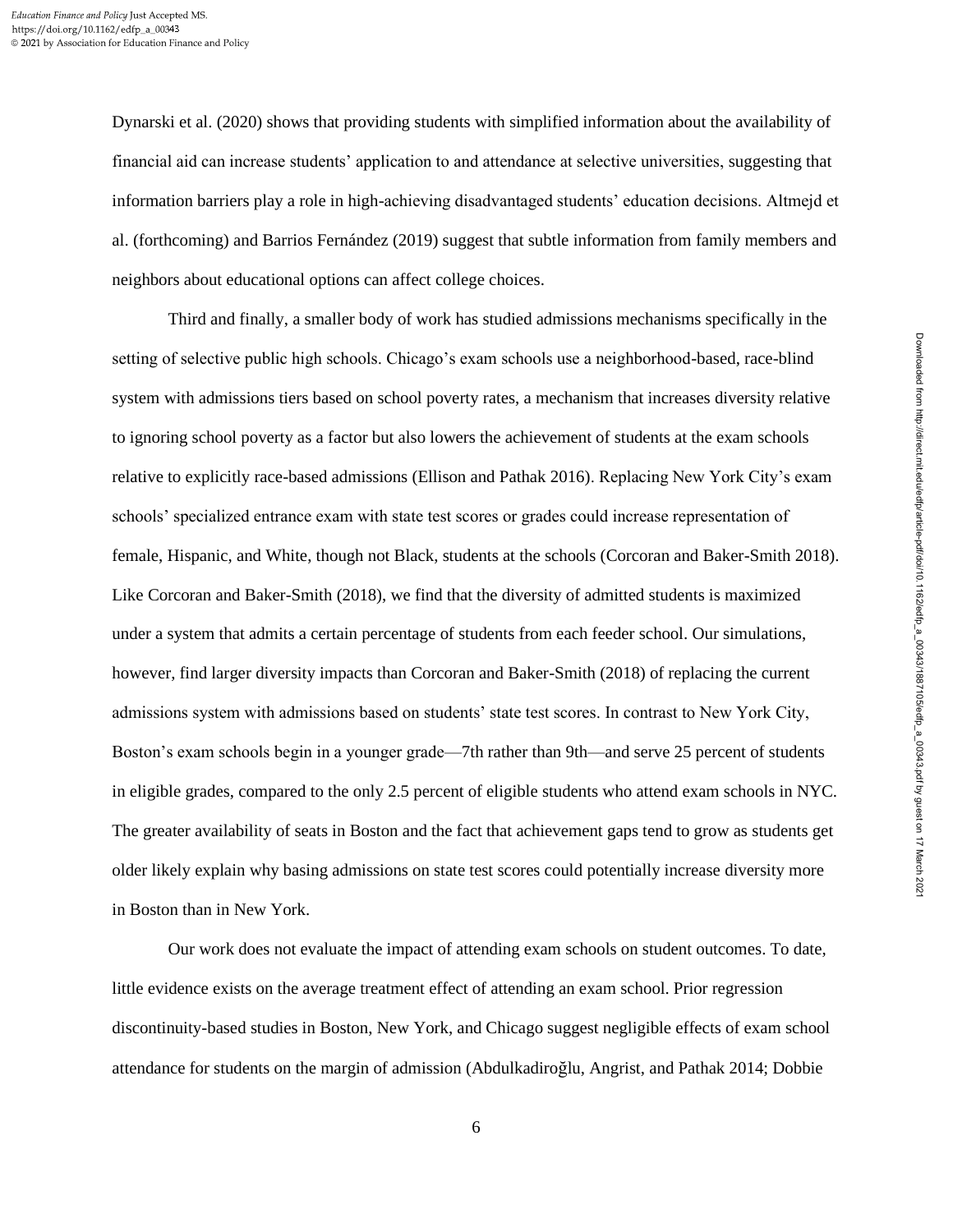and Fryer 2014; Barrow, Sartain, and de la Torre 2020; Abdulkadiroğlu et al. 2017). One explanation for null findings in the RD context is that marginally rejected students may instead attend private schools or high-performing charter schools. In Boston, of high-scoring White exam school applicants who do not ultimately enroll at the schools, about 50 percent leave the district for a private or charter school. In contrast, about 30 percent of high-scoring Black and Hispanic applicants who do not attend an exam school leave the district.<sup>1</sup> If Black and Hispanic students have fewer outside options available to them, access to the exam schools may be more valuable. Rokkanen (2015) and Jackson et al. (2020) provide some support for this theory, finding that exam schools and high-quality schools more generally may have larger positive effects for more disadvantaged students.

Our findings matter even absent significant achievement effects of exam schools. First, as described above, that identification of merit is sensitive to the measure of merit being used is intimately tied to the way that various admissions systems have systematically excluded Black and Hispanic students from selective educational spaces, with implications that extend beyond test scores. Secondly, design of these admissions systems has substantial impacts on racial segregation across schools. Prior evidence suggests school integration benefits the educational outcomes of Black students and has positive or neutral impacts on White students (Guryan 2004; Reber 2010; Billings, Deming, and Rockoff 2014; Johnson 2015). Racial and socioeconomic integration can also reduce discriminatory attitudes and behaviors among members of more privileged groups (Van Laar et al. 2005; Boisjoly et al. 2006; Carrell, Hoekstra, and West 2019; Corno, La Ferrara, and Burns 2019; Rao 2019), a potential long-term benefit independent of short-term achievement effects.

In 2019, Boston Public Schools began changing details of the admissions test administration, in part in recognition of the challenges we document here. The ISEE had previously been administered each fall on a Saturday at a small number of locations. To lower one set of potential barriers to participation, in the fall of 2019, BPS began administering the ISEE on a weekday at every district school serving 6th-

<sup>1</sup>See Table A.1, available in a separate online appendix that can be accessed on *Education Finance and Policy*'s web site at www.mitpressjournals.org/efp.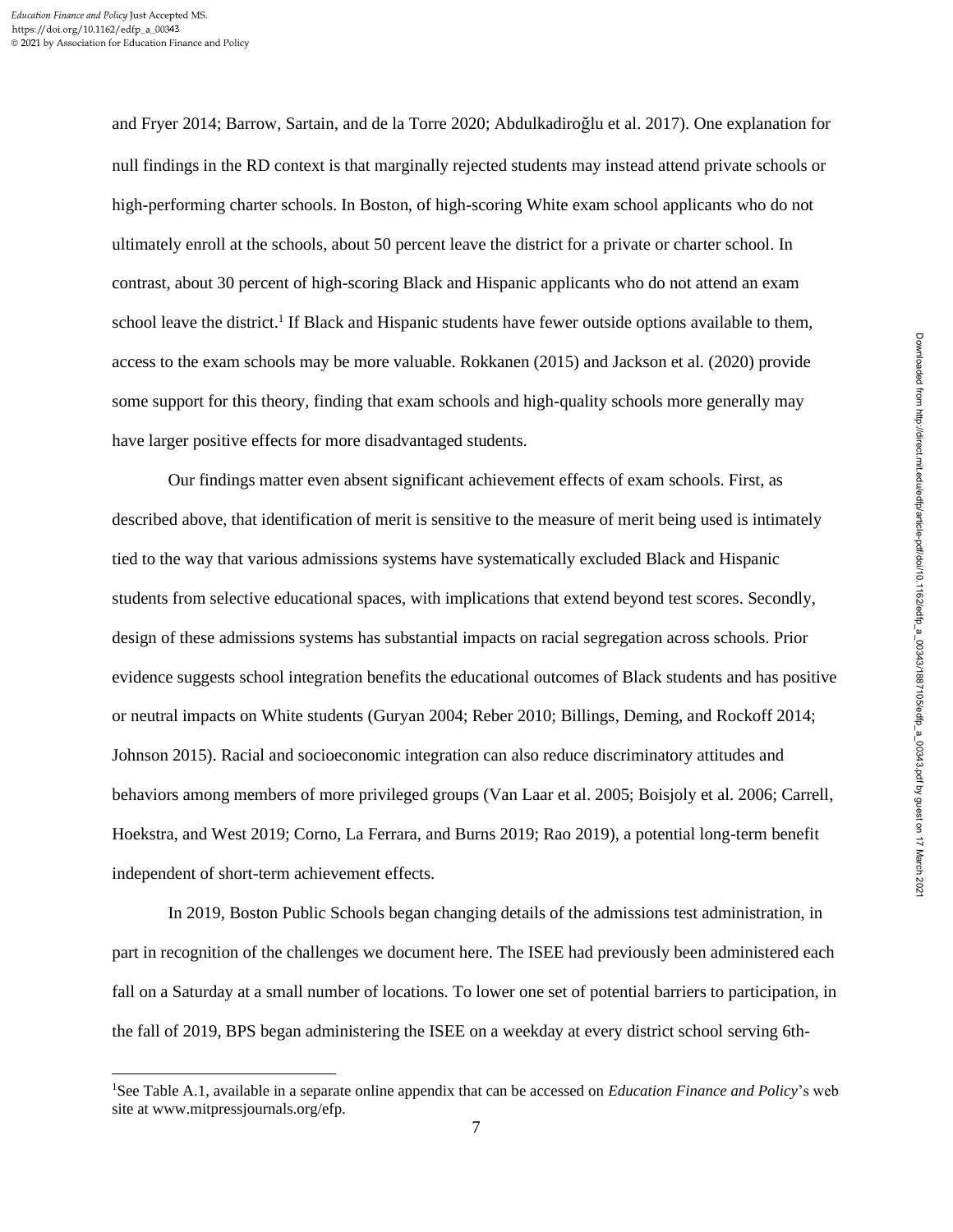graders. The test was also offered at a limited number of locations on a Saturday as before. An even more substantial change was announced in July 2020, when BPS revealed that it was replacing the ISEE with the Measures of Academic Progress (MAP) test administered by the Northwest Evaluation Association (NWEA). The district selected the new test in part based on the claim that the MAP is better aligned to Massachusetts state standards than the ISEE. In October 2020, the Boston School Committee voted to suspend the admissions test entirely for exam school admissions for the 2021-22 school year and instead admit students based on their GPA and ZIP code. We discuss in our conclusion how our simulations help predict the likely effect of these changes specifically, as well as how our results may speak more generally to similar reforms in other districts prompted by COVID-19.

<B> Context, Data, and Methods

<B>1. Context

Through the fall of 2019, priority in Boston exam school admissions was determined by an equally-weighted combination of students' 5th- and 6th-grade GPAs and their scores on the Independent School Entrance Exam (ISEE), a private test developed by the Educational Records Bureau and widely used for private and selective public school admissions. During the period covered by our study, the ISEE was administered at seven schools in Boston on a Saturday in early November. Any 6th-graders interested in applying to the exam schools took the test free of charge. As well as taking the ISEE, students had to submit a form ranking the three exam schools by February 1st of their 6th-grade year. BPS uses a neighborhood-based school choice system, and students rank the exam schools in combination with other public schools available to them, rather than through a separate process. Students are not required to rank all three exam schools. Students' schools report students' year-end 5th-grade and first semester 6th-grade GPAs in math and English, each measured on a 12-point scale. The district constructs a composite GPA for use in admissions.

If students choose to take the ISEE, they must prepare for the test. The material on the test is not particularly aligned to Massachusetts state standards, and therefore covers some material not likely to be included in BPS's fifth-grade curriculum. Students may not be aware of this misalignment. Although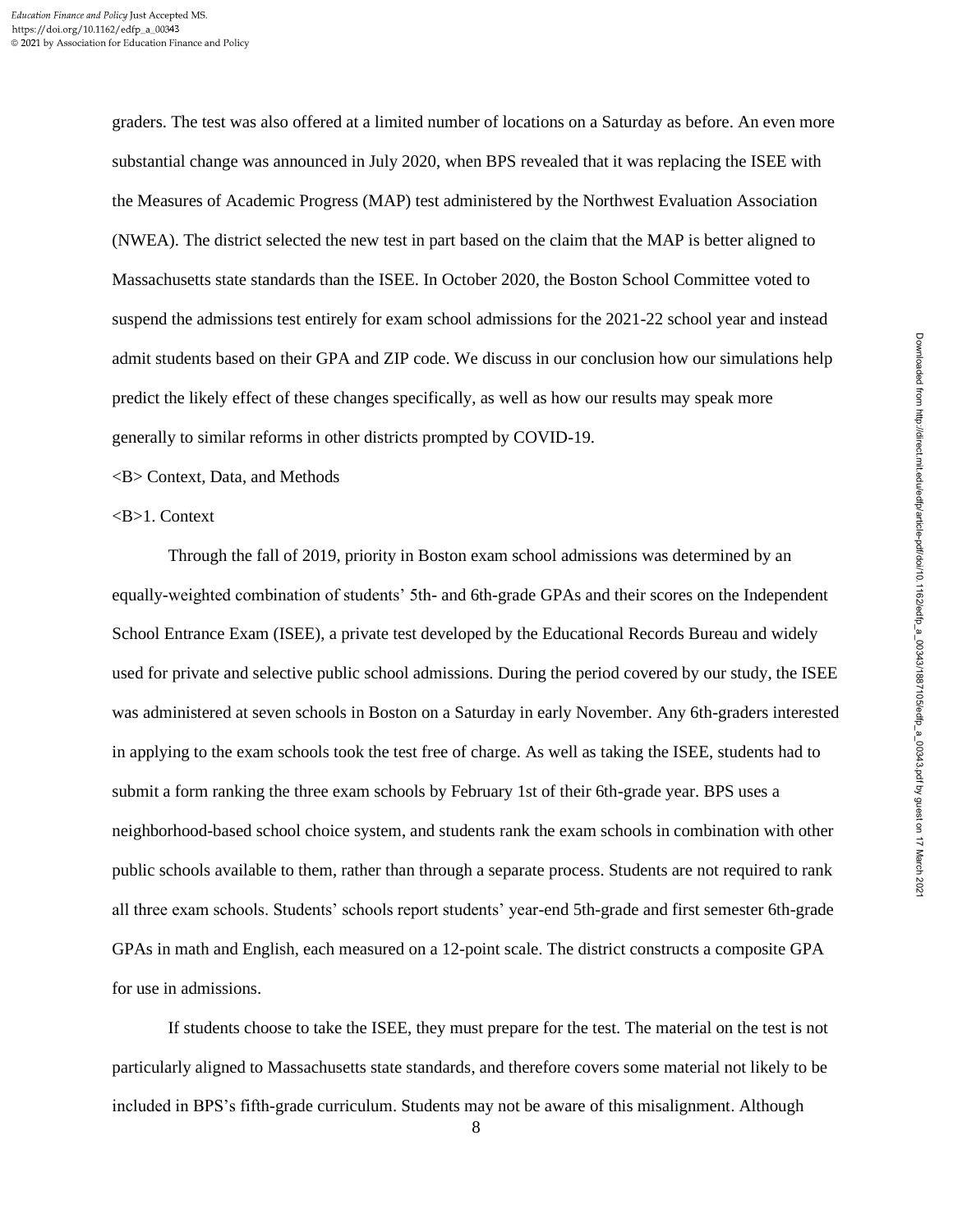some sample questions are made available online, learning the test material requires access to preparation books or private instruction that is likely to be differentially available to students of different races, especially to the extent that race and income are correlated among BPS students.

As well as registering and preparing for the test, students must be able to take the exam. Doing so requires not only knowledge of the test date, locations, and time, but also the means to get to one of the testing sites on the morning of the exam. Students whose parents work on weekends or who live in areas that are poorly serviced by public transit may face particular difficulties at this stage, another set of costs that may affect Black and Hispanic students more than White students.

To construct a student's overall admissions score, the district standardizes their ISEE scores within the four subsections of the test: verbal reasoning, quantitative reasoning, reading comprehension, and mathematics achievement. The final score is an equally-weighted average of a student's GPA and their overall ISEE performance, with each ISEE subtest score receiving equal weight. Admissions are run using serial dictatorship, as students are ranked and assigned to schools in order of their admissions scores and their preferences until all slots are filled. Students with higher scores who ranked a school second or third receive admissions preference over students who ranked the school first, but had lower scores. There is no waitlist for the exam schools. Instead, the district over-admits students to each school, anticipating (correctly) that some will not attend.

Beginning in the 1970s, the exam schools incorporated racial quotas into admissions that guaranteed that a minimum of 35 percent of students at each school would be Black or Hispanic. In the 1990s, a series of two lawsuits brought against the district resulted in race being entirely omitted from admissions. Following the lawsuits, the percentage of Black and Hispanic students enrolled at the exam schools fell steadily for several years, and has never recovered.<sup>2</sup>

## $<sub>B>2</sub>$ . Data</sub>

We use data provided by the Boston Public Schools spanning the BPS 5th-grade classes of 2006-

<sup>2</sup> For more on this history, see https://www.wbur.org/edify/2020/03/05/boston-exam-school-admissions-history.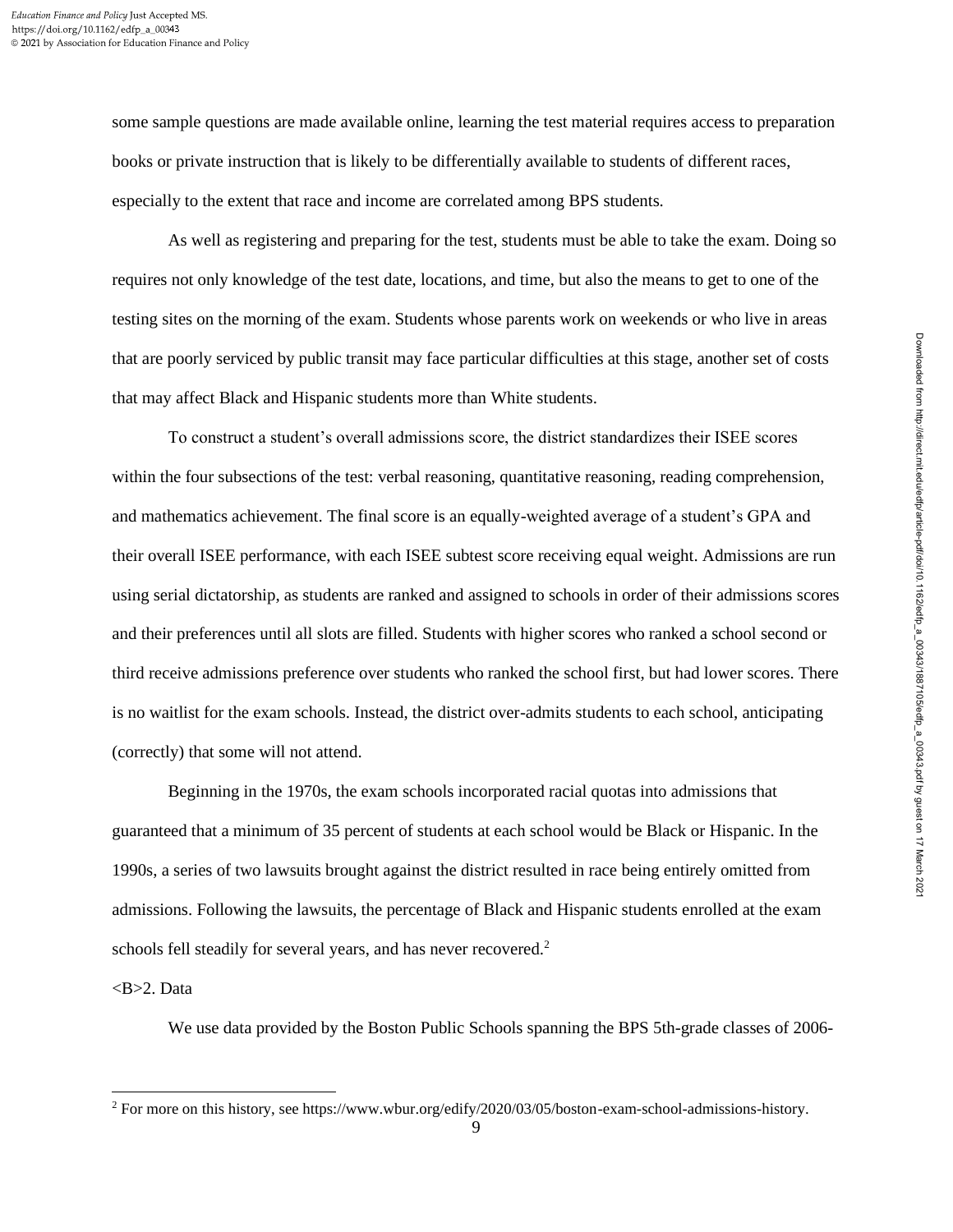07 to 2012-13. Our data consist of a demographics and test score file containing only students in BPS and an ISEE file with data on all students who took the exam, including those in private and charter schools.

The demographics file contains data on race (identifying students as Black, White, Asian, Hispanic, Native American, Mixed, or Other) and gender (male or female), as well as whether a student received a limited English proficiency (LEP) classification or received free or reduced-price lunch (FRL) in a given year. We also observe the school students attend each year, their residential ZIP code, and their scaled scores on the state test, the Massachusetts Comprehensive Assessment System (MCAS), in math and reading. For many years, Boston has offered free lunch to all students; in the data, over 95 percent of students enrolled in BPS in 5th grade are indicated as free lunch recipients. To approximate student income, we therefore instead use a ZIP code-based measure indicating whether a student lives in a ZIP code with an average income in the bottom 50 percent of the sample. When used throughout the paper, "low income" refers to this measure.

The ISEE data includes students who took the ISEE as 6th-graders from fall 2007-2013 (students who were enrolled in 6th-grade from 2007-08 through 2013-14). We observe the gender and race of each student who took the ISEE, their scores on each subsection of the exam, their 5th- and 6th-grade GPA in math and reading, and their composite GPA calculated by BPS for use in exam school admissions. We also observe each student's preference ranking of the three exam schools, as well as their overall admissions rank to each exam school and which exam school (if any) they are ultimately invited to attend. About half of students who take the ISEE receive an invitation to one of the exam schools. Students receive an admissions offer from at most one school.

# <B>3. Methods

We present both graphical and regression-based evidence on six stages in the exam school pipeline: (1) ISEE-taking, (2) ISEE scores, (3) GPA, (4) exam school preferences expressed by students, (5) exam school invitations, and (6) ultimate enrollment. To visualize the racial gaps at each of these six stages, we plot each outcome against students' 5th-grade MCAS percentile, the only measure of academic achievement universally available among public school students. Percentiles are constructed within test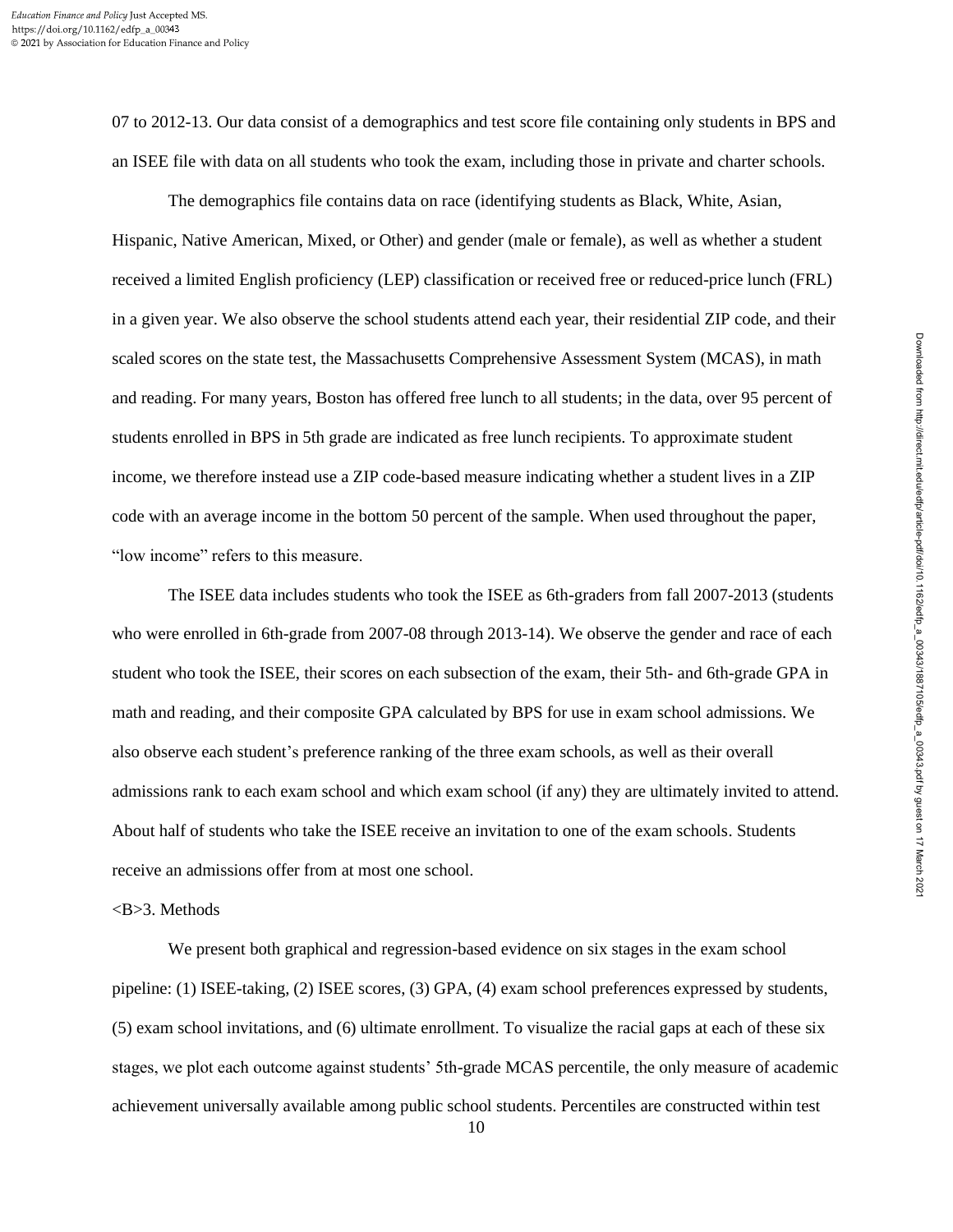years using a composite score generated by averaging students' math and reading MCAS scores. We use students' 5th-grade scores because they are the last baseline achievement measure available prior to when students take the ISEE. 5th-grade scores are also policy relevant, in that any admissions policy using MCAS would have to rely on them as the most recent scores available given the admissions timeline in spring of 6th grade. For visual simplicity, we plot Black and Hispanic students' average outcomes against White and Asian students' average outcomes. Our regressions show each of these groups separately.

For our regression analyses, we first estimate raw differences by race in the various outcomes described above, using all BPS students with non-missing 5th-grade MCAS scores and including fixed effects for the year students took the ISEE. Our first and simplest specification is therefore:

$$
Y_i = \alpha_t + \beta_1 Black_i + \beta_2Hispanic_i + \beta_3 Asian_i + \beta_4 Other_i + \varepsilon_i
$$
\n(1)

where  $Y_i$  is the outcome of interest for student i. The independent variables are a set of mutually exclusive and exhaustive indicators for whether a given student is Black, Hispanic, Asian, or "Other", which includes multiracial and Native American students.<sup>3</sup> In all of our regressions, White students are the comparison group. The coefficients  $\beta$  can thus be interpreted as raw differences in outcomes between White students and the group indicated.

Because so many exam school students, and BLS students in particular, are drawn from the high end of the BPS achievement distribution, we focus our remaining regression analyses on the subset of students whose 5th-grade MCAS scores place them in the top 25 percent of BPS. Since the exam schools enroll about 25 percent of BPS students in the eligible grades, we consider this to be the sample of most interest to policymakers.<sup>4</sup> Our second specification is therefore identical to equation 1 but is limited to those high-achieving students. Coefficients in that specification can be interpreted as raw racial differences in outcomes among students with top MCAS scores.

<sup>&</sup>lt;sup>3</sup> We do not report the coefficient on "Other" in our regression tables as students in this group comprise less than two percent of the analysis sample.

<sup>4</sup> About 3.5 percent of students with 5th-grade MCAS scores outside the top quartile are invited to the exam schools, compared to about 59 percent of students in the top quartile.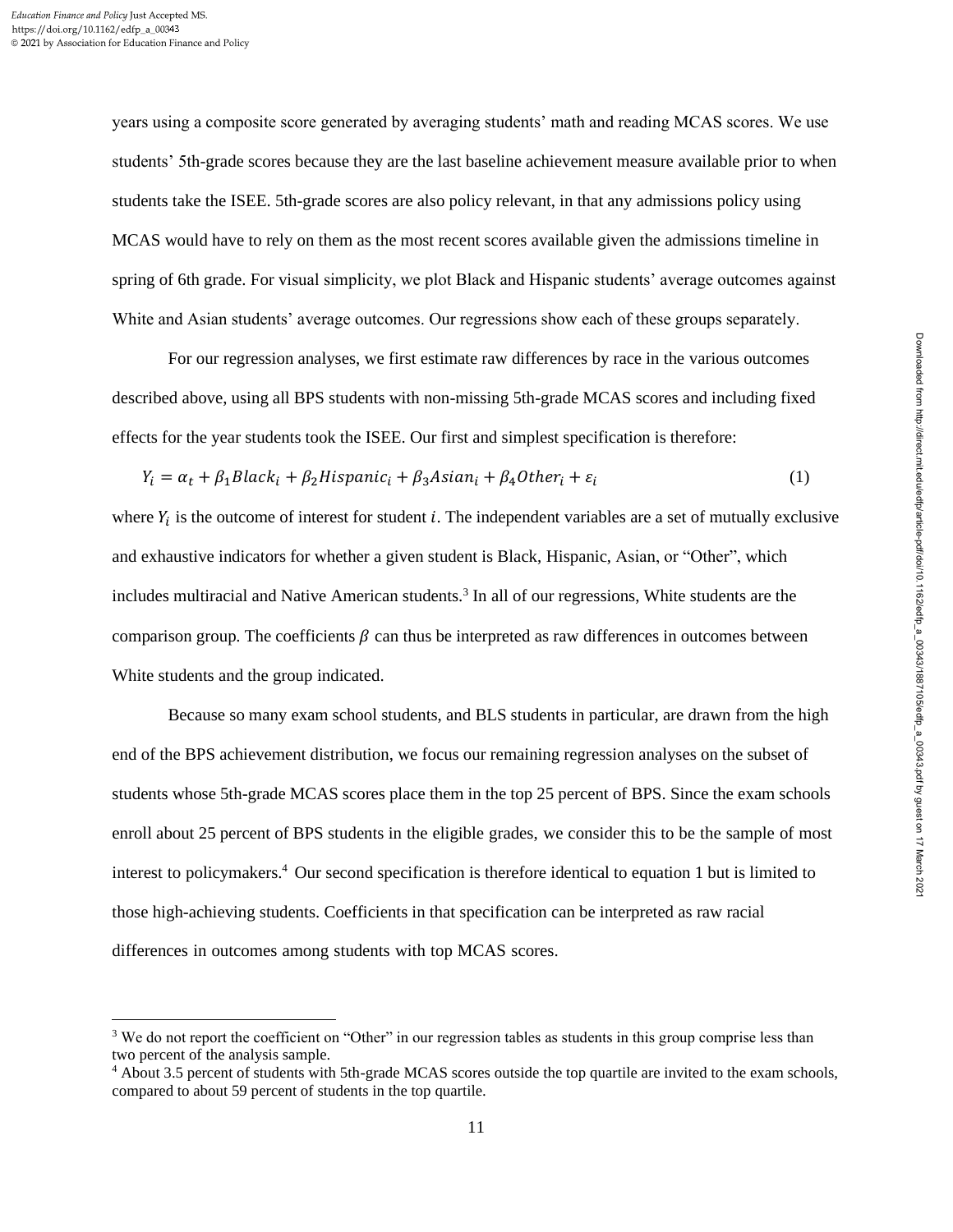Our third specification accounts for racial differences in test scores even among the top 25 percent of students by controlling directly for 5th-grade MCAS scores. It takes the form:

$$
Y_i = \alpha_t + \beta_1 Black_i + \beta_2 Hispanic_i + \beta_3 Asian_i + \beta_4 Other_i + \beta_5 MCAS5_i + \varepsilon_i
$$
 (2)

where the  $MCASS$  variable is constructed by standardizing the composite math and reading score within years. Here, coefficients can be interpreted as racial differences in outcomes between high-achieving students with similar MCAS scores.

Our fourth and final regression specification explores the extent to which differences across primary schools may explain some of the observed racial differences in exam school admissions. Schools may, for example, differ in their rates of encouraging students to take the ISEE and apply to exam schools. If school-level differences are correlated with school racial composition, school-level factors may explain some of these overall observed racial differences. Our fourth specification therefore adds a fixed effect for the school a student attended in 5th grade:

$$
Y_i = \alpha_t + \delta_s + \beta_1 Black_i + \beta_2Hispanic_i + \beta_3 Asian_i + \beta_4 Other_i + \beta_5 MCAS5_i + \varepsilon_i
$$
 (3)

The school fixed effect allows us to measure racial gaps that persist when we restrict our comparison to students within the same schools. Coefficients can thus be interpreted as racial differences in outcomes between high-achieving students with similar MCAS scores who attended the same primary school.

Appendix Table A.4 shows the results of equations 2 and 3 with added controls for students' LEP status and an indicator for whether they live in a low-income ZIP code, as defined above. In general, results of equation 3 are similar with or without controls. Including the controls in equation 2 makes the results look more similar to those of 3, presumably because low income status is measured at the ZIP code rather than the student level and may thus be correlated with school fixed effects. For this reason, our preferred specification does not include any controls beyond MCAS scores and cohort fixed effects. <C> Results

## <C>1. Summary Statistics

Though Black and Hispanic students comprise nearly 80 percent of BPS 5th-graders, they are less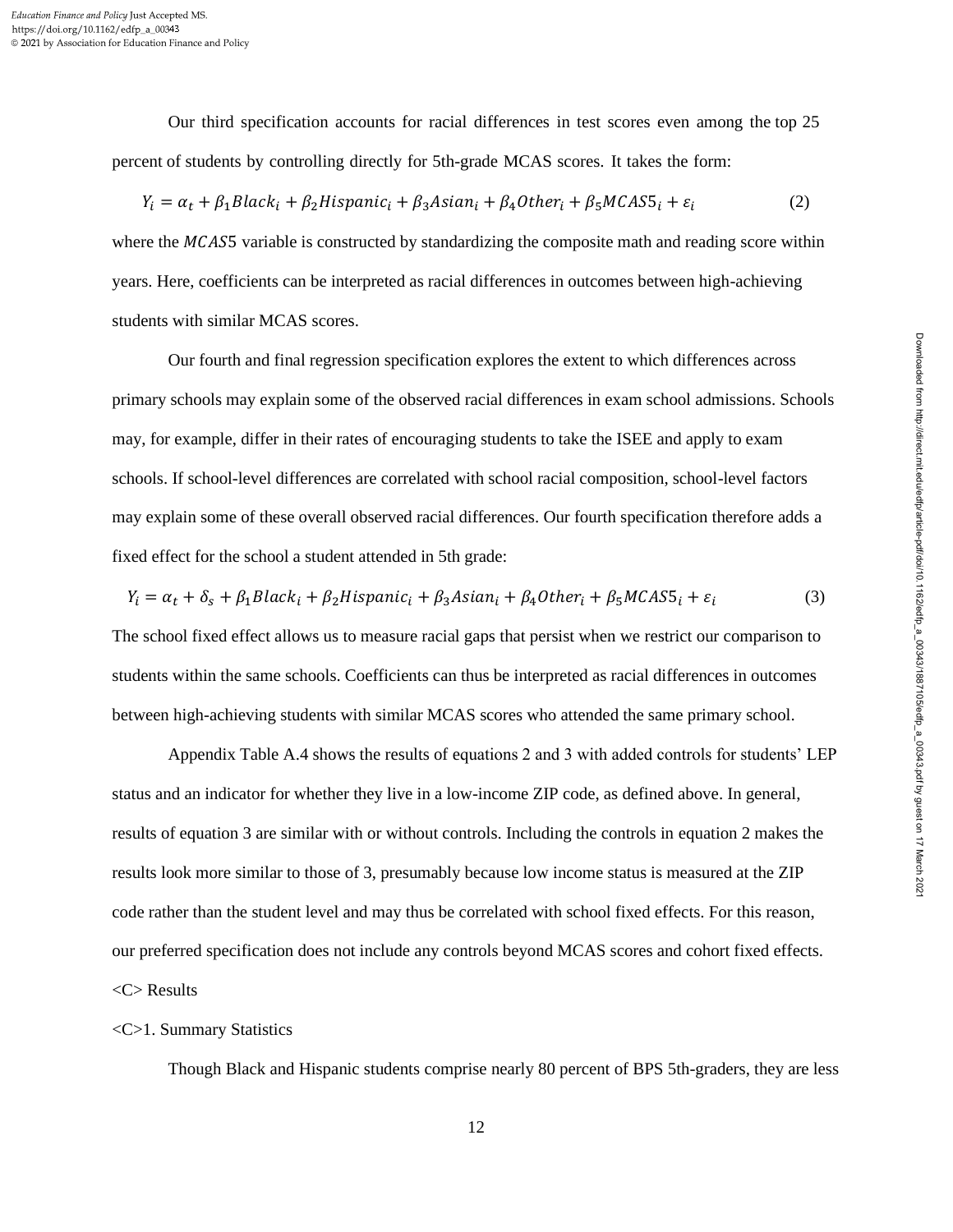than half as likely as their White counterparts to take the ISEE and less than one-fourth as likely to be invited to and enroll at one of the exam schools in 7th grade. Table 1 shows summary statistics on various stages of the exam school pipeline for the universe of BPS 5th-graders. Over 60 percent of White students and nearly 80 percent of Asian students take the ISEE, compared to 26-27 percent of Black and Hispanic students. Ultimately, 41 percent of White students and 53 percent of Asian students are invited to at least one exam school, compared to fewer than 10 percent of Black and Hispanic students. Across all subgroups of students, the matriculation rates among invited students are similar and exceed 80 percent, so that racial gaps in exam school enrollment rates are similar to those in invitation rates.

The large racial gaps in exam school enrollment are driven in part by large racial gaps in baseline academic achievement. As panel A of Table 2 shows, Black and Hispanic BPS 5th-graders score on average in the 43rd-45th percentile of the BPS score distribution on the state's MCAS exam. Their White and Asian counterparts score 20-30 percentiles higher. As panel B shows, this MCAS score gap is somewhat smaller among the subset of students who choose to take the ISEE. That panel also reveals that, among ISEE-takers, there are substantial racial gaps in both GPA (as of 5th and 6th grade) and scores on the ISEE itself. As panel C shows, the same gaps appear in the large pool of ISEE-takers from outside of BPS. These students are Boston residents who are enrolled in private or charter schools as of 6th grade.

Though there are large racial gaps in academic achievement, the majority of high-scoring BPS students are Black or Hispanic. As the last column of Table 2 shows, in the time period covered by our data, 3,100 Black and Hispanic BPS students had 5th-grade MCAS scores in the top quartile of the BPS distribution, compared to under 2,600 White and Asian students. Comparing these overall counts to the pool of ISEE-takers shows that nearly 1,000 top-quartile Black and Hispanic students never took the ISEE. Only about 300 White and Asian students in the top quartile did not take the ISEE. These raw numbers suggest substantial numbers of talented Black and Hispanic students never enter the exam school pipeline. We turn now to both figures and regression analyses to measure these gaps more precisely. <C>2. Regression Analyses

Compared to their White counterparts, Black and Hispanic BPS students are much less likely to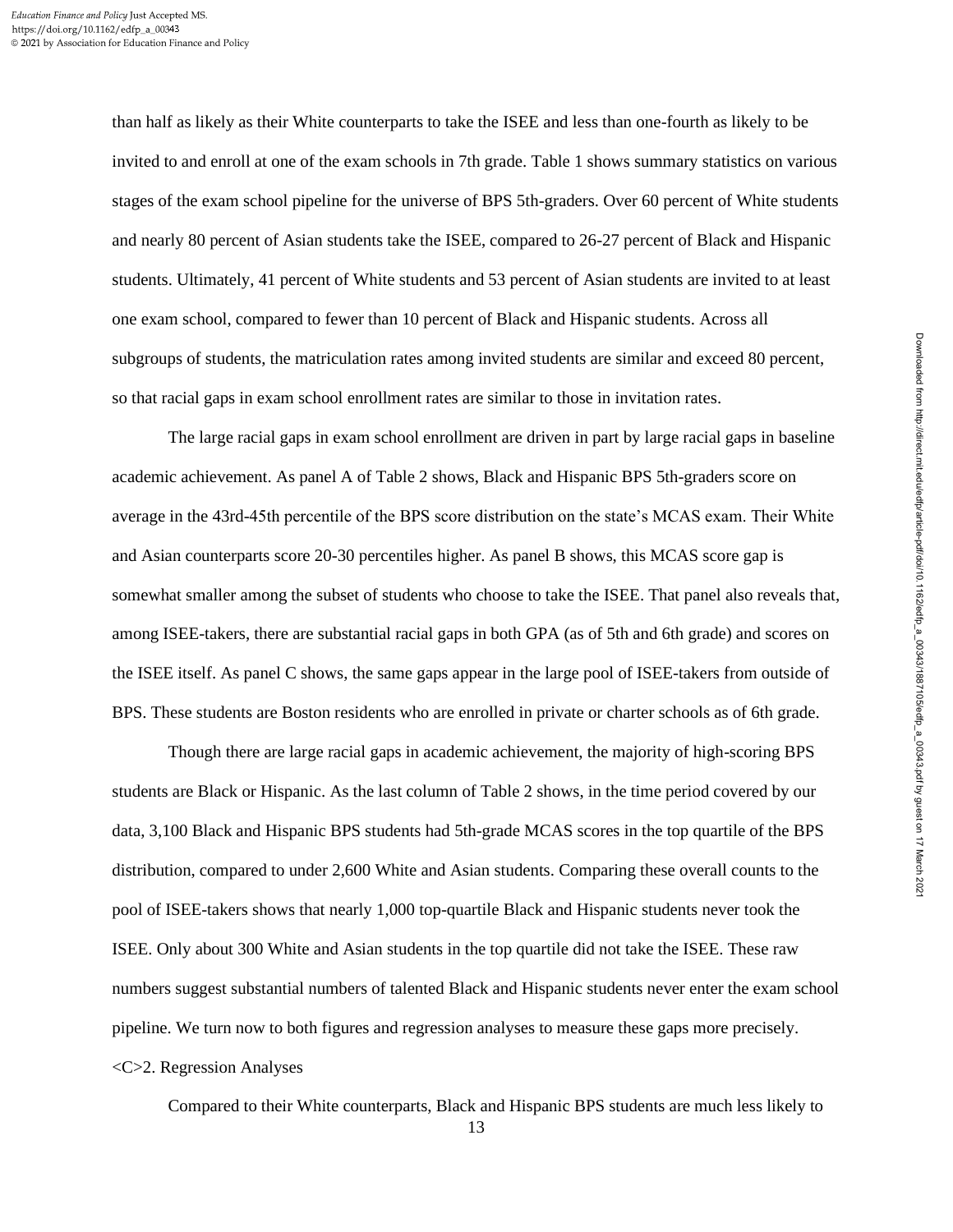take the ISEE, a gap only partly explained by differences in baseline academic achievement. As panel A, column 1 of Table 3 shows, Black and Hispanic students are 34 percentage points less likely than White students to take the ISEE, and Panel A of Figure 1 shows that these gaps persist even when comparing students with similar 5th grade MCAS scores. Columns 2 and 3 of Table 3 confirm this, showing that even among those with similar top-quartile MCAS scores, Black and Hispanic students are roughly 20 percentage points less likely than White students to take the ISEE. Baseline achievement differences therefore explain less than half of the racial gap in ISEE-taking. School-level factors explain roughly a third of the gap: column 4 shows that Black and Hispanic students are about 10 percentage points less likely to take the ISEE than their similarly high-achieving White peers from the same elementary school. Asian students are 18 percentage points more likely than White students to take the ISEE. That gap shrinks to six percentage points when comparing students of similar baseline achievement.

Black and Hispanic students score substantially lower on the ISEE than their White counterparts, even at the top of the MCAS distribution as shown in Panel B of Figure 1. Panel B, column 1 of Table 3 shows that Black and Hispanic students score 20 or more percentiles lower on the ISEE than White students. Even among those with similar top-quartile MCAS scores, shown in columns 2 and 3 of Table 3, Black and Hispanic students score more than 10 percentiles lower on the ISEE than their White peers. An 8-9 percentile score gap remains when comparing high-achieving students from the same primary schools. In contrast, Asian ISEE-takers score three percentiles lower than their White counterparts, even when comparing students of similar baseline achievement, and do not have significantly different scores from White students in their same elementary schools.

These results suggest that Black and Hispanic students' achievement or rank in the admissions process is deeply affected by which exam is used to measure it. This discrepancy may be driven by the fact that the topics assessed on the ISEE are substantially different from those assessed on the MCAS and therefore by BPS more generally.<sup>5</sup> Black and Hispanic students may attend schools or classrooms that, on Downloaded from http://direct.mit.edu/edfp/article-pdf/doi/10.1162/edfp\_a\_00343/1887105/edfp\_a\_00343.pdf by guest on 17 March 2021

Downloaded from http://direct.mit.edu/edfp/article-pdf/doi/10.1162/edfp\_a\_00343/1887105/edfp\_a\_00343.pdf by guest on 17 March 2021

 $<sup>5</sup>$  For example, while the ISEE requires that students be able to "calculate mean, mode, median, range, and first and</sup> third quartiles of a set of data" and "calculate probabilities", these concepts do not appear in Massachusetts state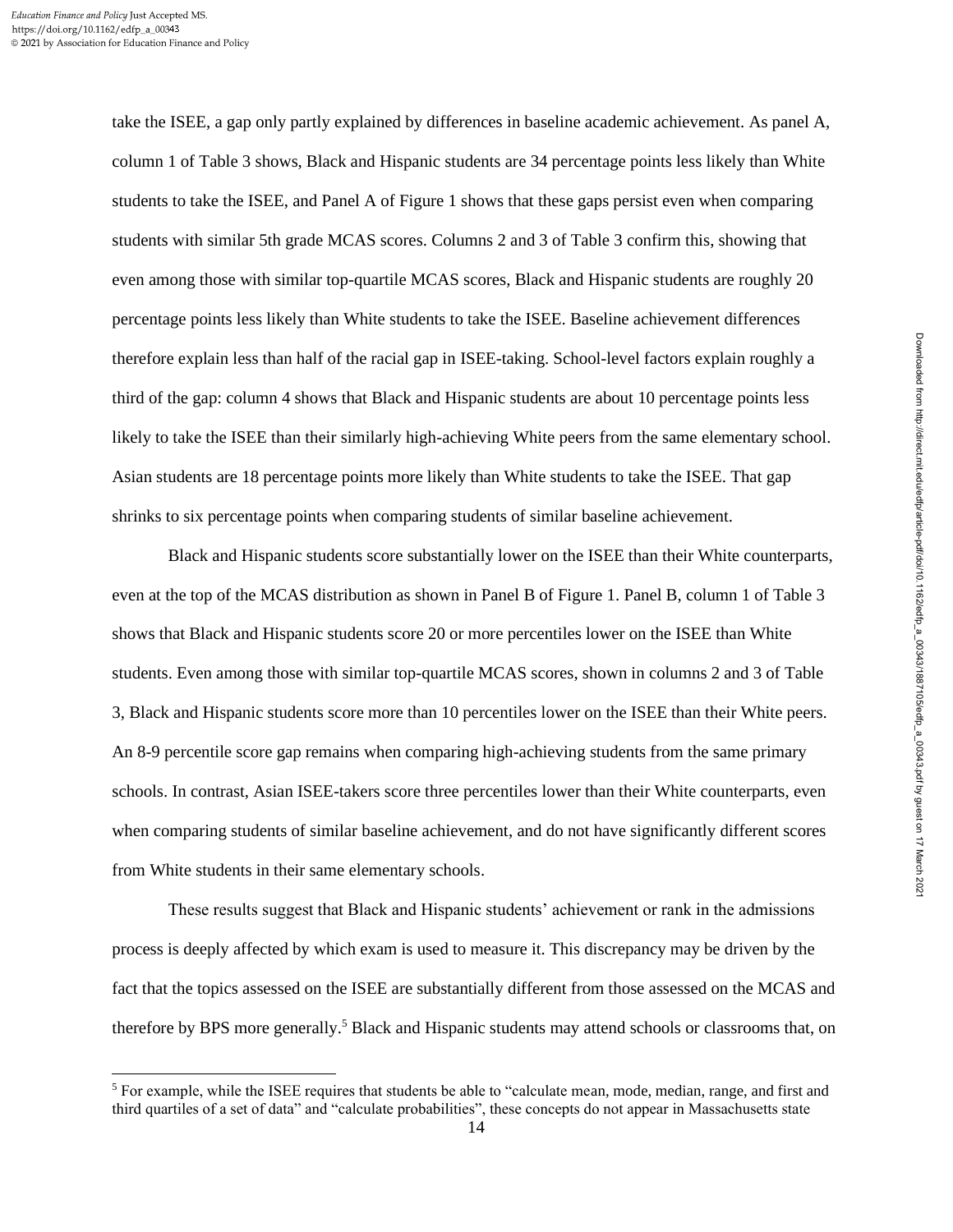average, are less likely to cover ISEE-specific topics. There is also significant anecdotal evidence that many students receive out-of-school tutoring to help prepare for the ISEE. Black and Hispanic students may be less likely to receive additional exam preparation than White and Asian students, particularly given the financial costs associated with these services: Black and Hispanic students are about twice as likely as their White and Asian peers to live in low-income ZIP codes.

Black and Hispanic students have lower 5th and 6th grade GPAs than their White counterparts, a gap that is remarkably stable throughout the MCAS score distribution, as shown in Figure 2. On average, Black and Hispanic students' GPAs are over one point lower (on a 12-point scale) than White students' GPAs (Table 4, column 1). As shown in columns 2-4 of Table 4, this gap shrinks to 0.7 points when comparing students with similar top quartile MCAS scores, and to 0.5 points when comparing students within the same schools. These residual differences in GPA are hard to interpret. They may partly reflect real differences in academic performance, differential grading standards across schools or classrooms, differences in parental advocacy for students' grades, or implicit or explicit bias on the part of teachers.

Another striking disparity in the exam school pipeline is that Black and Hispanic ISEE-takers are much less likely to rank the most selective Boston Latin School as their first choice. As Table 5 shows, relative to their White counterparts, Black and Hispanic students are respectively 18 and 13 percentage points less likely to list BLS as their first choice. They are respectively 6 and 4 percentage points more likely to rank BLA first instead, and 10 and 8 percentage points more likely to rank O'Bryant as their first choice. Figure 3 and columns 2 and 3 of Table 5 show that these gaps remain substantial when comparing students with similar baseline achievement. The Black-White gap in preferences, however, shrinks substantially when comparing students within the same schools, suggesting that between-school differences are important determinants of Black students' preferences for BLS. The racial gaps in preferences for BLS may arise, among other reasons, from differences in perceived likelihood of

standards in math until 6th grade; thus many students in BPS may not be comfortable with these topics in November of their 6th-grade year.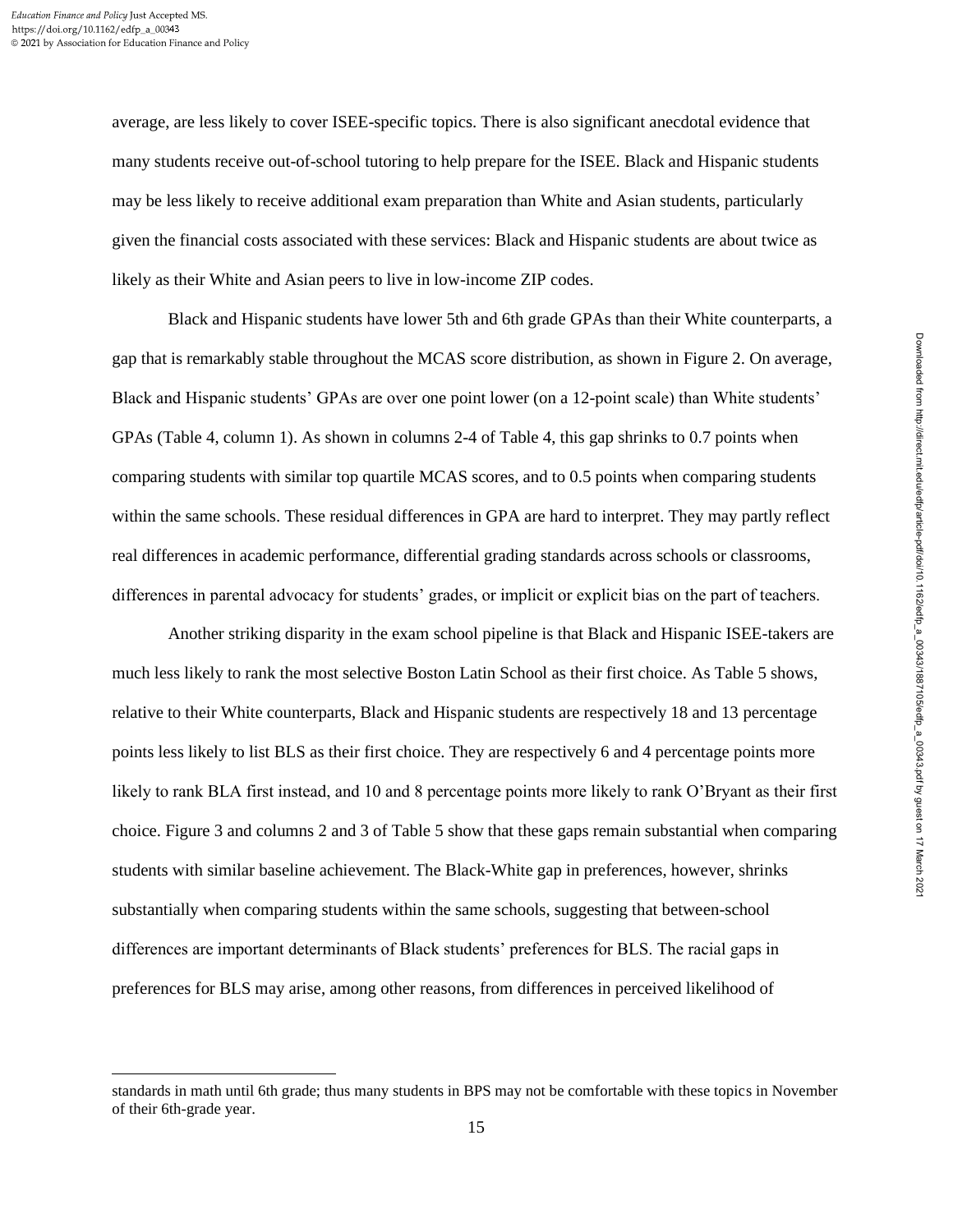admission to BLS<sup>6</sup> or in response to reports that the environment at BLS is hostile to Black and Hispanic students.7,8

The cumulative effect of racial gaps at each stage of the pipeline (ISEE-taking, ISEE scores, GPA, preference for BLS) is that Black and Hispanic students are much less likely than White and Asian students to be invited to any exam school and to BLS in particular. The gap in exam school invitation rates is almost entirely unexplained by differences in baseline academic achievement, as illustrated in Figure 4. Column 1 of Table 6 shows that Black and Hispanic students are about 32 percentage points less likely to receive an exam school invitation than White students, and 21 percentage points less likely to be invited to BLS. In column 3, we see that about 75 percent of the gap in overall exam school invitations persists when we compare students with similar MCAS scores in the top quartile of the MCAS distribution. The racial gap in BLS invitations is about 20 percent larger among high-achieving students, controlling for MCAS scores. Among students who attend the same schools in 5th grade, Black and Hispanic students are respectively 7 and 9 percentage points less likely than White students to receive an invitation to any exam school, and 17 and 19 percentage points less likely to be invited to BLS. Gaps between Asian and White students are smaller in magnitude and often positive.

Finally, because there are few racial differences in rates of acceptance of exam school invitations, Black and Hispanic students are much less likely than their White counterparts of the same academic ability to enroll at the exam schools. As seen in Figure 4 and Table 7, Black and Hispanic students are over 20 percentage points less likely to enroll at any exam school and at BLS in particular than their

<sup>6</sup> Under a serial dictatorship assignment mechanism, it is optimal for students to report their preferences truthfully even if they believe they have a low chance of admission to their first choice. Several studies, however, document suboptimal reporting in similar mechanisms by applicants ranging from college students to medical residency applicants (Hassidim, Romm, and Shorrer 2016; Rees-Jones 2018; Rees-Jones and Skowronek 2018; Shorrer and Sóvágó 2018). Thus, students may adjust their preference reporting according to beliefs about admissions likelihood even when it is not optimal to do so.

<sup>7</sup> For example, https://www.nytimes.com/2016/01/31/education/students-say-racial-hostilities-simmered-at-historicboston-latin-school.html.

<sup>&</sup>lt;sup>8</sup> In Tables A.2 and A.3, we also explore whether proximity to the exam schools may play a role in racial gaps in application behavior and preferences. In general, the results do not tell a clear story. We expect this arises due to (1) lack of precision in our distance measure, which is based at the ZIP-code level, and (2) Boston's famously extensive busing system, which may make distance less of a deterrent in this context.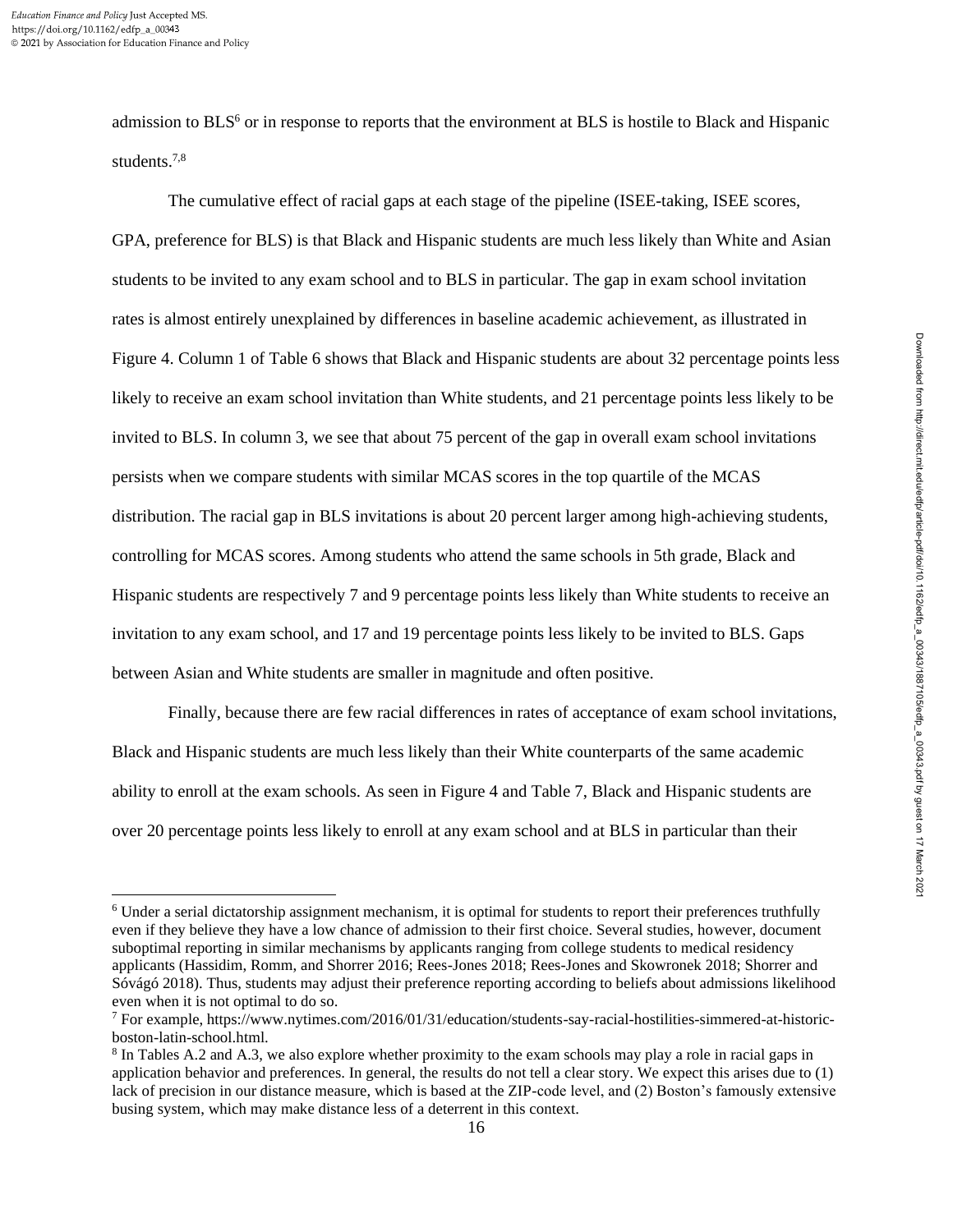similarly high-achieving White peers. Nearly all of the racial gap in BLS enrollment remains when comparing students from the same primary schools. Black and Hispanic students who do enroll at the exam schools in 7th grade are more likely than their White peers to remain enrolled through 12th grade, implying that the racial gaps in enrollment observed in later grades are also driven by barriers early in the pipeline, and not by racial gaps in retention (Figure A.1).

### <D> Policy Simulations

In light of our findings, we simulate seven alternative scenarios that represent potential policy changes to increase racial diversity in the exam school pipeline. In this section, we describe the implementation and results of each simulation.

*Increase ISEE-taking*. In this scenario, we ask how many additional Black and Hispanic students might receive exam school invitations if they were as likely as White students to take the ISEE at each MCAS percentile. To do this, we first calculate how many additional Black or Hispanic students would have to take the ISEE to equalize their taking rates with White students at each percentile of the MCAS distribution. We then multiply this number of students by the probability of getting invited to an exam school for Black and Hispanic students at that MCAS percentile who did take the ISEE, implicitly accounting for racial gaps in GPA and preferences. We perform a similar analysis of universal ISEEtaking by assigning admissions probabilities based on race and MCAS scores to all students in BPS. In both scenarios, we assign non-BPS students their true admissions status. We then start at the top of the MCAS distribution and count all actual admitted students at each percentile, as well as the new admitted students generated by the simulation, as admitted. We repeat this process until the total simulated admitted student count from BPS and non-BPS is equivalent to the true number of admitted students.

*Increase ISEE scores*. Analogously to above, at each MCAS percentile and GPA combination we multiply the differences in invitation rates between White and Black and Hispanic students by the total number of Black and Hispanic students who took the ISEE to estimate the number of additional students who would receive an invitation if Black and Hispanic students were invited to the exam schools at the same rate as White students in the same MCAS percentile with the same GPA (i.e., if students' ISEE

17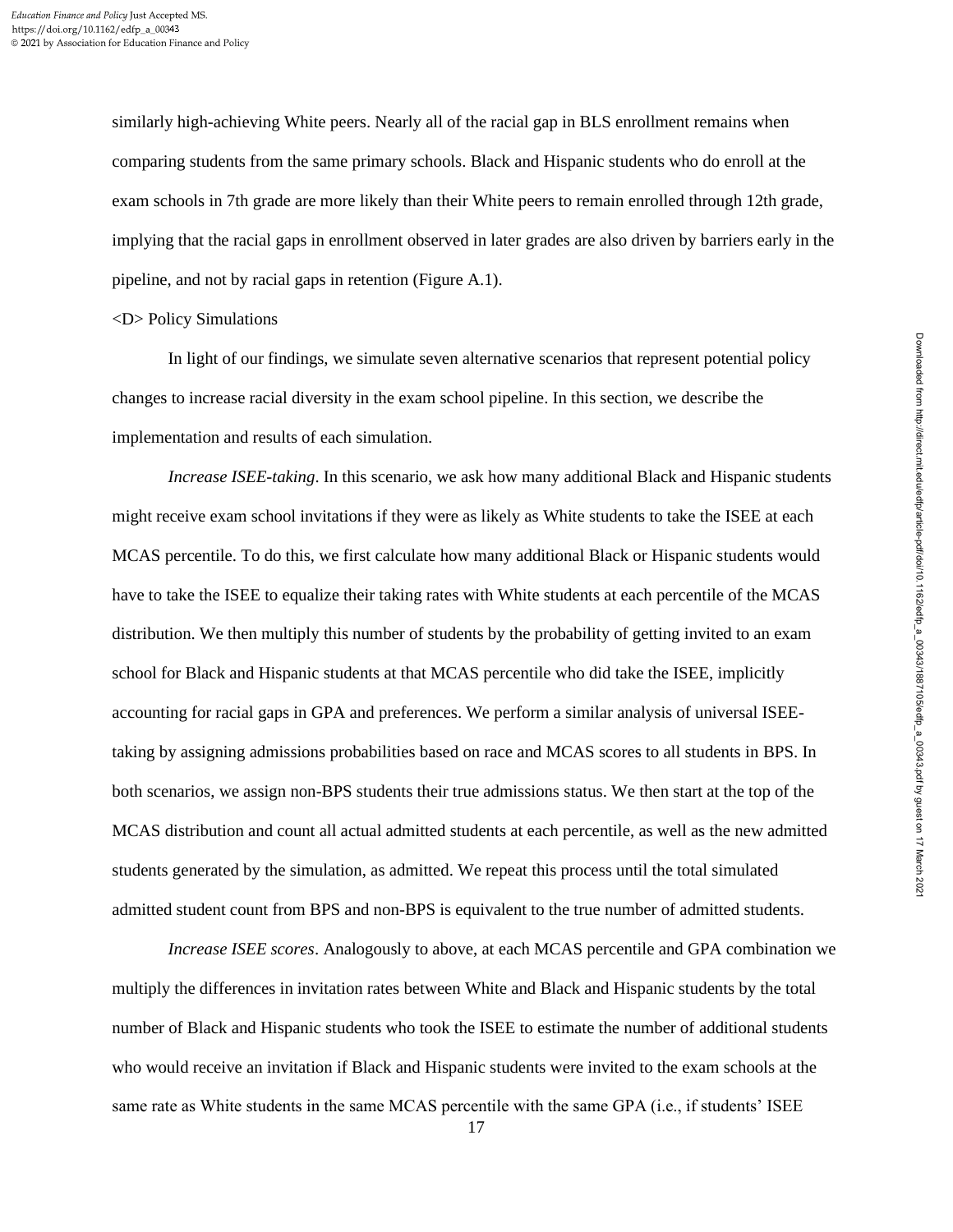scores did not differ by race conditional on MCAS percentile and GPA). To simulate admission to BLS specifically, we calculate the likelihood of getting invited to BLS for White students who ranked BLS as their first choice and apply this probability to Black and Hispanic students who ranked BLS first. The probability of admission to BLS for students who ranked it second or third is zero in the data.

*Change student preferences*. Although Black and Hispanic students are underrepresented across all three exam schools, the racial gaps in exam school enrollment are most pronounced at BLS. As discussed above, Black and Hispanic students are significantly less likely than White students to rank BLS as their top choice, which might explain their particularly low enrollment share at BLS relative to BLA and O'Bryant. In this simulation, we use ISEE-takers' ISEE scores and GPA to calculate their admissions rank as it is calculated for regular admissions, but assign students to schools solely based on their admissions rank, rather than using student preferences to inform school assignment.

*Exclude GPA*. During our work on this project, several district representatives suggested that grade inflation at private schools might be a barrier to racial equity at the exam schools. We also observe racial gaps in GPA in the data even once we control for MCAS scores. This simulation assigns exam school admission by ranking students within the existing applicant pool based solely on their ISEE scores, excluding GPA.

*MCAS-based admissions: district overall*. In this simulation, we first assign predicted MCAS scores to non-BPS students (who do not take the MCAS) using a regression of MCAS scores on ISEE scores within the sample of BPS students who take both tests. We then assign an admissions rank to all BPS and non-BPS students, including BPS students who did not apply to the exam schools in reality, with rank 1 being the highest-scoring student. In each year, we count the number of students actually admitted to BLS or any exam school, and count students as admitted in the simulation if their rank places them below the number of admitted students in the year they applied.

*MCAS-based admissions: by school*. Overall, about 7 percent of BPS 5th-graders in our data get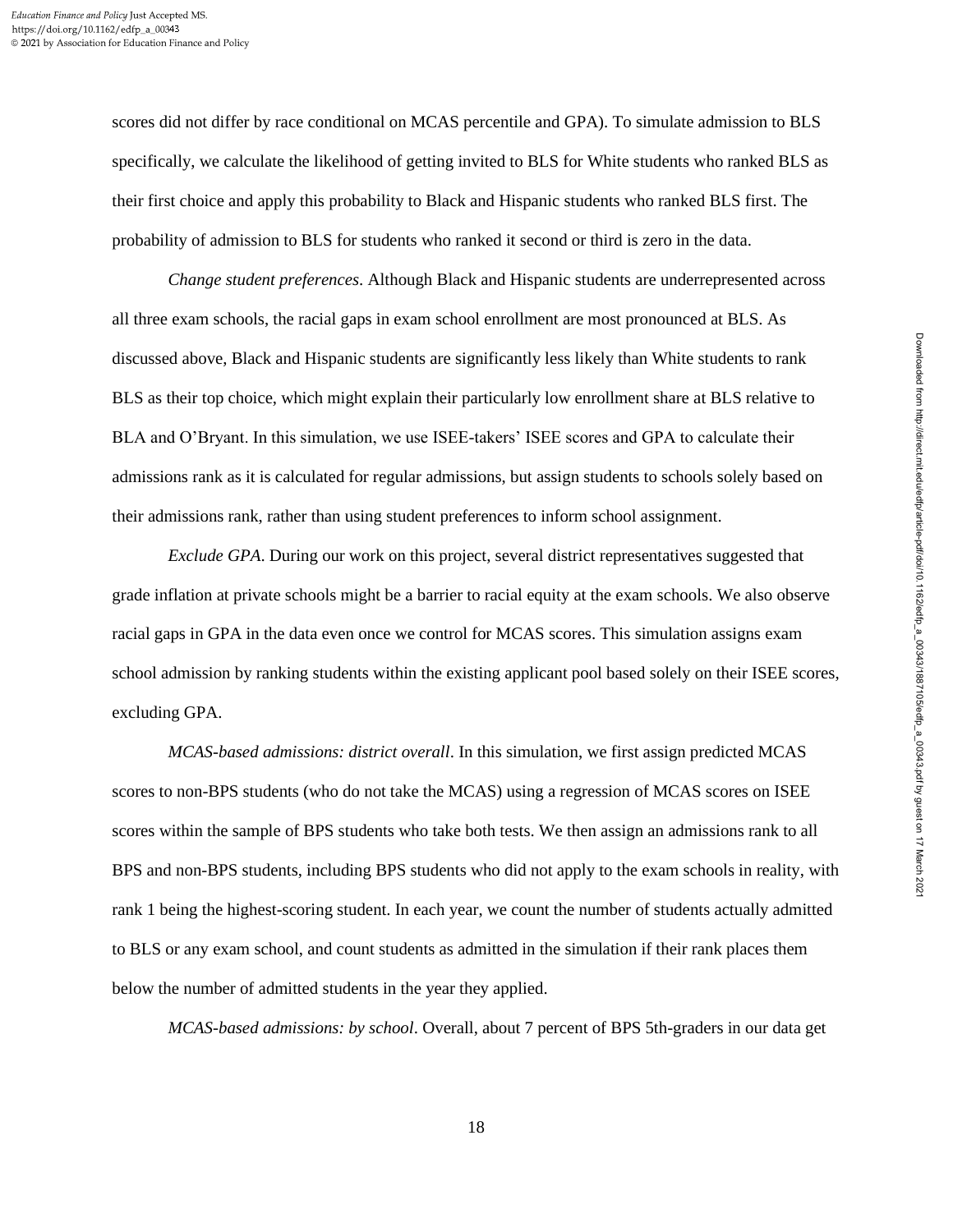invited to BLS, and about 17 percent get invited to any of the three exam schools.<sup>9</sup> Using these values, we simulate racial diversity under an admissions rule that invites the top 17 percent of 5th-graders at each BPS school to attend the exam schools in 7th grade, with the top 7 percent receiving invitations to BLS. This admissions rule mirrors affirmative action policies such as the "Top 10%" rule for admission to state universities in Texas. In contrast to our district-wide MCAS-based simulation, in this simulation we assign non-BPS students their actual admissions status. This effectively sets BPS admissions to the exam schools at their current levels, and draws remaining students from charter and private schools. In practice, the district could vary the percentage of exam school invitations allotted to BPS 5th-graders. Since BPS students are significantly more diverse than students applying from private and charter schools, increasing (decreasing) the share of exam school seats reserved for BPS 5th-graders would increase (decrease) diversity at the schools.

Table 8 shows the results of our analysis for the exam schools overall and for Boston Latin School individually. We find that in general, alternative admissions schemes would either have no effect on racial diversity of admissions to the exam schools or increase the percentage of Black and Hispanic students admitted by only a few percentage points. We also find that increasing ISEE-taking in particular would dramatically reduce the percentage of students living in low-income ZIP codes invited to the exam schools. Of the options we test, switching to a school- and MCAS-based admissions system has the largest potential impact on diversity, increasing Black and Hispanic representation among students invited to the exam schools overall from 38 to 49 percent, and among those invited to BLS from 21 to 38 percent. Switching to an MCAS-based system alone has smaller but still substantial effects, increasing the percentage of students invited to the exam schools overall from 38 to 42 percent Black and Hispanic, and the percentage of students invited to BLS from 21 to 31 percent Black and Hispanic.

Importantly, our simulations consider exam school invitations, not enrollment. While there are currently essentially no racial gaps in rates of enrollment at the exam schools conditional on being

<sup>9</sup> This is lower than the 25 percent of BPS 7th- through 12th-graders enrolled in the exam schools since non-BPS students make up a considerable portion of exam school admissions.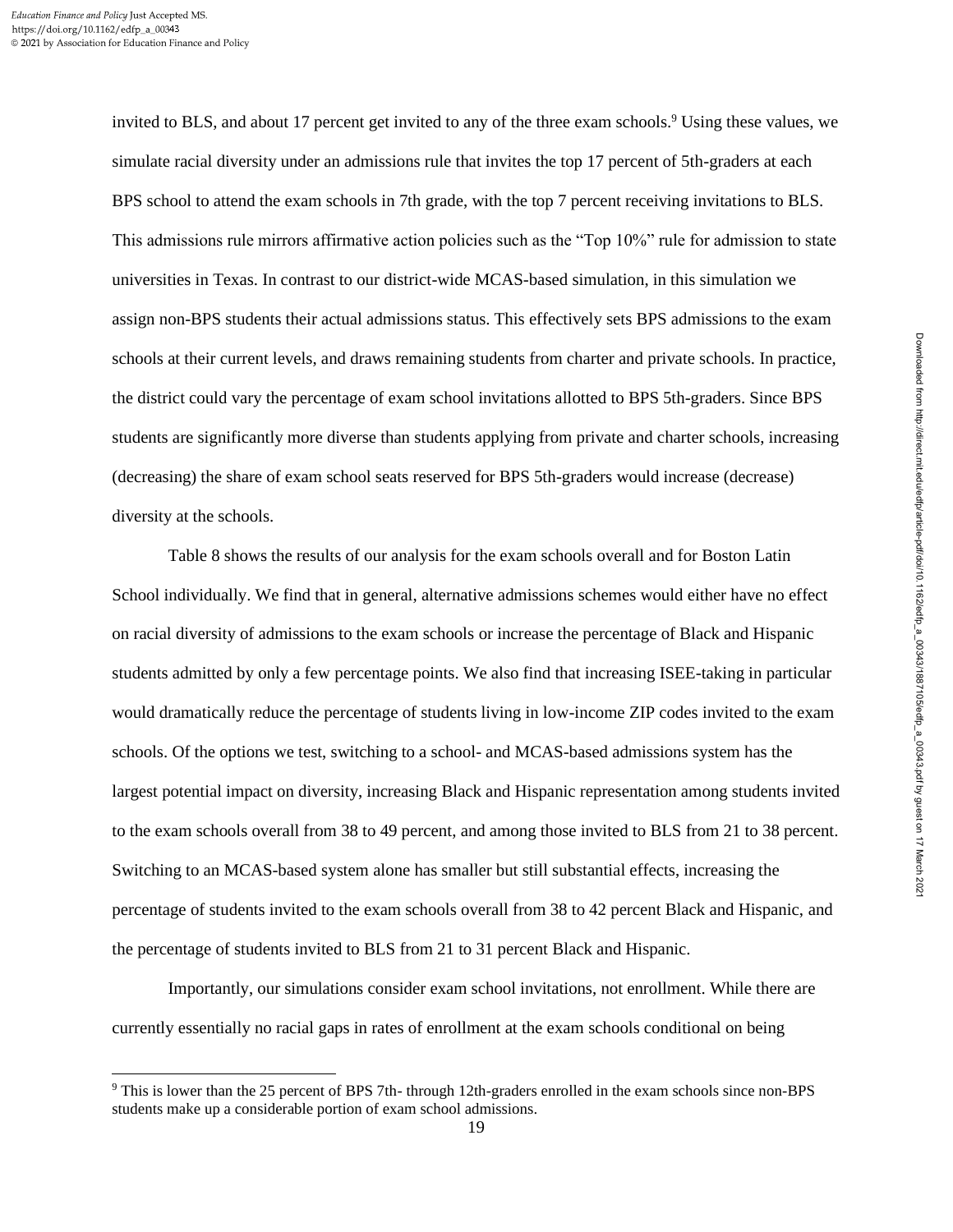invited, Black and Hispanic students may be less likely to accept offers to attend BLS if their lower preference for the school persists under a new admissions system. This would reduce diversity at BLS relative to what we have simulated here. Additionally, we do not model behavioral responses to a new admissions system, such as how state test scores might change if the test becomes higher-stakes for students or how students might re-sort between schools under a top percent rule. For these reasons, we expect that our simulations provide an upper bound on Black and Hispanic enrollment at the exam schools under each of the policies we test unless there is significant out-migration of White or Asian families either from BPS into private schools or from Boston into neighboring districts.

# <E> Discussion

Our simulations help estimate the potential magnitude of changes in racial diversity that alternatives to the admissions process might induce. We have limited evidence on how to increase the number of Black and Hispanic students taking the ISEE, improve Black and Hispanic students' scores on the exam, or increase racial diversity at BLS without overriding students' choices. Our results also suggest that any one of these changes alone is unlikely to have a large impact, and that a truly successful intervention would have to address multiple stages of the pipeline at once. That BPS made ISEE testing much more widely available in the fall of 2019 provides a crude natural experiment for this hypothesis: offering the test at students' schools on a weekday dramatically increased the number of Black and Hispanic students taking the exam, but had essentially no impact on exam school admissions for those students.<sup>10</sup>

In July 2020, BPS announced plans to replace the ISEE with the NWEA MAP test for exam school admissions beginning in the fall of 2020. Our simulations suggest that had BPS proceeded with this plan, diversity at the exam schools would have been essentially unchanged. In our third simulation,

<sup>10</sup> See https://www.bostonglobe.com/2020/04/28/magazine/boston-latin-biggest-test-their-young-lives/: "The number of Black sixth-graders invited to attend declined from 41 in 2019 to 33 [in 2020], even though the number of Black students taking the test jumped dramatically. The number of Latino sixth-graders invited to Latin did increase from 54 last year to 60 in 2020. But the total number of Latino test takers went up far more—from 584 to 988—so the students' overall success rate actually dropped."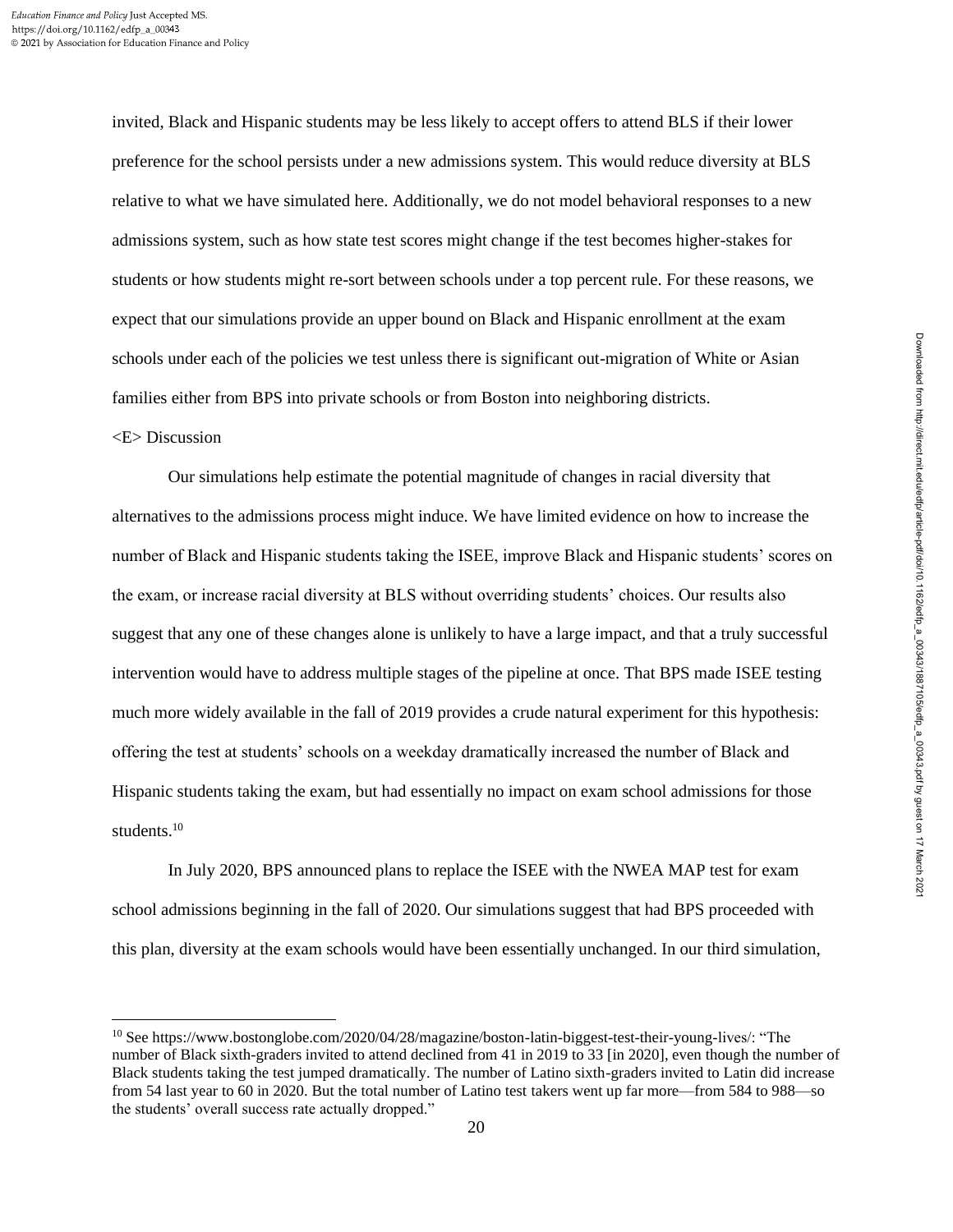we ask how invitations to the exam schools would change if Black and Hispanic students scored equally well on the ISEE as White students with the same MCAS scores, providing an upper bound estimate of how much changing the exam is likely to change diversity at the exam schools. We find that completely eliminating racial gaps in scores on the admissions test has no effect on Black and Hispanic students' admissions to the exam schools overall, and increases their admissions to BLS by only 3 percentage points, from 21 percent to 24 percent.

In light of the COVID-19 pandemic, however, the Boston School Committee voted instead to replace the existing exam school admissions system with an allocation mechanism that will extend exam school invitations to students based on a combination of GPA and students' residential ZIP code. 20 percent of exam school invitations will be extended based on GPA ranking alone, with the remaining 80 percent of seats distributed among ZIP codes in the city based on each ZIP code's population of schoolaged children. In concept, this is most similar to our school-based top percent invitation rule. The district's own simulations suggest that the proposed policy will increase the percentage of Black and Hispanic students among invited students to 46 percent, compared to 35 percent in the 2019-2020 school year. In the time period covered by our data, 38 percent of invitations were extended to Black and Hispanic students. Under our school-based top percent rule, this would increase to 49 percent, a result strikingly similar to that of the district. $11$ 

Also in response to the pandemic, other districts around the country have announced even more dramatic shifts in their admissions to selective schools. Lowell High School in San Francisco will admit students by lottery; New York City will suspend academic screening for middle schools (but not high schools); and Philadelphia and Chicago announced plans to incorporate test scores from earlier grades in

<sup>&</sup>lt;sup>11</sup> See https://www.wbur.org/edify/2020/10/08/boston-scrap-exam for district projections. Because we only have data on GPA for students who applied to the exam schools, we are not able to directly simulate the district's new policy ourselves. The difference between the percent of invitations extended to Black and Hispanic students in the district's baseline calculation and in ours may reflect a true difference over time, but could also be due to differential recording of students who do not fall into the White, Black, Hispanic, or Asian race categories. BPS includes these students; we do not since students in this category account for less than 2 percent of our sample (an additional 11 percent of students have no race indicator).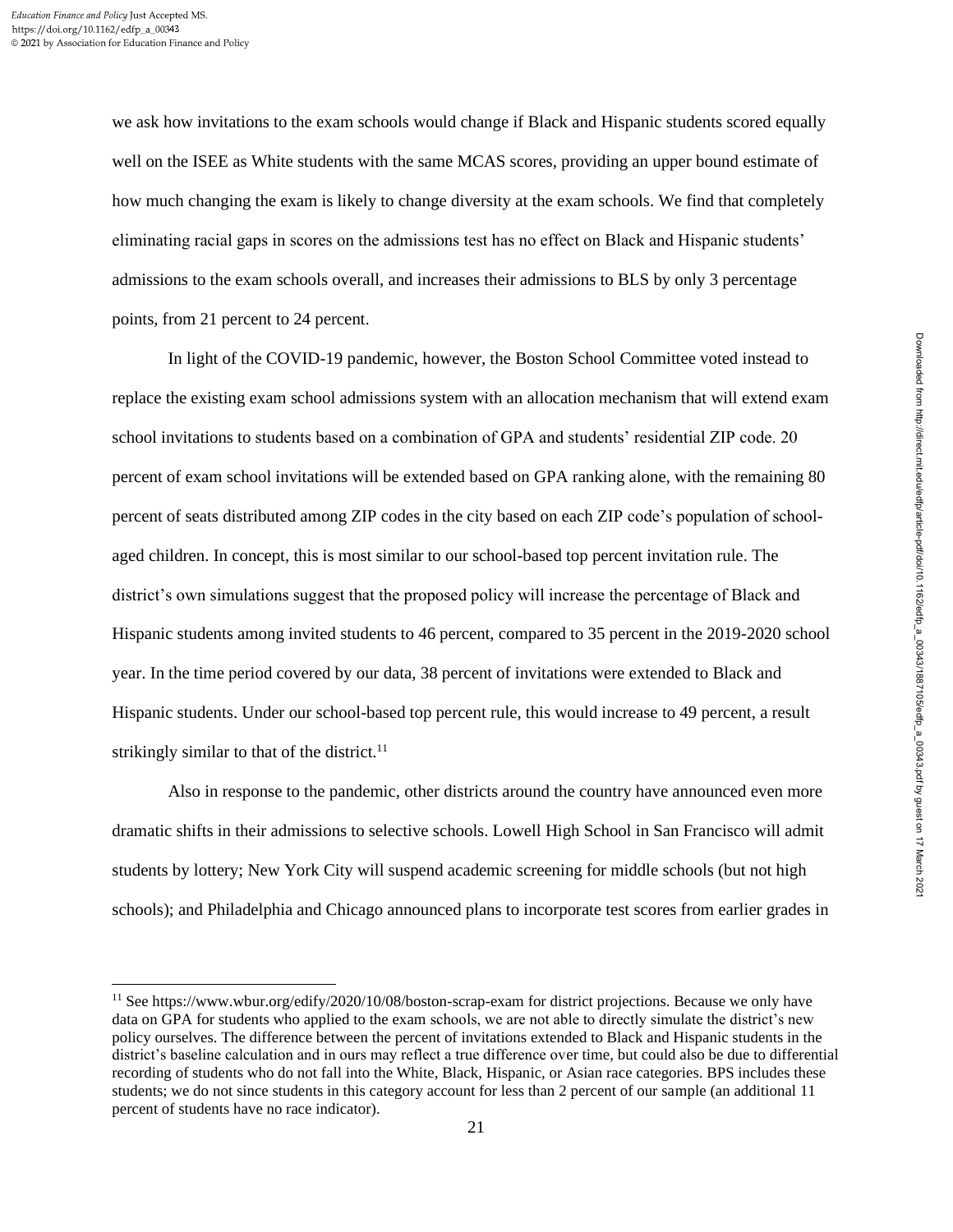admissions to their selective schools rather than administering an admissions test during lockdowns and remote learning. Selective schools in Fairfax and Loudoun County, VA have also modified admissions to rely less on test scores and increase equity in admissions rates across feeder schools. The changes in VA, like those in other districts, will be implemented for the first time in the 2020-21 admissions cycle, but the timing is a coincidence: the reforms are primarily a response to community advocacy (and, in the case of Loudoun County, an investigation by the state attorney general's office) and not to COVID specifically. While it seems likely that lottery admissions will increase diversity at selective schools, predicting the effects of changes to admissions tests without data from individual districts would be pure speculation.

As of this writing, the announced changes in Boston, Chicago, New York, Philadelphia, and San Francisco will apply only to students admitted to enter these schools in the fall of 2021; only Fairfax and Loudoun County have planned more permanent changes. It is impossible to say whether changes that are currently temporary will persist in light of ongoing concerns about diversity in selective educational settings and racial justice more generally across the U.S. As noted above, even our most "successful" simulation and the district's proposed plan in Boston fail to achieve Black and Hispanic enrollment at the exam schools that is more than two-thirds the district enrollment of 75 percent Black and Hispanic students. Achieving exam schools that are genuinely representative of district enrollment would thus require either substantial investment in closing racial achievement gaps that have emerged by 6th grade or a meaningful rethinking of exam schools themselves—one that it seems may already be underway.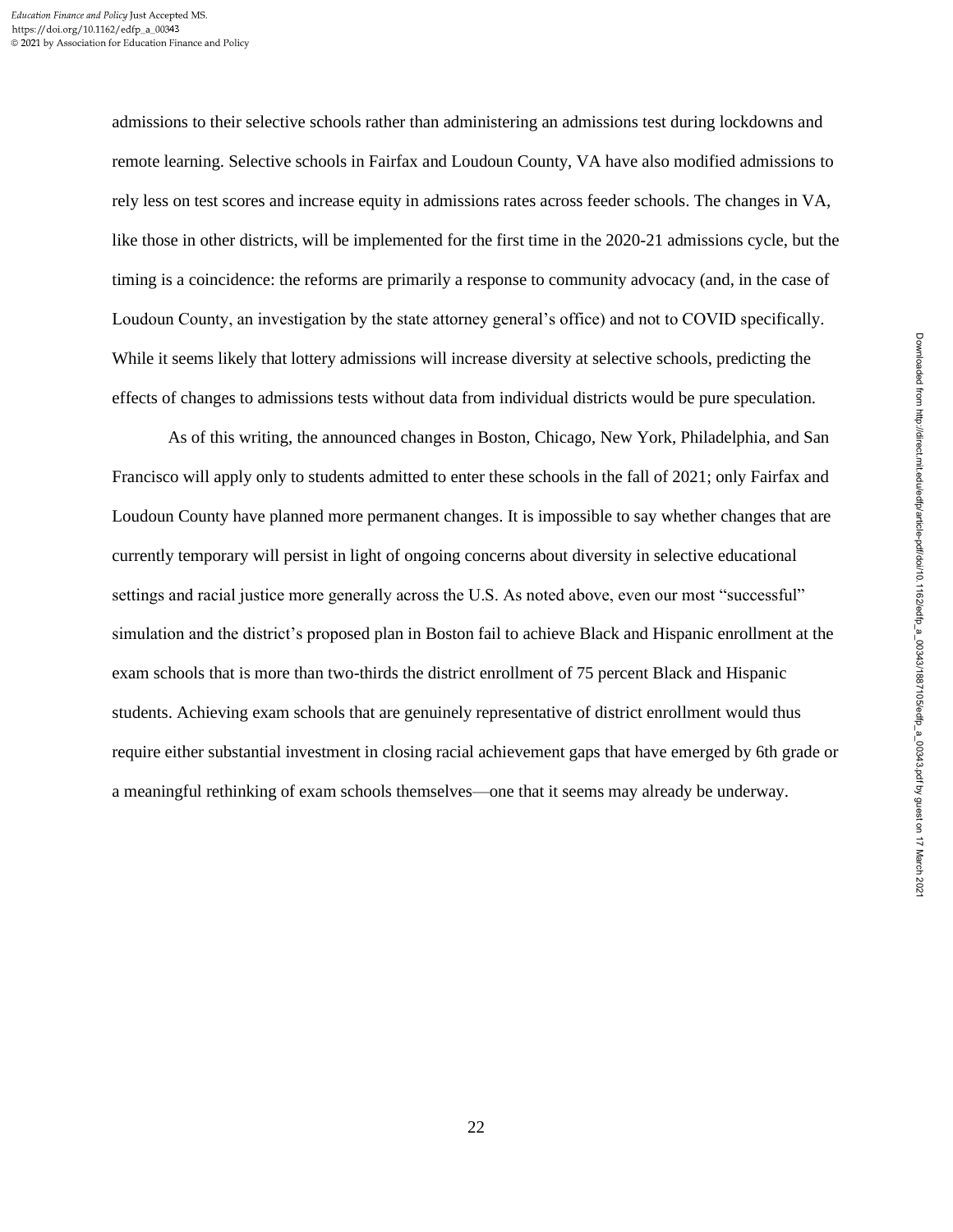## **References**

Abdulkadiroğlu, Atila, Joshua D. Angrist, and Parag A. Pathak. 2014. The elite illusion: Achievement effects at Boston and New York exam schools. *Econometrica 82*(1), 137-196.

Abdulkadiroğlu, Atila, Joshua D. Angrist, Yusuke Narita, Parag A. Pathak, and Roman A. Zarate. 2017. Regression discontinuity in serial dictatorship: Achievement effects at Chicago's exam schools. *American Economic Review 107*(5), 240-245.

Altmejd, Adam, Andrés Barrios Fernández, Marin Drlje, Joshua Goodman, Michael Hurwitz, Dejan Kovac, Christine Mulhern, Christopher Neilson, and Jonathan Smith. Forthcoming. O brother, where start thou? Sibling spillovers on college and major choice in four countries. *The Quarterly Journal of Economics*.

Barrios Fernández, Andrés. 2019. Should I stay or should I go? Neighbors' effects on university enrollment. CEP Working Paper No. 1653.

Barrow, Lisa, Lauren Sartain, and Marisa de la Torre. 2020. Increasing access to selective high schools through place-based affirmative action: Unintended consequences. *American Economic Journal: Applied Economics 12*(4), 135-163.

Bidgood, Jess. 2016. Students say racial hostilities simmered at historic Boston Latin School. *The New York Times*, 30 January. Available https://www.nytimes.com/2016/01/31/education/students-say-racialhostilities-simmered-at-historic-boston-latin-school.html.

Billings, Stephen B., David J. Deming, and Jonah Rockoff. 2014. School segregation, educational attainment, and crime: Evidence from the end of busing in Charlotte-Mecklenburg. *The Quarterly Journal of Economics 129*(1), 435-476.

Boisjoly, Johanne, Greg J. Duncan, Michael Kremer, Dan M. Levy, and Jacque Eccles. 2006. Empathy or antipathy? The impact of diversity. *The American Economic Review 96*(5), 1890-1905.

Bulman, George. 2015. The effect of access to college assessments on enrollment and attainment. *American Economic Journal: Applied Economics 7*(4), 1-36.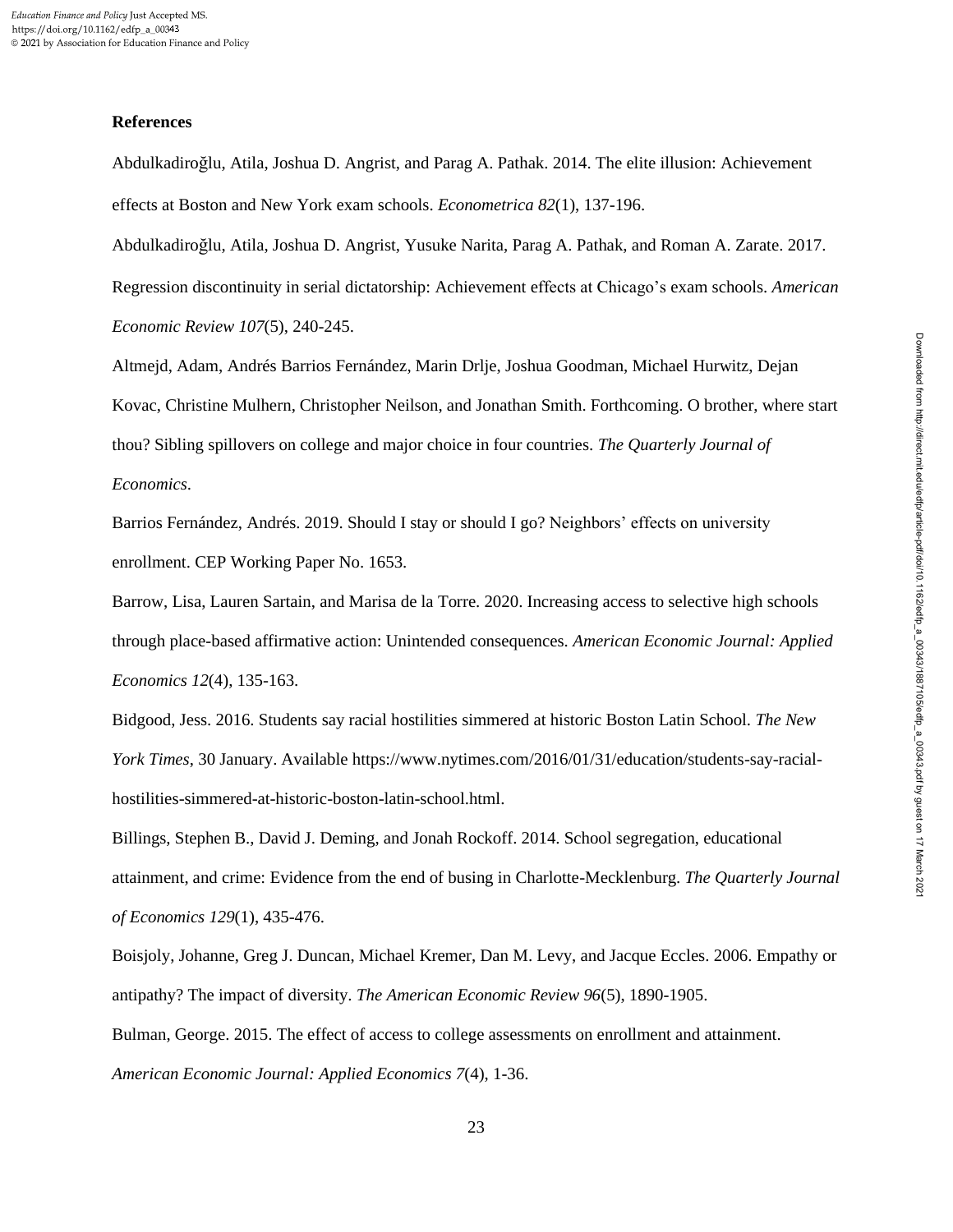Carrell, Scott E., Mark Hoekstra, and James E. West. 2019. The impact of college diversity on behavior toward minorities. *American Economic Journal: Economic Policy 11*(4), 159-82.

Cook, Emily E. and Sarah Turner. 2019. Missed exams and lost opportunities: Who could gain from expanded college admission testing? *AERA Open 5*(2), 1-20.

Corcoran, Sean P. and E. Christine Baker-Smith. 2018. Pathways to an elite education: Application, admission, and matriculation to New York City's specialized high schools. *Education Finance and Policy 13*(2), 256-279.

Corno, Lucia, Eliana La Ferrara, and Justine Burns. 2019. Interaction, stereotypes and performance: Evidence from South Africa. IFS Working Paper No. W19/03.

Dobbie, Will and Roland G. Fryer Jr. 2014. The impact of attending a school with high-achieving peers: Evidence from the New York City exam schools. *American Economic Journal: Applied Economics 6*(3), 58-75.

Dynarski, Susan, C.J. Libassi, Katherine Michelmore, and Stephanie Owen. 2020. Closing the gap: The effect of a targeted, tuition-free promise on college choices of high-achieving, low-income students. NBER Working Paper No. 25349.

Educational Records Bureau (ERB). 2018. *What to expect on the ISEE*.

Ellison, Glenn and Parag A. Pathak. 2016. The efficiency of race-neutral alternatives to race-based affirmative action: Evidence from Chicago's exam schools. NBER Working Paper No. 22589.

Finn, Chester E. and Jessica Hockett. 2012. Exam schools from the inside. *Education Next 12*(4).

Goodman, Joshua, Oded Gurantz, and Jonathan Smith. 2020. Take two! SAT retaking and college enrollment gaps. *American Economic Journal: Economic Policy 12*(2), 115-158.

Goodman, Sarena. 2016. Learning from the test: Raising selective college enrollment by providing information. *Review of Economics and Statistics 98*(4), 671-684.

Guryan, Jonathan. 2004. Desegregation and Black dropout rates. *American Economic Review 94*(4), 919- 943.

Hassidim, Avinatan, Assaf Romm, and Ran I. Shorrer. 2016. Strategic behavior in a strategy-proof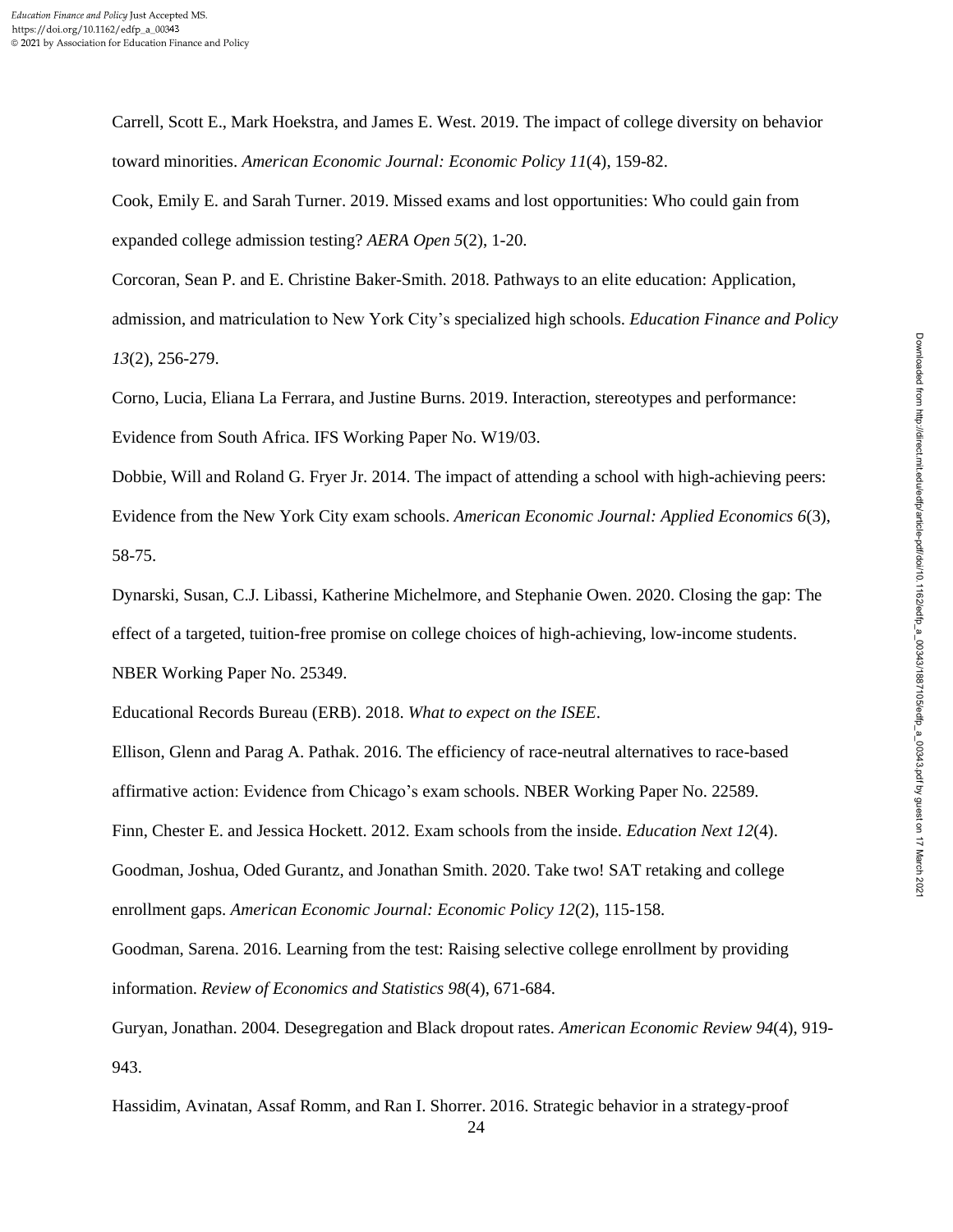environment. In *Proceedings of the 2016 ACM Conference on Economics and Computation*, pp. 763-764. ACM.

Hoxby, Caroline and Christopher Avery. 2013. The missing "one-offs": The hidden supply of highachieving, low-income students. *Brookings Papers on Economic Activity 2013*(1), 1-65.

Hurwitz, Michael, Jonathan Smith, Sunny Niu, and Jessica Howell. 2015. The Maine question: How is 4 year college enrollment affected by mandatory college entrance exams? *Educational Evaluation and Policy Analysis 37*(1), 138-159.

Irons, Meghan E. and Malcolm Gay. 2020. Boston Latin and the biggest test of their young lives. *The Boston Globe*, 28 April. Available https://www.bostonglobe.com/2020/04/28/magazine/boston-latinbiggest-test-their-young-lives/.

Jackson, C. Kirabo, Shanette C. Porter, John Q. Easton, Alyssa Blanchard, and Sebastián Kiguel. 2020. Who benefits from attending effective schools? Examining heterogeneity in high school impacts. NBER Working Paper No. 28194.

Johnson, Rucker C. 2015. Long-run impacts of school desegregation & school quality on adult attainments. NBER Working Paper No. 16664.

Jung, Carrie. 2020. Not always an exam school: The history of admissions at Boston's Elite High Schools. *WBUR*, 5 March. Available https://www.wbur.org/edify/2020/03/05/boston-exam-schooladmissions-history.

Klasik, Daniel. 2013. The ACT of enrollment: The college enrollment effects of state-required college entrance exam testing. *Educational Researcher 42*(3), 151-160.

Larkin, Max. 2020. Boston wants to scrap exam school admissions test for next school year. *WBUR*, 8 October. Available https://www.wbur.org/edify/2020/10/08/boston-scrap-exam.

Pallais, Amanda. 2015. Small differences that matter: Mistakes in applying to college. *Journal of Labor Economics 33*(2), 493-520.

Rao, Gautam. 2019. Familiarity does not breed contempt: Generosity, discrimination, and diversity in Delhi schools. *American Economic Review 109*(3), 774-809.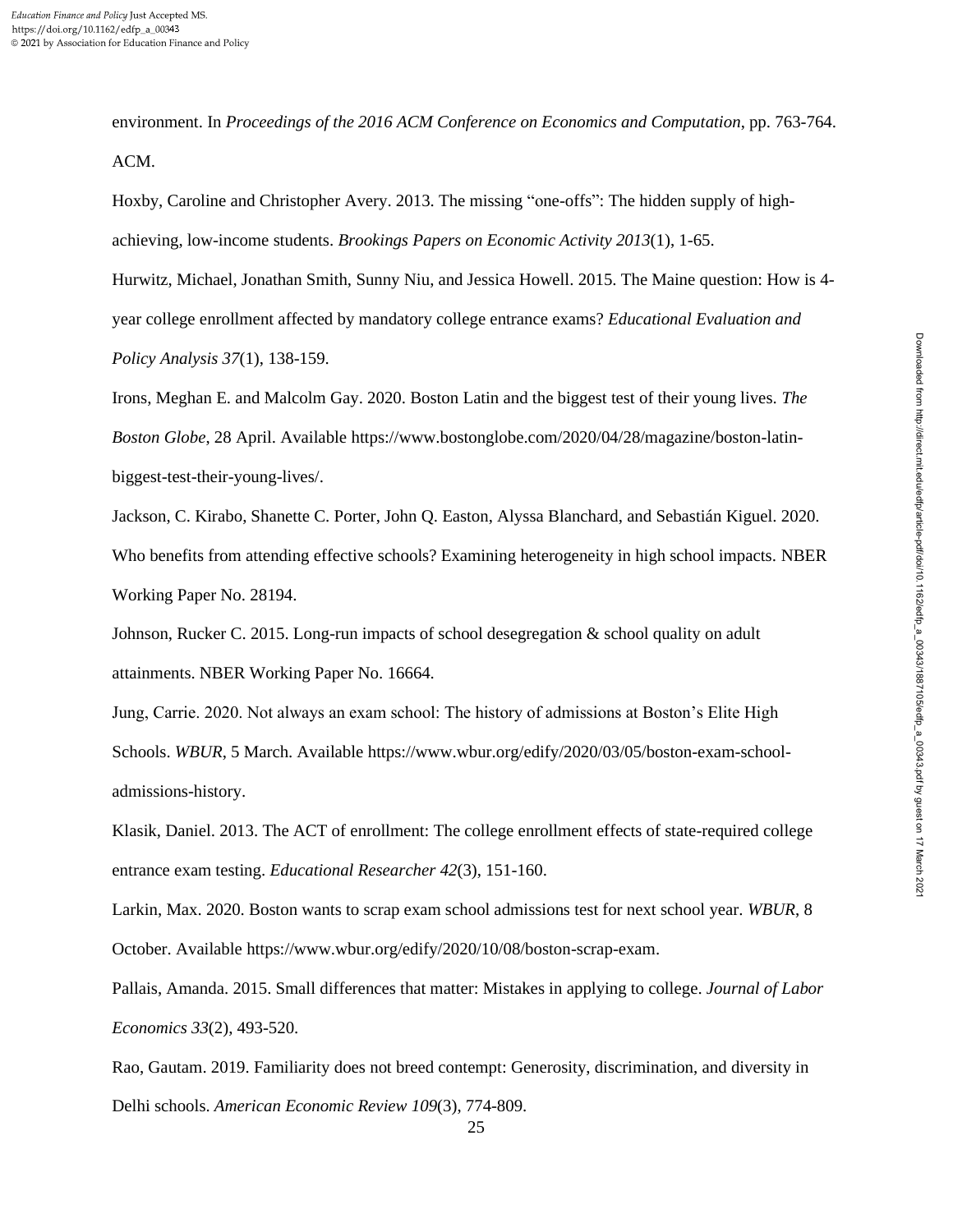Reber, Sarah J. 2010. School desegregation and educational attainment for Blacks. *Journal of Human Resources 45*(4), 893-914.

Rees-Jones, Alex. 2018. Suboptimal behavior in strategy-proof mechanisms: Evidence from the residency match. *Games and Economic Behavior 108*, 317-330.

Rees-Jones, Alex and Samuel Skowronek. 2018. An experimental investigation of preference misrepresentation in the residency match. *Proceedings of the National Academy of Sciences 115*(45), 11471-11476.

Riehl, Evan. 2019. Fairness in college admission exams: From test score gaps to earnings equality. Unpublished paper, Cornell University.

Rokkanen, Miikka. 2015. Exam schools, ability, and the effects of affirmative action: Latent factor

extrapolation in the regression discontinuity design. Unpublished paper, Columbia University.

Shorrer, Ran I. and Sándor Sóvágó. 2019. Obvious mistakes in a strategically simple college admissions environment: Causes and consequences. Available at https://ssrn.com/abstract=2993538.

Van Laar, Colette, Shana Levin, Stacey Sinclair, and Jim Sidanius. 2005. The effect of university

roommate contact on ethnic attitudes and behavior. *Journal of Experimental Social Psychology 41*(4),

329-345.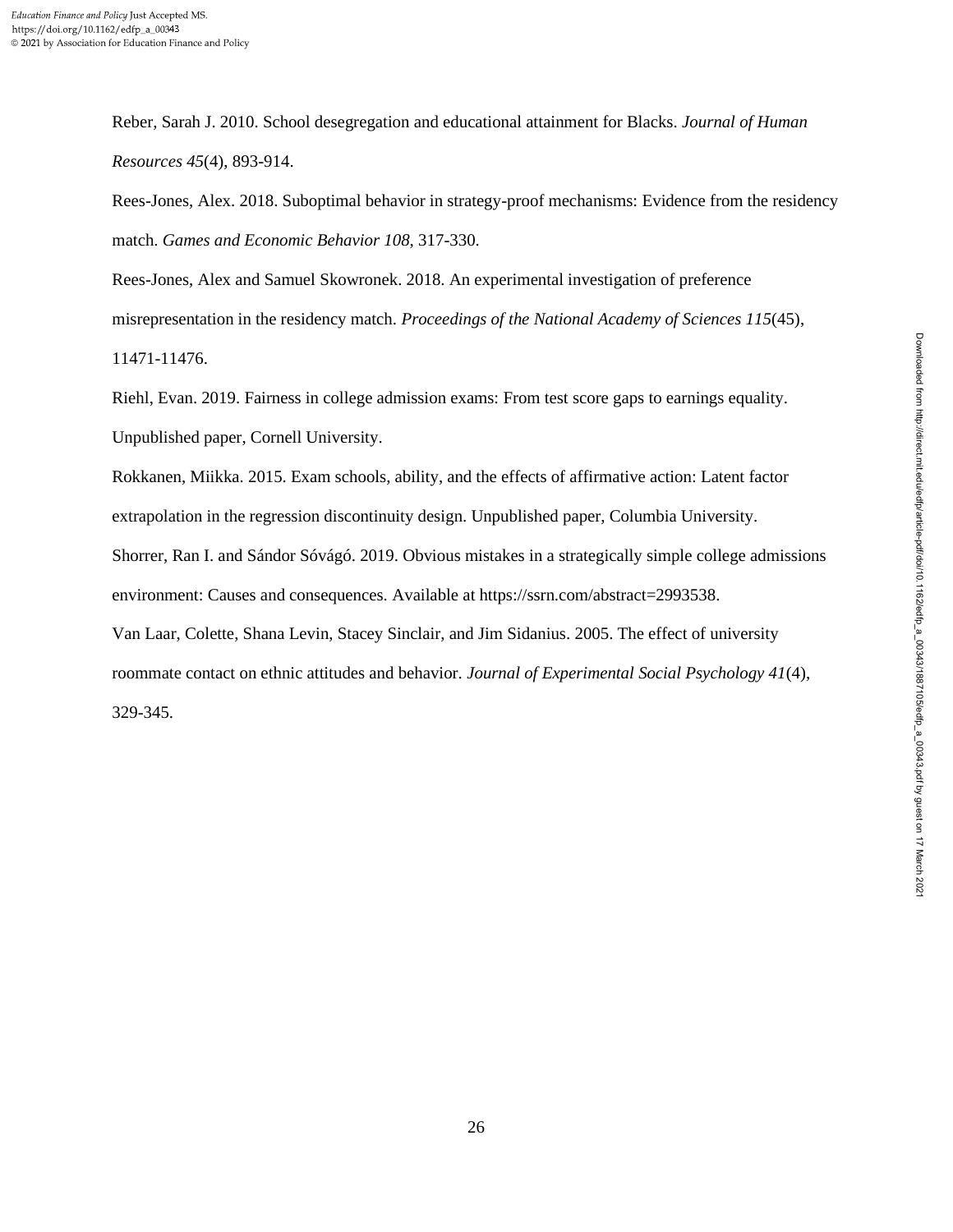|              |                   | ັ                 | . .                           | ັ                              |                                     |
|--------------|-------------------|-------------------|-------------------------------|--------------------------------|-------------------------------------|
|              | N (Total)         | <b>Took ISEE</b>  | Invited to any<br>exam school | Enrolled at any<br>exam school | Enrolled (invited<br>students only) |
|              | $\lfloor \rfloor$ | $\left( 2\right)$ | 3)                            | (4)                            | (5)                                 |
| All          | 24062             | 35.4              | 16.8                          | 14.6                           | 86.9                                |
| White        | 3115              | 60.4              | 41.0                          | 34.3                           | 83.8                                |
| Asian        | 2070              | 78.5              | 53.0                          | 50.0                           | 94.4                                |
| <b>Black</b> | 9606              | 26.4              | 8.0                           | 7.0                            | 86.4                                |
| Hispanic     | 9271              | 26.6              | 9.8                           | 8.1                            | 82.7                                |

|  | Table 1: Exam School Testing and Applications by Race among BPS Students |
|--|--------------------------------------------------------------------------|
|  |                                                                          |

Notes: Column 1 contains the total count of students enrolled in 5th grade in BPS from the 2006-07 through the 2012-13 school year. Columns 2-4 show the percentage of students from column (1) who respectively took the ISEE, received an invitation to attend any of the three exam schools, and enrolled at any of the exam schools in 7th grade. Column (5) shows the percentage of students who enrolled at an exam school in 7th grade conditional on being invited to attend one of the schools.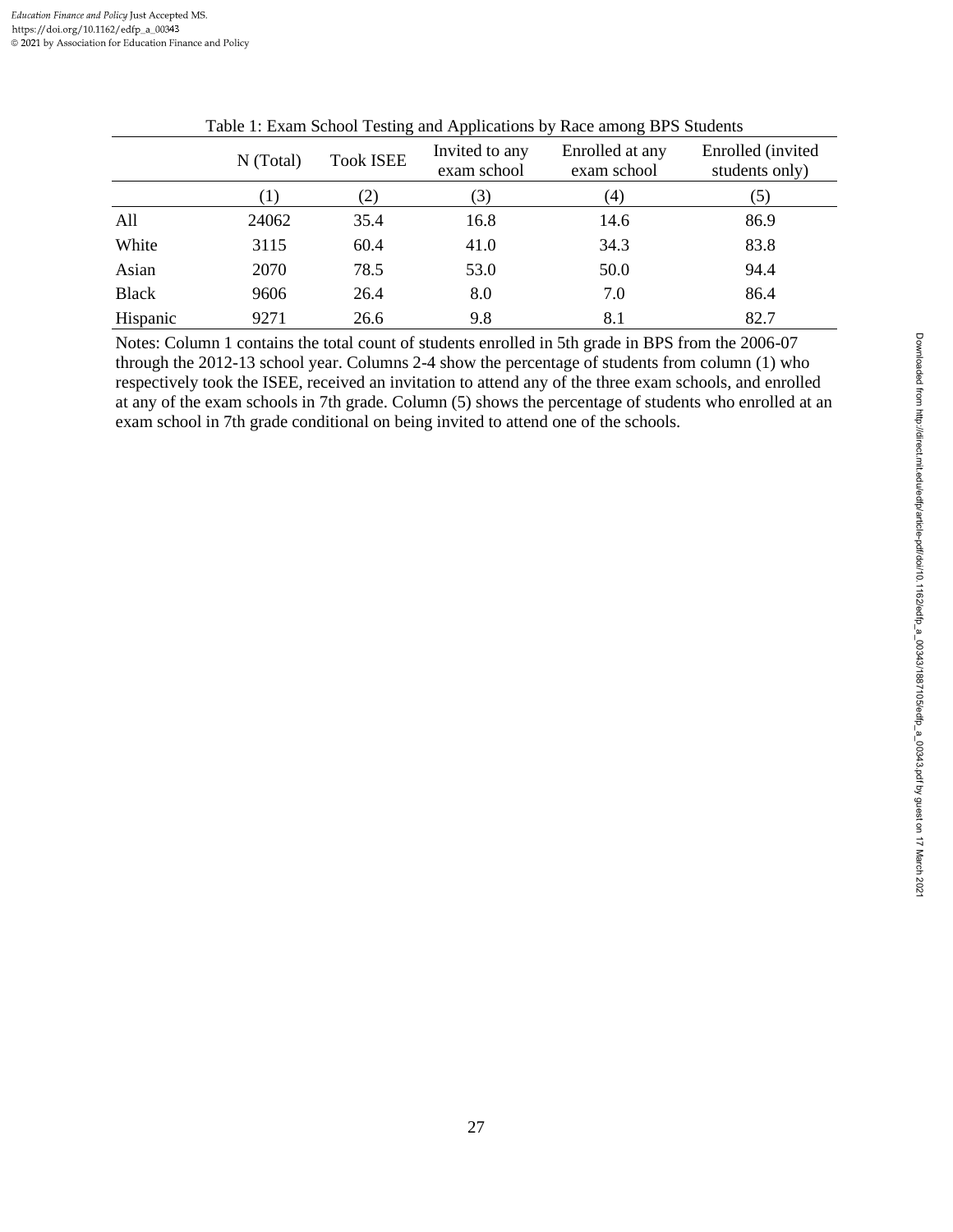| Table 2: Summary Statistics |                                                   |            |                                     |                        |                         |  |
|-----------------------------|---------------------------------------------------|------------|-------------------------------------|------------------------|-------------------------|--|
|                             | <b>MCAS</b><br>percentile                         | <b>GPA</b> | <b>ISEE</b><br>percentile           | $\mathbf N$<br>(Total) | N in top<br>25% of MCAS |  |
|                             |                                                   |            | Panel A: All 5th-grade BPS Students |                        |                         |  |
|                             | (1)                                               | (2)        | (3)                                 | (4)                    | (5)                     |  |
| White                       | 65.8                                              |            |                                     | 3115                   | 1449                    |  |
| Asian                       | 72.8                                              |            |                                     | 2070                   | 1187                    |  |
| <b>Black</b>                | 43.2                                              |            |                                     | 9606                   | 1441                    |  |
| Hispanic                    | 45.4                                              |            |                                     | 9271                   | 1629                    |  |
|                             | Panel B: 5th-grade BPS Students, ISEE-Takers Only |            |                                     |                        |                         |  |
|                             | (1)                                               | (2)        | (3)                                 | (4)                    | (5)                     |  |
| White                       | 79.6                                              | 10.0       | 63.1                                | 1882                   | 1270                    |  |
| Asian                       | 79.4                                              | 10.0       | 59.7                                | 1625                   | 1108                    |  |
| <b>Black</b>                | 63.5                                              | 8.4        | 37.2                                | 2539                   | 947                     |  |
| Hispanic                    | 66.2                                              | 8.7        | 40.7                                | 2466                   | 1051                    |  |
|                             |                                                   |            | Panel C: Non-BPS ISEE-Takers        |                        |                         |  |
|                             | (1)                                               | (2)        | (3)                                 | (4)                    | (5)                     |  |
| White                       |                                                   | 9.8        | 63.8                                | 2371                   | $\ddot{\phantom{a}}$    |  |
| Asian                       |                                                   | 9.6        | 68.8                                | 543                    |                         |  |
| <b>Black</b>                |                                                   | 8.1        | 38.1                                | 1744                   |                         |  |
| Hispanic                    |                                                   | 8.8        | 44.7                                | 775                    | $\bullet$               |  |

Notes: MCAS and ISEE composite percentiles are constructed by adding students' scaled subtest scores and calculating percentiles within test years. The MCAS subtests are reading and math. The ISEE subtests are verbal reasoning, quantitative reasoning, reading comprehension, and mathematics achievement. Students' composite GPA is calculated by BPS based on students' grades from all of 5th grade and the fall of 6th grade.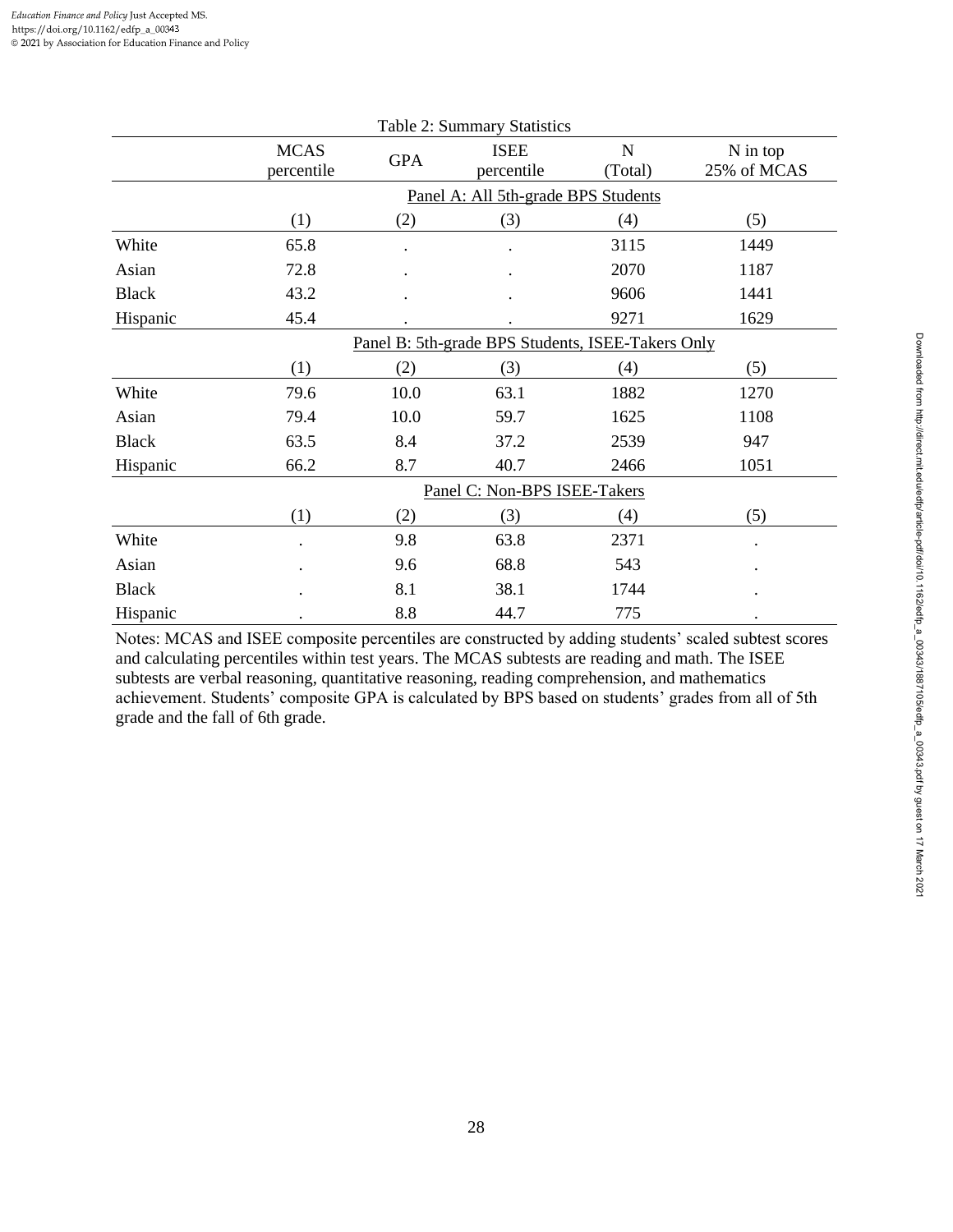|                      |                                   | Table 3: ISEE Taking and Scores |                                   |             |  |  |  |
|----------------------|-----------------------------------|---------------------------------|-----------------------------------|-------------|--|--|--|
|                      |                                   |                                 | Panel A: Took ISEE                |             |  |  |  |
|                      | Top 25% of 5th-grade MCAS Scorers |                                 |                                   |             |  |  |  |
|                      | (1)                               | (2)                             | (3)                               | (4)         |  |  |  |
| <b>Black</b>         | $-0.339***$                       | $-0.214***$                     | $-0.179***$                       | $-0.088***$ |  |  |  |
|                      | (0.009)                           | (0.015)                         | (0.015)                           | (0.017)     |  |  |  |
| Hispanic             | $-0.340***$                       | $-0.235***$                     | $-0.204***$                       | $-0.122***$ |  |  |  |
|                      | (0.009)                           | (0.014)                         | (0.015)                           | (0.016)     |  |  |  |
| Asian                | $0.181***$                        | $0.058***$                      | $0.055***$                        | $0.063***$  |  |  |  |
|                      | (0.013)                           | (0.016)                         | (0.015)                           | (0.018)     |  |  |  |
| Observations         | 24473                             | 5809                            | 5809                              | 5807        |  |  |  |
| MCAS score controls  | N                                 | $\mathbf N$                     | Y                                 | Y           |  |  |  |
| Elementary school FE | N                                 | N                               | N                                 | Y           |  |  |  |
|                      | Panel B: ISEE Percentile          |                                 |                                   |             |  |  |  |
|                      |                                   |                                 | Top 25% of 5th-grade MCAS Scorers |             |  |  |  |
|                      | (1)                               | (2)                             | (3)                               | (4)         |  |  |  |
| <b>Black</b>         | $-25.9***$                        | $-19.3***$                      | $-13.4***$                        | $-9.1***$   |  |  |  |
|                      | (0.802)                           | (0.932)                         | (0.812)                           | (0.908)     |  |  |  |
| Hispanic             | $-22.4***$                        | $-16.5***$                      | $-11.7***$                        | $-7.8***$   |  |  |  |
|                      | (0.806)                           | (0.903)                         | (0.784)                           | (0.828)     |  |  |  |
| Asian                | $-3.4***$                         | $-3.0***$                       | $-3.2***$                         | $-1.2$      |  |  |  |
|                      | (0.892)                           | (0.890)                         | (0.763)                           | (0.868)     |  |  |  |
| Observations         | 8673                              | 4460                            | 4460                              | 4457        |  |  |  |
| MCAS score controls  | N                                 | N                               | Y                                 | Y           |  |  |  |
| Elementary school FE | N                                 | $\mathbf N$                     | $\mathbf N$                       | Y           |  |  |  |

Notes: The outcome in Panel A is whether a student took the ISEE, and in Panel B is composite ISEE percentile. The composite ISEE percentile is constructed by summing students' scaled subtest scores and calculating percentiles within years. Panel B is restricted to students who took the ISEE. White students are the omitted category. All models use cohort fixed effects. Columns 2-4 limit the sample to the top quarter of the 5th-grade MCAS distribution. Heteroskedasticity robust standard errors are in parentheses (\* p $< 10$  \*\* p $< 05$  \*\*\* p $< 01$ ).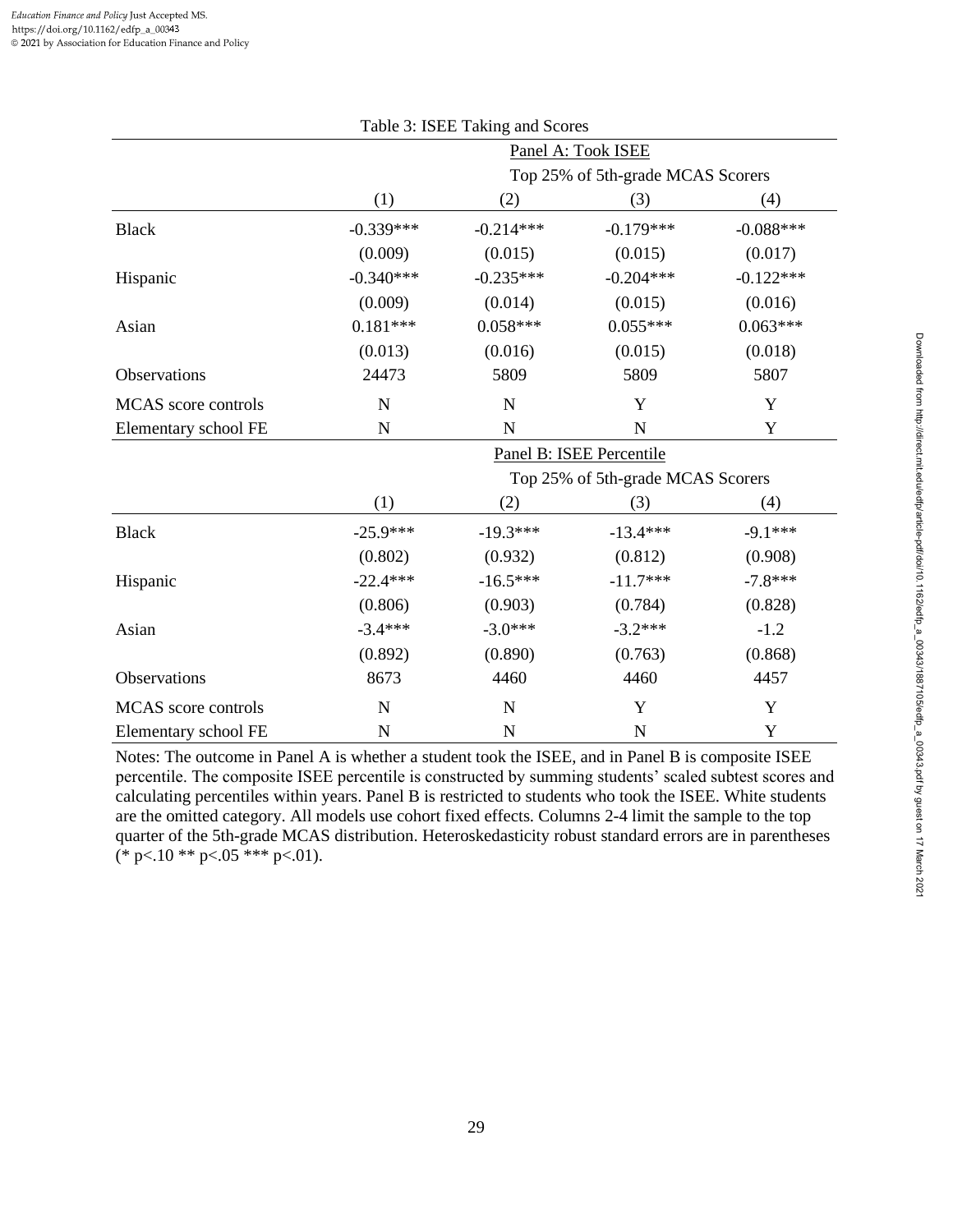| Table 4: Composite 5th- and 6th-grade GPA |                                   |             |             |             |  |  |  |
|-------------------------------------------|-----------------------------------|-------------|-------------|-------------|--|--|--|
|                                           | Top 25% of 5th-grade MCAS Scorers |             |             |             |  |  |  |
|                                           | (1)                               | (2)         | (3)         | (4)         |  |  |  |
| <b>Black</b>                              | $-1.537***$                       | $-1.039***$ | $-0.704***$ | $-0.487***$ |  |  |  |
|                                           | (0.065)                           | (0.074)     | (0.070)     | (0.082)     |  |  |  |
| Hispanic                                  | $-1.262***$                       | $-0.907***$ | $-0.634***$ | $-0.459***$ |  |  |  |
|                                           | (0.065)                           | (0.072)     | (0.068)     | (0.075)     |  |  |  |
| Asian                                     | 0.005                             | $-0.154**$  | $-0.163**$  | $0.222***$  |  |  |  |
|                                           | (0.072)                           | (0.071)     | (0.066)     | (0.078)     |  |  |  |
| <b>Observations</b>                       | 8673                              | 4460        | 4460        | 4457        |  |  |  |
| MCAS score controls                       | N                                 | N           | Y           | Y           |  |  |  |
| Elementary school FE                      | N                                 | N           | N           | Y           |  |  |  |

Notes: White students are the omitted category. All models use cohort fixed effects. Columns 2-4 limit the sample to the top quarter of the 5th-grade MCAS distribution. Heteroskedasticity robust standard errors are in parentheses (\* p<.10 \*\* p<.05 \*\*\* p<.01).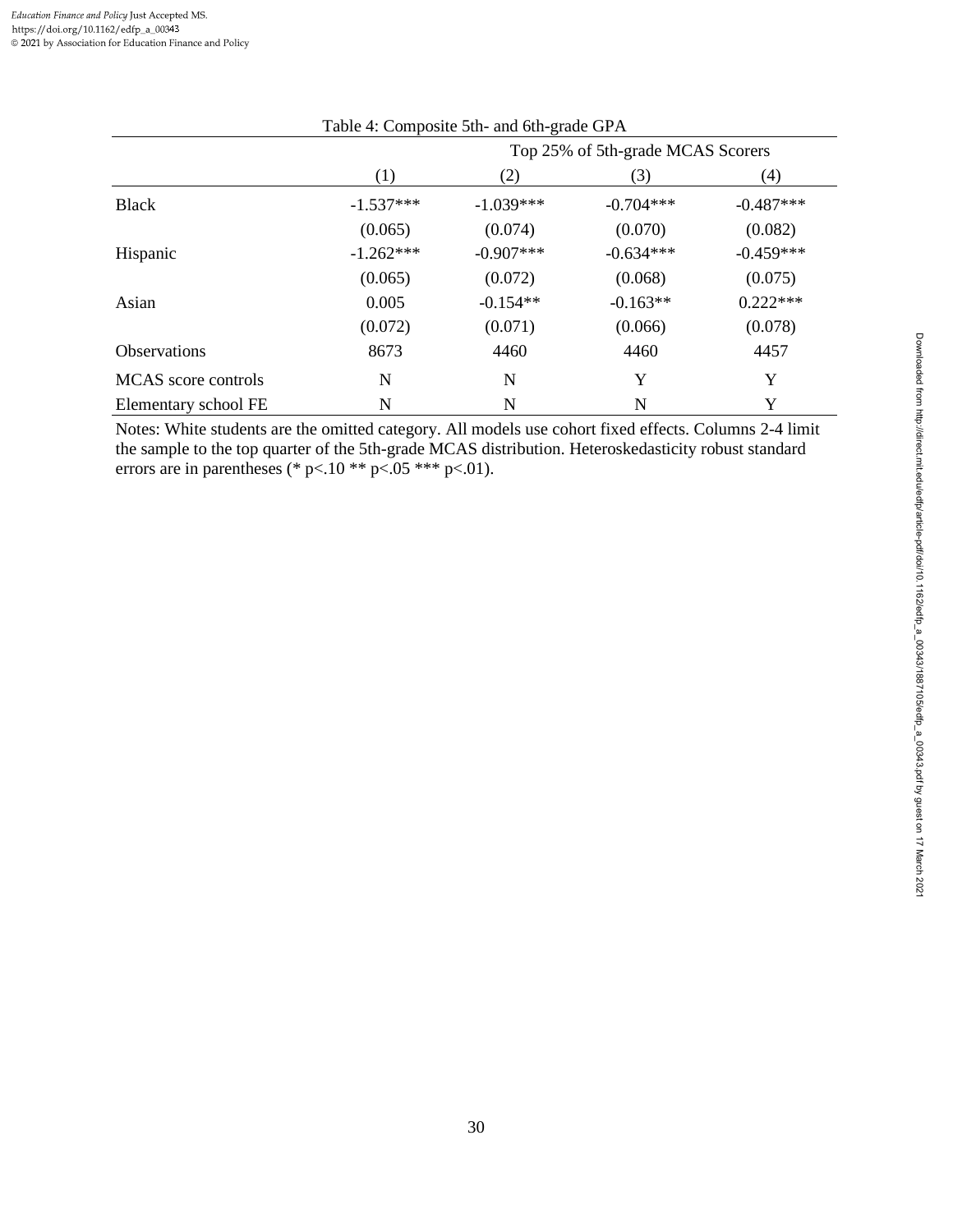| Table 5: First Ranked Exam School Among ISEE-takers |                                          |                                   |                                               |             |  |  |
|-----------------------------------------------------|------------------------------------------|-----------------------------------|-----------------------------------------------|-------------|--|--|
|                                                     | Panel A: Likelihood of Ranking BLS First |                                   |                                               |             |  |  |
|                                                     |                                          |                                   | Top 25% of 5th-grade MCAS Scorers             |             |  |  |
|                                                     | (1)                                      | (3)                               | (4)                                           |             |  |  |
| <b>Black</b>                                        | $-0.180***$                              | $-0.161***$                       | $-0.129***$                                   | $-0.047**$  |  |  |
|                                                     | (0.014)                                  | (0.017)                           | (0.017)                                       | (0.020)     |  |  |
| Hispanic                                            | $-0.127***$                              | $-0.135***$                       | $-0.109***$                                   | $-0.079***$ |  |  |
|                                                     | (0.014)                                  | (0.017)                           | (0.017)                                       | (0.018)     |  |  |
| Asian                                               | $0.037**$                                | 0.011                             | 0.010                                         | 0.023       |  |  |
|                                                     | (0.015)                                  | (0.016)                           | (0.016)                                       | (0.019)     |  |  |
| Observations                                        | 8673                                     | 4460                              | 4460                                          | 4457        |  |  |
| MCAS score controls                                 | $\mathbf N$                              | Y                                 | Y                                             | Y           |  |  |
| Elementary school FE                                | N                                        | $\mathbf N$                       | Y                                             | Y           |  |  |
|                                                     |                                          |                                   | Panel B: Likelihood of Ranking BLA First      |             |  |  |
|                                                     |                                          | Top 25% of 5th-grade MCAS Scorers |                                               |             |  |  |
|                                                     | (1)                                      | (2)                               | (3)                                           | (4)         |  |  |
| <b>Black</b>                                        | $0.063***$                               | $0.066***$                        | $0.048***$                                    | $-0.006$    |  |  |
|                                                     | (0.012)                                  | (0.015)                           | (0.015)                                       | (0.018)     |  |  |
| Hispanic                                            | $0.041***$                               | $0.055***$                        | $0.040***$                                    | $0.031**$   |  |  |
|                                                     | (0.012)                                  | (0.015)                           | (0.015)                                       | (0.016)     |  |  |
| Asian                                               | $-0.055***$                              | $-0.023$                          | $-0.023$                                      | $-0.027$    |  |  |
|                                                     | (0.014)                                  | (0.015)                           | (0.014)                                       | (0.017)     |  |  |
| Observations                                        | 8673                                     | 4460                              | 4460                                          | 4457        |  |  |
| MCAS score controls                                 | $\mathbf N$                              | N                                 | Y                                             | Y           |  |  |
| Elementary school FE                                | $\mathbf N$                              | $\mathbf N$                       | $\mathbf N$                                   | Y           |  |  |
|                                                     |                                          |                                   | Panel C: Likelihood of Ranking O'Bryant First |             |  |  |
|                                                     |                                          |                                   | Top 25% of 5th-grade MCAS Scorers             |             |  |  |
|                                                     | (1)                                      | (2)                               | (3)                                           | (4)         |  |  |
| <b>Black</b>                                        | $0.106***$                               | $0.082***$                        | $0.070***$                                    | $0.045***$  |  |  |
|                                                     | (0.009)                                  | (0.010)                           | (0.010)                                       | (0.012)     |  |  |
| Hispanic                                            | $0.083***$                               | $0.074***$                        | $0.064***$                                    | $0.042***$  |  |  |
|                                                     | (0.009)                                  | (0.009)                           | (0.009)                                       | (0.011)     |  |  |
| Asian                                               | $0.021**$                                | 0.014                             | 0.014                                         | 0.006       |  |  |
|                                                     | (0.010)                                  | (0.009)                           | (0.009)                                       | (0.011)     |  |  |
| Observations                                        | 8673                                     | 4460                              | 4460                                          | 4457        |  |  |
| MCAS score controls                                 | ${\bf N}$                                | $\mathbf N$                       | Y                                             | Y           |  |  |
| Elementary school FE                                | N                                        | $\mathbf N$                       | ${\bf N}$                                     | Y           |  |  |

Notes: White students are the omitted category. All models use cohort fixed effects. Columns 2-4 limit the sample to the top quarter of the 5th-grade MCAS distribution. Heteroskedasticity robust standard errors are in parentheses (\* p<.10 \*\* p<.05 \*\*\* p<.01).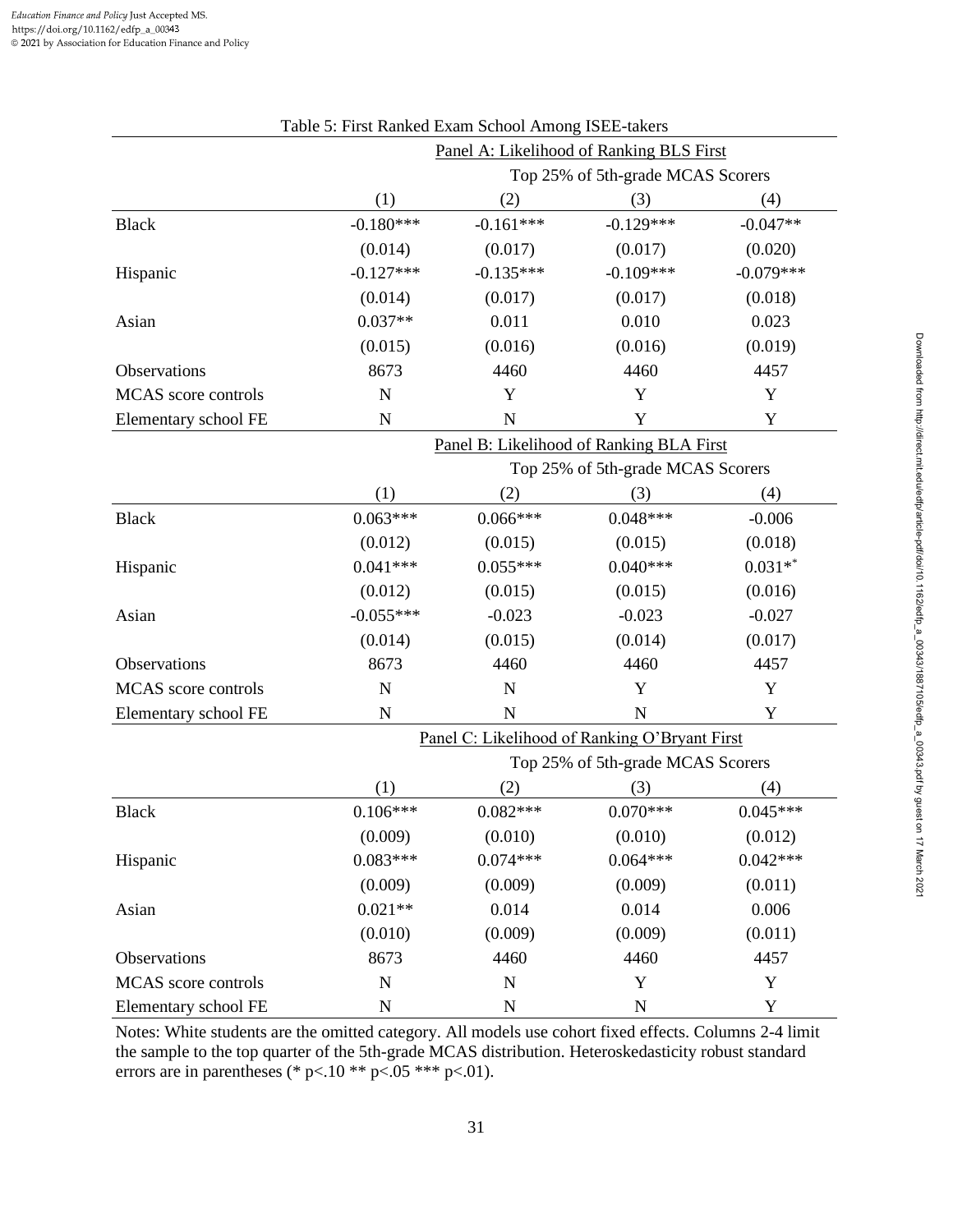|                      |             | Table 6: Exam School Invitations  |                                        |             |             |  |  |
|----------------------|-------------|-----------------------------------|----------------------------------------|-------------|-------------|--|--|
|                      |             |                                   | Panel A: Invitation to Any Exam School |             |             |  |  |
|                      |             | Top 25% of 5th-grade MCAS Scorers |                                        |             |             |  |  |
|                      | (1)         | (2)                               | (3)                                    | (4)         | (5)         |  |  |
| <b>Black</b>         | $-0.328***$ | $-0.342***$                       | $-0.254***$                            | $-0.145***$ | $-0.101***$ |  |  |
|                      | (0.007)     | (0.017)                           | (0.016)                                | (0.019)     | (0.020)     |  |  |
| Hispanic             | $-0.313***$ | $-0.336***$                       | $-0.259***$                            | $-0.162***$ | $-0.093***$ |  |  |
|                      | (0.007)     | (0.017)                           | (0.016)                                | (0.017)     | (0.018)     |  |  |
| Asian                | $0.121***$  | $0.050***$                        | $0.044***$                             | $0.097***$  | $0.054***$  |  |  |
|                      | (0.010)     | (0.018)                           | (0.017)                                | (0.019)     | (0.019)     |  |  |
| Observations         | 24473       | 5809                              | 5809                                   | 5807        | 4457        |  |  |
| MCAS score controls  | N           | N                                 | Y                                      | Y           | $\mathbf Y$ |  |  |
| Elementary school FE | $\mathbf N$ | $\mathbf N$                       | $\mathbf N$                            | Y           | Y           |  |  |
|                      |             |                                   | Panel B: Invitation to BLS             |             |             |  |  |
|                      |             |                                   | Top 25% of 5th-grade MCAS Scorers      |             |             |  |  |
|                      | (1)         | (2)                               | (3)                                    | (4)         | (5)         |  |  |
| <b>Black</b>         | $-0.215***$ | $-0.366***$                       | $-0.260***$                            | $-0.172***$ | $-0.176***$ |  |  |
|                      | (0.005)     | (0.016)                           | (0.014)                                | (0.016)     | (0.020)     |  |  |
| Hispanic             | $-0.209***$ | $-0.359***$                       | $-0.266***$                            | $-0.191***$ | $-0.192***$ |  |  |
|                      | (0.005)     | (0.015)                           | (0.014)                                | (0.015)     | (0.018)     |  |  |
| Asian                | $0.016**$   | $-0.061***$                       | $-0.069***$                            | 0.010       | $-0.012$    |  |  |
|                      | (0.007)     | (0.016)                           | (0.015)                                | (0.017)     | (0.019)     |  |  |
| Observations         | 24473       | 5809                              | 5809                                   | 5807        | 4457        |  |  |
| MCAS score controls  | N           | $\mathbf N$                       | Y                                      | Y           | Y           |  |  |
| Elementary school FE | $\mathbf N$ | $\mathbf N$                       | $\mathbf N$                            | Y           | Y           |  |  |

Notes: White students are the omitted category. All models use cohort fixed effects. Columns 2-5 limit the sample to the top quarter of the 5th-grade MCAS distribution. Column 5 limits the sample to students who took the ISEE. Heteroskedasticity robust standard errors are in parentheses (\* p<.10 \*\* p<.05 \*\*\* p<.01).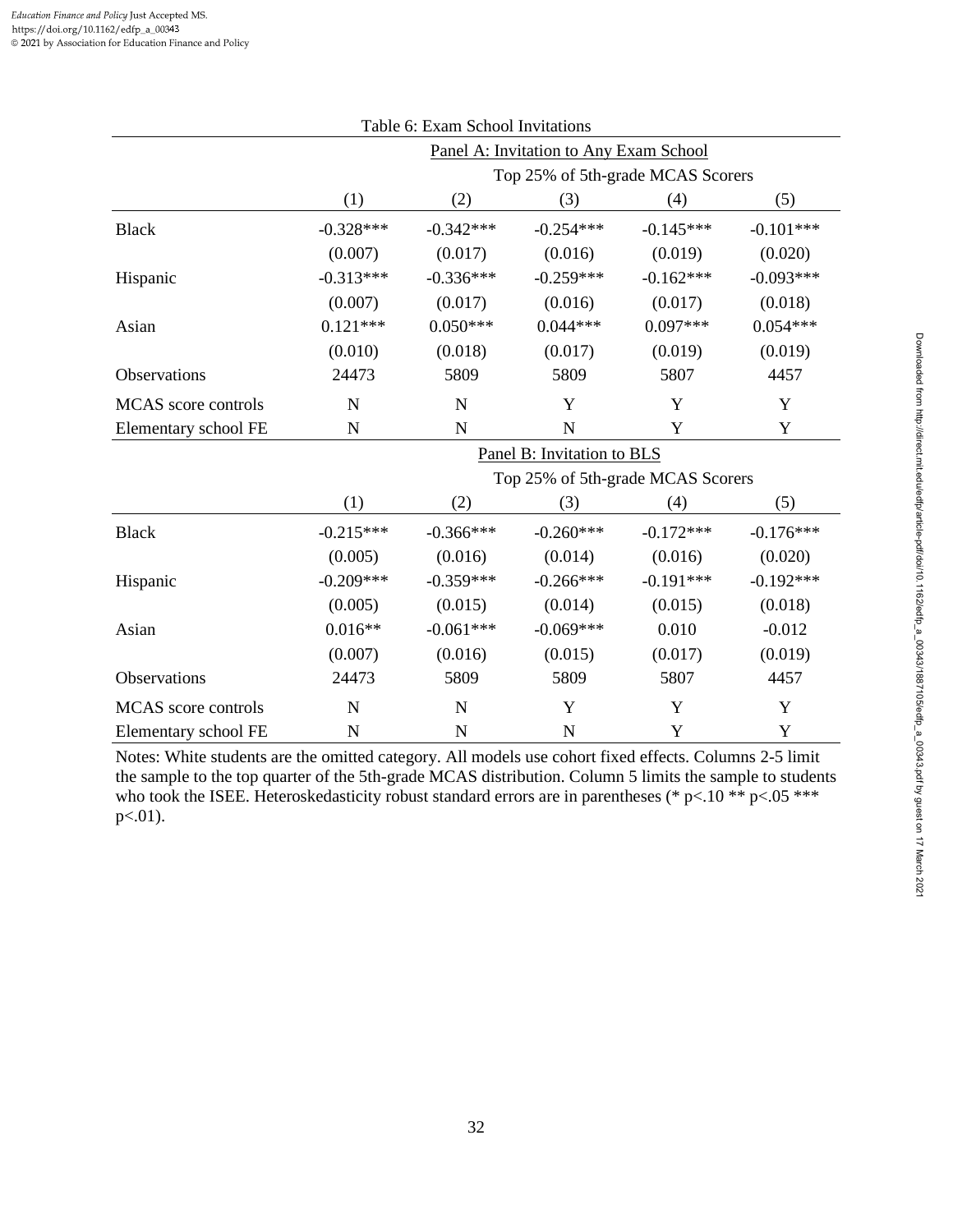| Table 7: Exam School Enrollment                   |             |                                   |                                       |             |             |  |  |
|---------------------------------------------------|-------------|-----------------------------------|---------------------------------------|-------------|-------------|--|--|
| Panel A: Enrolled at any exam school in 7th grade |             |                                   |                                       |             |             |  |  |
|                                                   |             | Top 25% of 5th-grade MCAS Scorers |                                       |             |             |  |  |
|                                                   | (1)         | (2)                               | (3)                                   | (4)         | (5)         |  |  |
| <b>Black</b>                                      | $-0.273***$ | $-0.287***$                       | $-0.206***$                           | $-0.110***$ | $-0.067***$ |  |  |
|                                                   | (0.007)     | (0.017)                           | (0.017)                               | (0.019)     | (0.022)     |  |  |
| Hispanic                                          | $-0.263***$ | $-0.296***$                       | $-0.223***$                           | $-0.145***$ | $-0.091***$ |  |  |
|                                                   | (0.007)     | (0.017)                           | (0.016)                               | (0.018)     | (0.020)     |  |  |
| Asian                                             | $0.157***$  | $0.118***$                        | $0.112***$                            | $0.153***$  | $0.121***$  |  |  |
|                                                   | (0.009)     | (0.018)                           | (0.017)                               | (0.020)     | (0.021)     |  |  |
| Observations                                      | 24473       | 5809                              | 5809                                  | 5807        | 4457        |  |  |
| MCAS score controls                               | N           | N                                 | Y                                     | Y           | Y           |  |  |
| Elementary school FE                              | $\mathbf N$ | $\mathbf N$                       | ${\bf N}$                             | Y           | Y           |  |  |
|                                                   |             |                                   | Panel B: Enrolled at BLS in 7th grade |             |             |  |  |
|                                                   |             |                                   | Top 25% of 5th-grade MCAS Scorers     |             |             |  |  |
|                                                   | (1)         | (2)                               | (3)                                   | (4)         | (5)         |  |  |
| <b>Black</b>                                      | $-0.198***$ | $-0.341***$                       | $-0.243***$                           | $-0.162***$ | $-0.166***$ |  |  |
|                                                   | (0.005)     | (0.015)                           | (0.014)                               | (0.016)     | (0.020)     |  |  |
| Hispanic                                          | $-0.193***$ | $-0.335***$                       | $-0.248***$                           | $-0.184***$ | $-0.187***$ |  |  |
|                                                   | (0.005)     | (0.015)                           | (0.014)                               | (0.015)     | (0.019)     |  |  |
| Asian                                             | $0.029***$  | $-0.030*$                         | $-0.038***$                           | $0.035**$   | 0.017       |  |  |
|                                                   | (0.006)     | (0.016)                           | (0.014)                               | (0.017)     | (0.020)     |  |  |
| Observations                                      | 24473       | 5809                              | 5809                                  | 5807        | 4457        |  |  |
| MCAS score controls                               | N           | $\mathbf N$                       | Y                                     | Y           | Y           |  |  |
| Elementary school FE                              | $\mathbf N$ | $\mathbf N$                       | $\mathbf N$                           | Y           | Y           |  |  |

Notes: White students are the omitted category. All models use cohort fixed effects. Columns 2-5 limit the sample to the top quarter of the 5th-grade MCAS distribution. Column 5 limits the sample to students who took the ISEE. Heteroskedasticity robust standard errors are in parentheses (\* p<.10 \*\* p<.05 \*\*\* p<.01).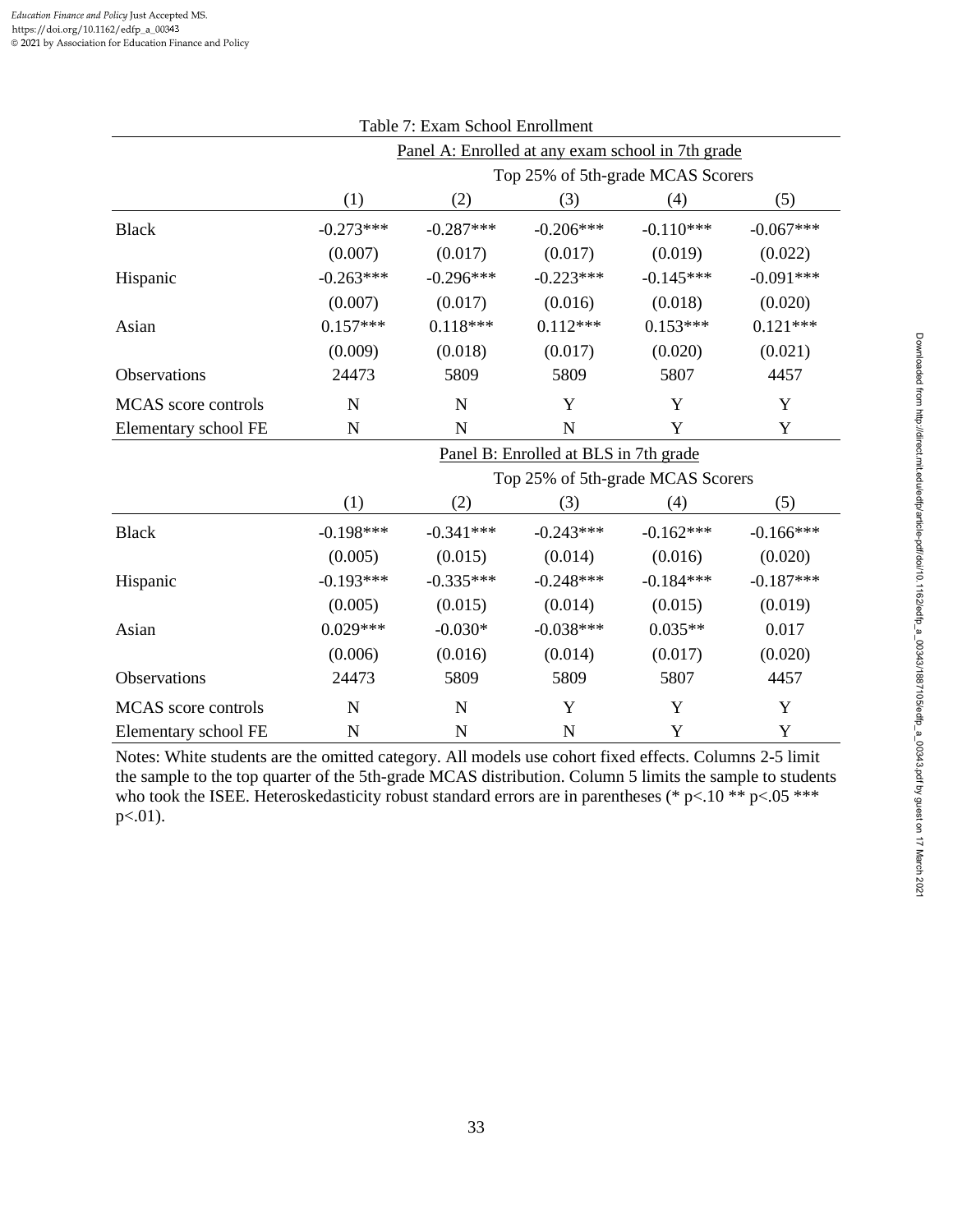|              | Actual | Universal<br>invitations ISEE-taking ISEE-taking ISEE scores |      | Equalized Equalized Rank only ISEE only |      |      |      | Top $X\%$ Top $X\%$<br>(District) (School) |
|--------------|--------|--------------------------------------------------------------|------|-----------------------------------------|------|------|------|--------------------------------------------|
|              |        |                                                              |      | Panel A: All Exam Schools               |      |      |      |                                            |
|              | (1)    | (2)                                                          | (3)  | (4)                                     | (5)  | (6)  | (7)  | (8)                                        |
| <b>Black</b> | 0.20   | 0.21                                                         | 0.21 | 0.20                                    | 0.20 | 0.19 | 0.21 | 0.26                                       |
| Hispanic     | 0.18   | 0.19                                                         | 0.20 | 0.18                                    | 0.18 | 0.17 | 0.21 | 0.23                                       |
| Asian        | 0.21   | 0.19                                                         | 0.20 | 0.21                                    | 0.21 | 0.21 | 0.20 | 0.15                                       |
| White        | 0.42   | 0.40                                                         | 0.40 | 0.41                                    | 0.41 | 0.42 | 0.38 | 0.36                                       |
| Low income   | 0.37   | 0.22                                                         | 0.22 | 0.33                                    | 0.37 | 0.36 | 0.41 | 0.50                                       |
|              |        |                                                              |      | Panel B: Boston Latin School            |      |      |      |                                            |
|              | (1)    | (2)                                                          | (3)  | (4)                                     | (5)  | (6)  | (7)  | (8)                                        |
| <b>Black</b> | 0.10   | 0.11                                                         | 0.11 | 0.11                                    | 0.12 | 0.11 | 0.14 | 0.18                                       |
| Hispanic     | 0.11   | 0.12                                                         | 0.12 | 0.13                                    | 0.12 | 0.12 | 0.17 | 0.19                                       |
| Asian        | 0.25   | 0.24                                                         | 0.24 | 0.25                                    | 0.23 | 0.26 | 0.25 | 0.19                                       |
| White        | 0.54   | 0.53                                                         | 0.52 | 0.51                                    | 0.52 | 0.51 | 0.44 | 0.44                                       |
| Low income   | 0.28   | 0.15                                                         | 0.15 | 0.20                                    | 0.29 | 0.29 | 0.36 | 0.48                                       |

Table 8: Diversity under Different Admissions Systems

Notes: Column 1 contains actual student invitations to the exam schools over the 2007-2013 period. Columns 2 and 3 respectively measure potential invitations if all 6th-graders took the ISEE and if Black and Hispanic 6th-graders took the ISEE at the same rate as White students with similar MCAS scores. Column 4 simulates invitations if rates of ISEE-taking were unchanged, but Black and Hispanic students scored as well on the exam as their White peers with similar MCAS scores and GPA. Column 5 simulates invitations if students were assigned to schools based solely on their admissions rank, not taking into account reported preferences. Column 6 simulates invitations if students were ranked solely based on the ISEE and not on GPA. Column 7 simulates invitations if BPS students were invited to the exam schools on the basis of MCAS alone. Column 8 simulates invitations if the percentage of BPS students invited to the exam schools were unchanged, but students were invited to the schools solely based on being in that top percentage of the MCAS distribution at their school.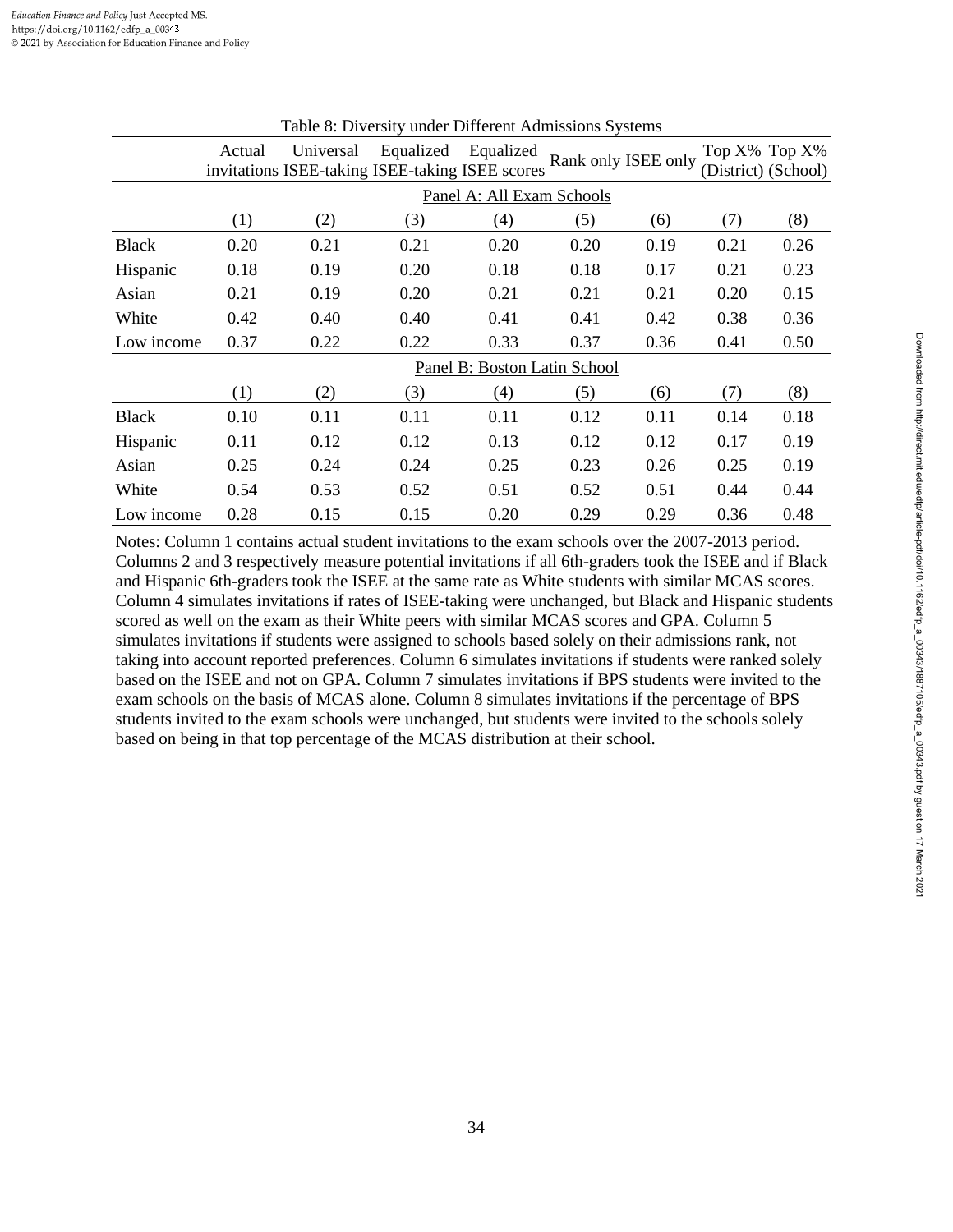



Notes: Panel A plots the percentage of students taking the ISEE by race and 5th-grade MCAS percentile. Panel B plots students' composite ISEE percentile by race and 5th-grade MCAS percentile. For both ISEE and MCAS scores, composite percentiles are constructed by adding students' scaled subtest scores and calculating percentiles within test years. The MCAS subtests are reading and math. The ISEE subtests are verbal reasoning, quantitative reasoning, reading comprehension, and mathematics achievement.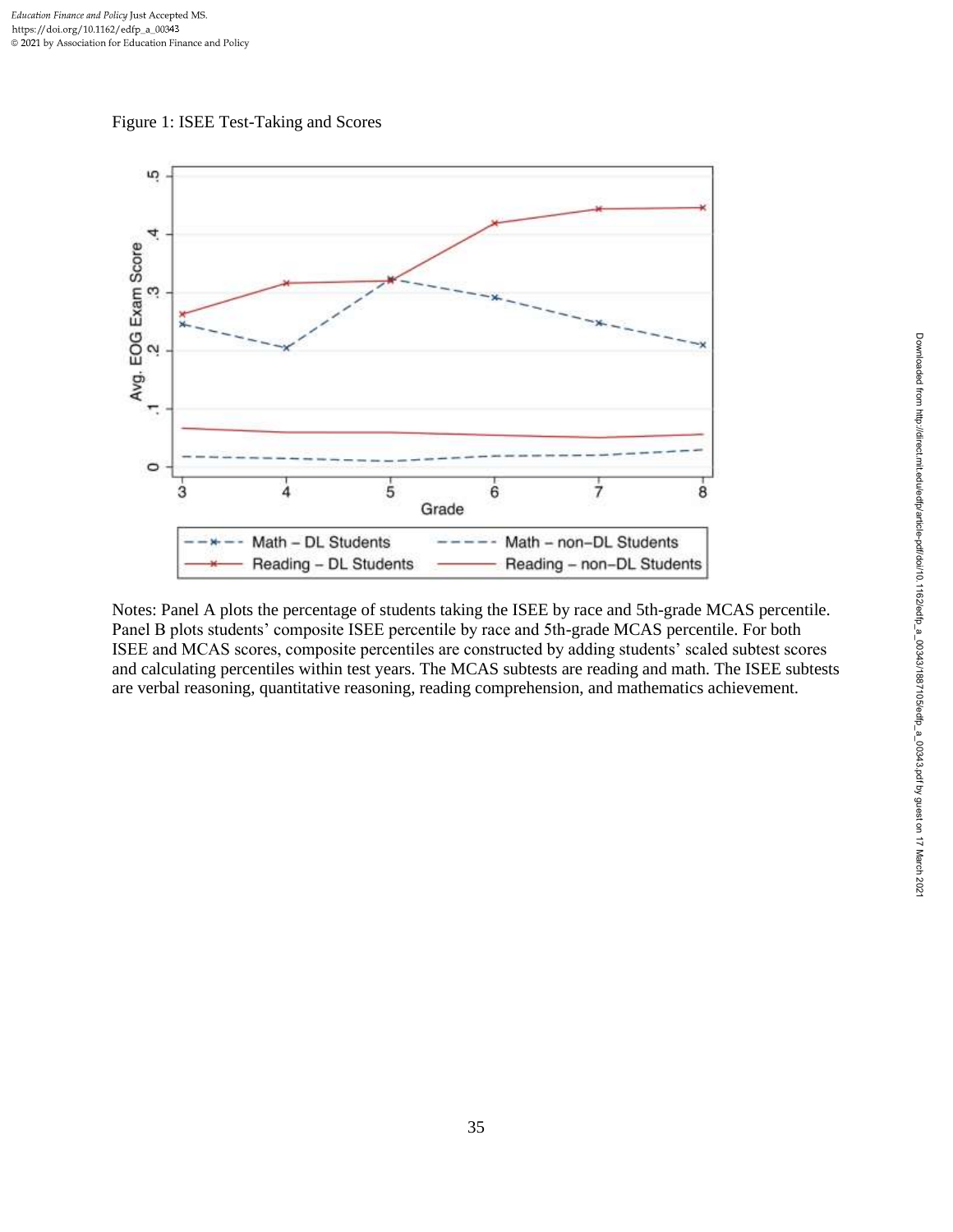Figure 2: GPA by MCAS Percentile



Notes: Figure plots students' composite GPA by race and 5th-grade MCAS percentile. Composite GPA is calculated by the district on a 12-point scale and incorporates grades from 5th grade and the fall of 6th grade. MCAS composite percentiles are constructed by adding students' scaled subtest scores in reading and math and calculating percentiles within test years.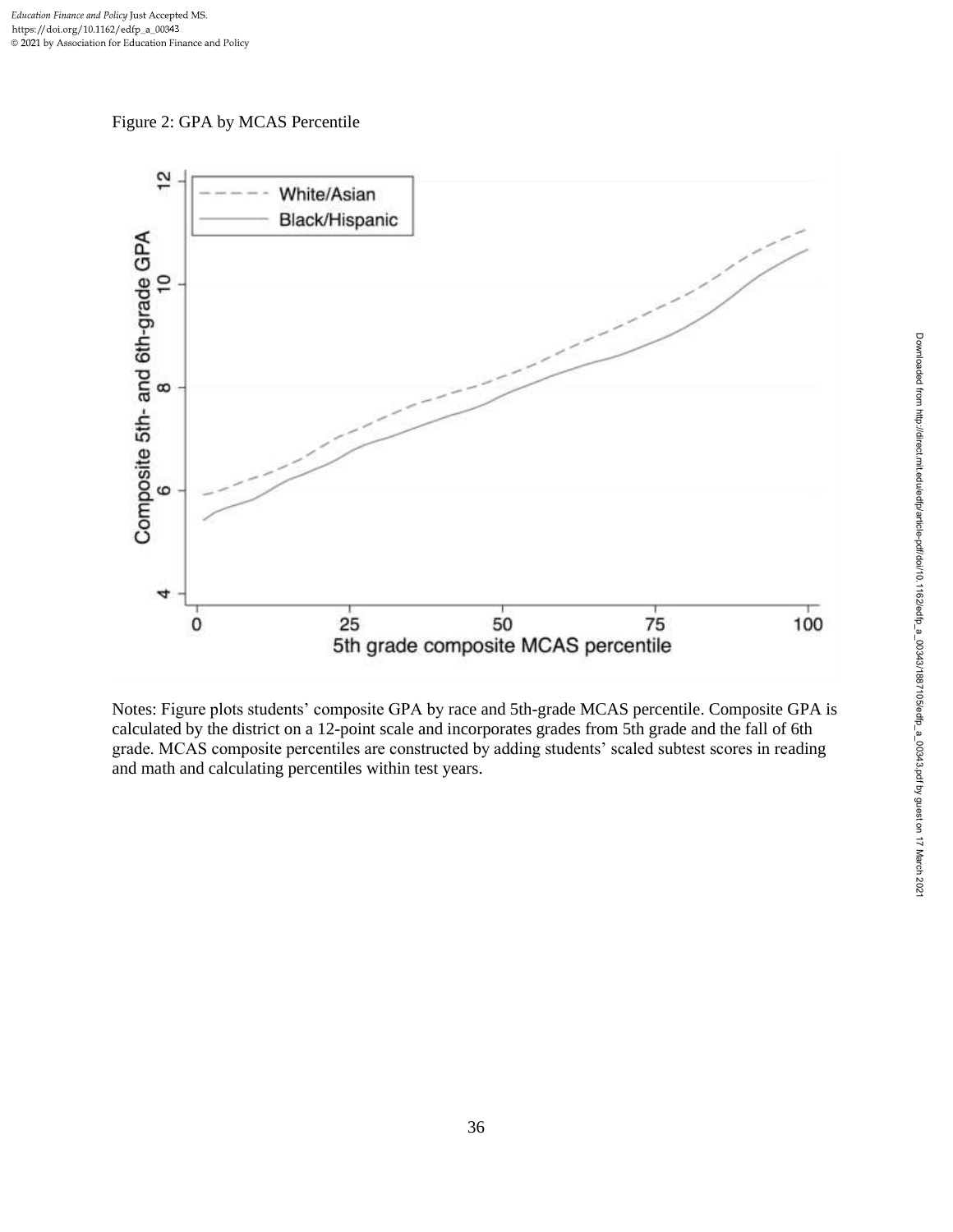



Notes: Figure plots the proportion of ISEE test-takers ranking BLS as their first choice exam school by race and 5th-grade MCAS percentile. MCAS composite percentiles are constructed by adding students' scaled subtest scores in reading and math and calculating percentiles within test years.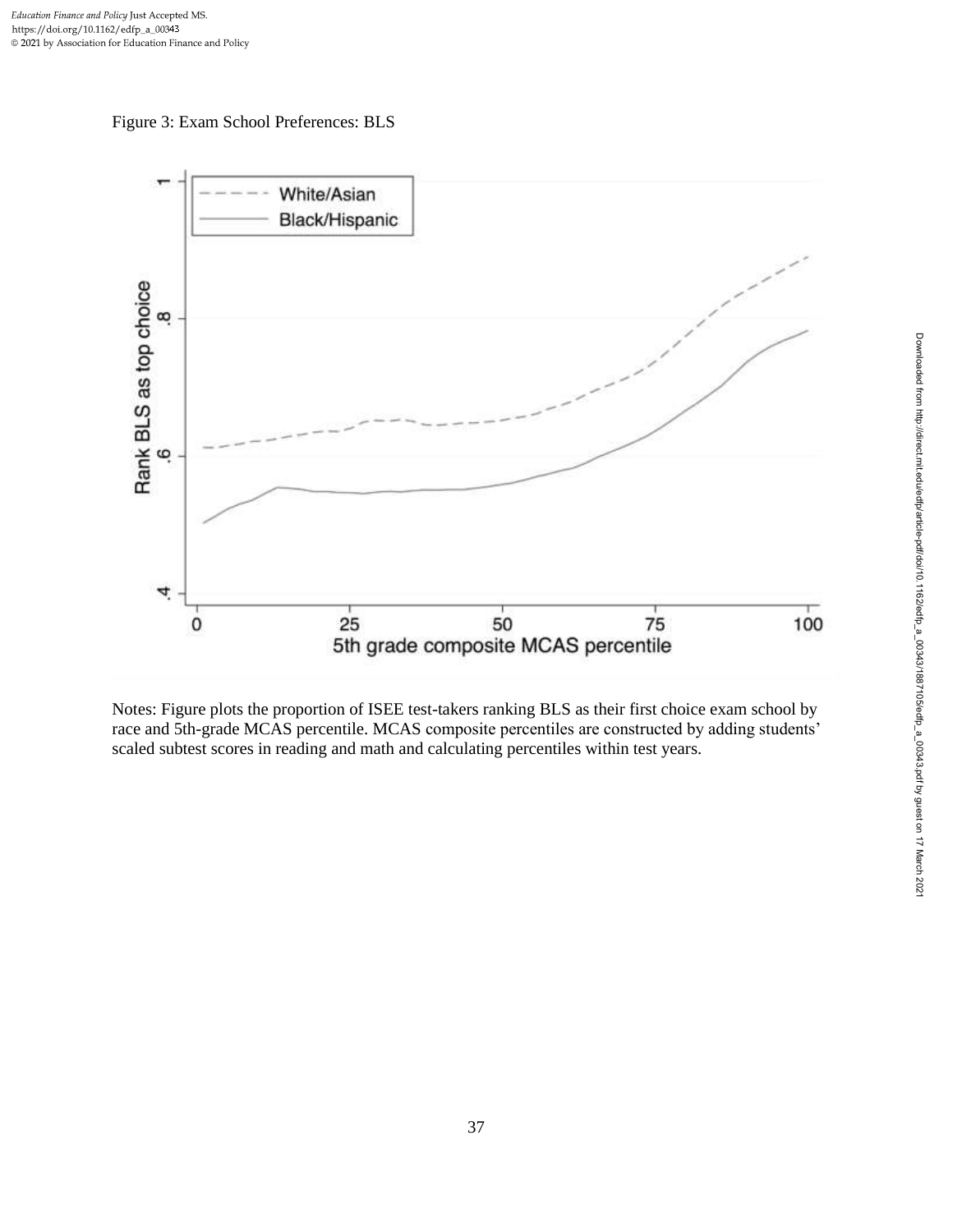



Notes: Panels A and B plot the percentage of ISEE-takers invited to attend any exam school and the percentage of ISEE-takers enrolled at any exam school in 7th grade by race and 5th-grade MCAS percentile. Panels C and D plot the percentage of ISEE-takers invited to attend BLS and the percentage of ISEE-takers enrolled at BLS in 7th grade by race and 5th-grade MCAS percentile. ISEE-takers may be invited to attend at most one of the three exam schools. MCAS composite percentiles are constructed by adding students' scaled subtest scores in reading and math and calculating percentiles within test years.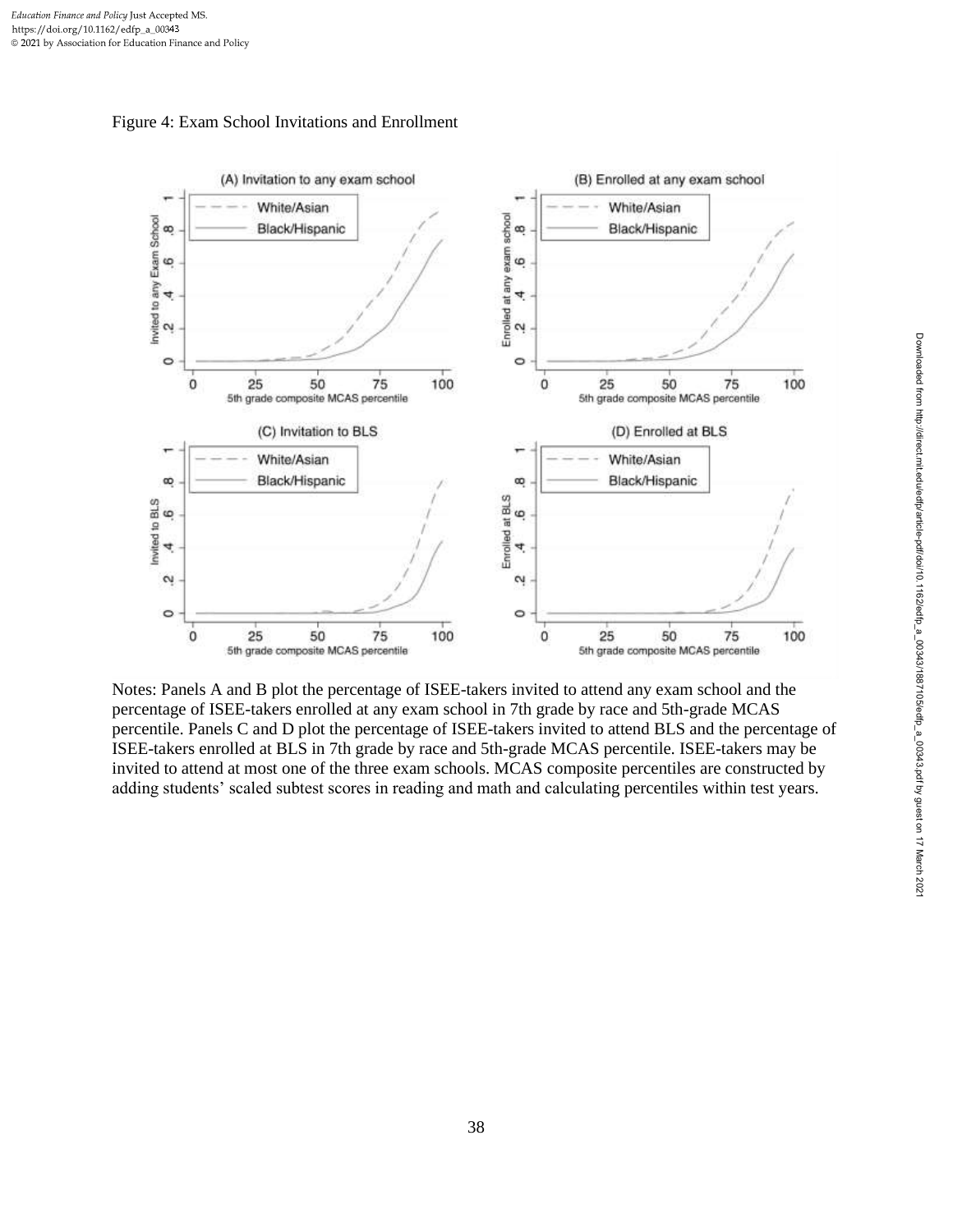| Table A.1: Student Enrollment in 7th Grade |                                           |                            |                                     |                             |  |  |  |  |
|--------------------------------------------|-------------------------------------------|----------------------------|-------------------------------------|-----------------------------|--|--|--|--|
|                                            | Enrolled in<br>5th grade                  | Enrolled at<br>exam school | Enrolled at trad.<br>public school  | Enrolled out<br>of district |  |  |  |  |
|                                            | Panel A: Top 25% of 5th-grade MCAS Scores |                            |                                     |                             |  |  |  |  |
|                                            | $\left(1\right)$                          | (2)                        | (3)                                 | (4)                         |  |  |  |  |
| White                                      | 1449                                      | 65.08                      | 16.63                               | 18.29                       |  |  |  |  |
| <b>Black</b>                               | 1441                                      | 35.67                      | 39.14                               | 25.19                       |  |  |  |  |
| Hispanic                                   | 1629                                      | 35.73                      | 45.12                               | 19.15                       |  |  |  |  |
| Asian                                      | 1187                                      | 76.75                      | 16.85                               | 6.40                        |  |  |  |  |
|                                            |                                           |                            | Panel B: Top 25% of MCAS, Took ISEE |                             |  |  |  |  |
|                                            | (1)                                       | (2)                        | (3)                                 | (4)                         |  |  |  |  |
| White                                      | 1270                                      | 74.17                      | 12.28                               | 13.54                       |  |  |  |  |
| <b>Black</b>                               | 947                                       | 54.07                      | 34.21                               | 11.72                       |  |  |  |  |
| Hispanic                                   | 1051                                      | 55.19                      | 34.54                               | 10.28                       |  |  |  |  |
| Asian                                      | 1108                                      | 82.13                      | 14.17                               | 3.70                        |  |  |  |  |

Notes: Table shows the distribution of enrollment over exam schools, other public schools, and nondistrict schools for students enrolled in BPS in 5th grade. Both panels restrict to the top 25% of the 5thgrade MCAS distribution. Panel B restricts to students who took the ISEE. Column (4) includes students who live in Boston, but attend private or charter schools, as well as students who leave the district entirely between 5th and 7th grade; we are unable to distinguish among these groups in the data.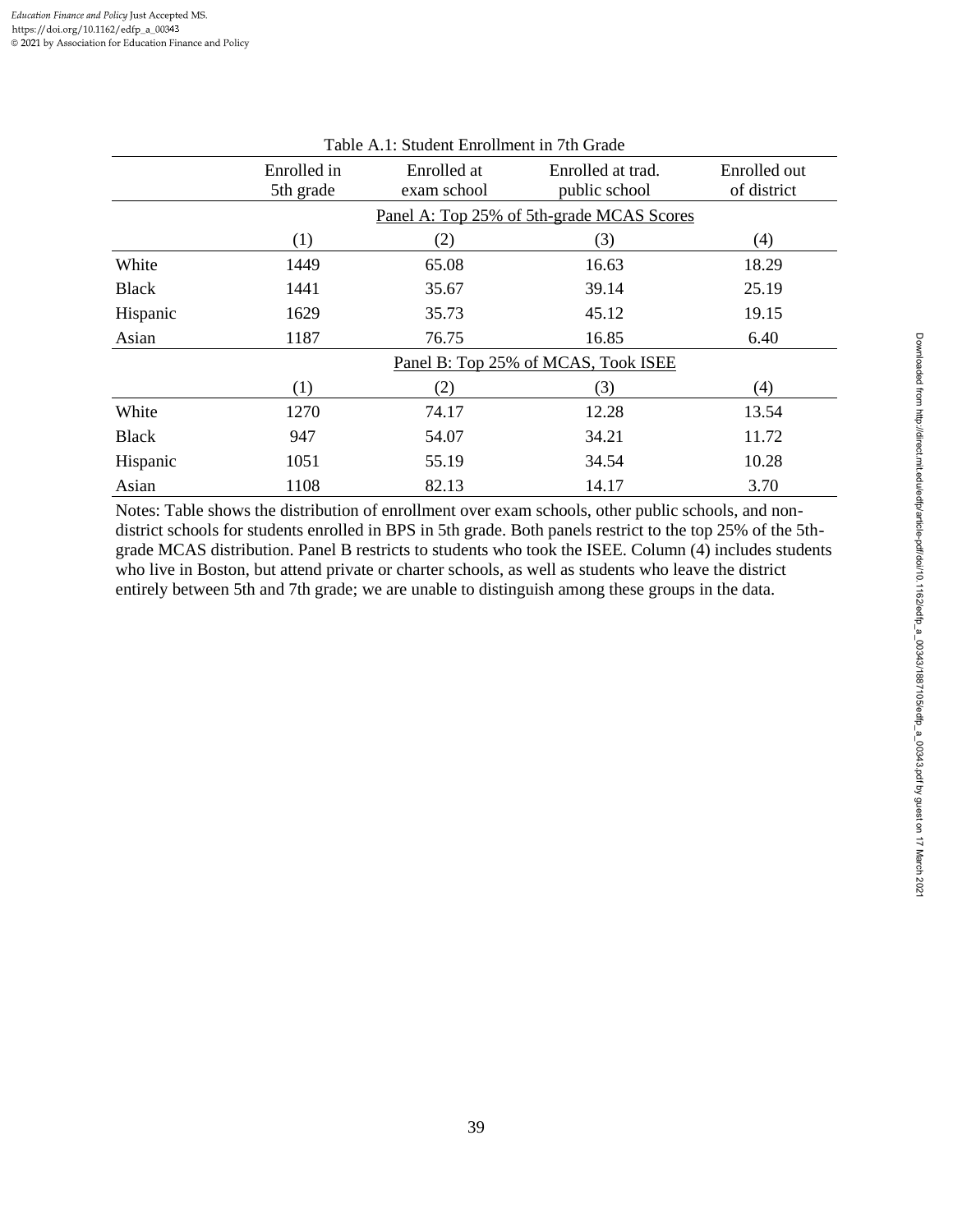|              |                       | rable A.2. Heterogeneity by Exam School Proximity |                               |                        |
|--------------|-----------------------|---------------------------------------------------|-------------------------------|------------------------|
|              |                       | <b>Took ISEE</b>                                  |                               | Rank first             |
|              | ZIP within<br>2 miles | ZIP outside<br>2 miles                            | ZIP within<br>2 miles         | ZIP outside<br>2 miles |
|              |                       |                                                   | Panel A: Boston Latin School  |                        |
|              | (1)                   | (2)                                               | (3)                           | (4)                    |
| <b>Black</b> | $-0.126**$            | $-0.084***$                                       | $-0.077$                      | $-0.112***$            |
|              | (0.052)               | (0.019)                                           | (0.060)                       | (0.021)                |
| Hispanic     | $-0.113**$            | $-0.123***$                                       | $-0.110**$                    | $-0.158***$            |
|              | (0.051)               | (0.017)                                           | (0.058)                       | (0.019)                |
| Asian        | 0.073                 | $0.061***$                                        | $0.159***$                    | $0.059***$             |
|              | (0.049)               | (0.019)                                           | (0.056)                       | (0.022)                |
| Observations | 889                   | 4904                                              | 889                           | 4904                   |
|              |                       |                                                   | Panel B: Boston Latin Academy |                        |
|              | (1)                   | (2)                                               | (3)                           | (4)                    |
| <b>Black</b> | $-0.113***$           | $-0.074***$                                       | $-0.060**$                    | $-0.004$               |
|              | (0.035)               | (0.020)                                           | (0.029)                       | (0.017)                |
| Hispanic     | $-0.142***$           | $-0.118***$                                       | $-0.043$                      | 0.019                  |
|              | (0.034)               | (0.018)                                           | (0.028)                       | (0.015)                |
| Asian        | 0.060                 | $0.067***$                                        | $-0.120***$                   | 0.018                  |
|              | (0.039)               | (0.020)                                           | (0.032)                       | (0.017)                |
| Observations | 1662                  | 4135                                              | 1662                          | 4135                   |
|              |                       |                                                   | Panel C: O'Bryant School      |                        |
|              | (1)                   | (2)                                               | (3)                           | (4)                    |
| <b>Black</b> | $-0.104*$             | $-0.078***$                                       | $0.059*$                      | $0.029***$             |
|              | (0.059)               | (0.019)                                           | (0.033)                       | (0.010)                |
| Hispanic     | $-0.146**$            | $-0.117***$                                       | $0.080**$                     | $0.019**$              |
|              | (0.058)               | (0.017)                                           | (0.033)                       | (0.009)                |
| Asian        | 0.086                 | $0.065***$                                        | 0.012                         | 0.009                  |
|              | (0.059)               | (0.019)                                           | (0.033)                       | (0.010)                |
| Observations | 1051                  | 4748                                              | 1051                          | 4748                   |

# Table A.2: Heterogeneity by Exam School Proximity

Notes: White students are the omitted category. All models are restricted to the top 25% of the 5th-grade MCAS distribution and include controls for 5th-grade MCAS scores and elementary school fixed effects. Heteroskedasticity robust standard errors are in parentheses (\* p<.10 \*\* p<.05 \*\*\* p<.01).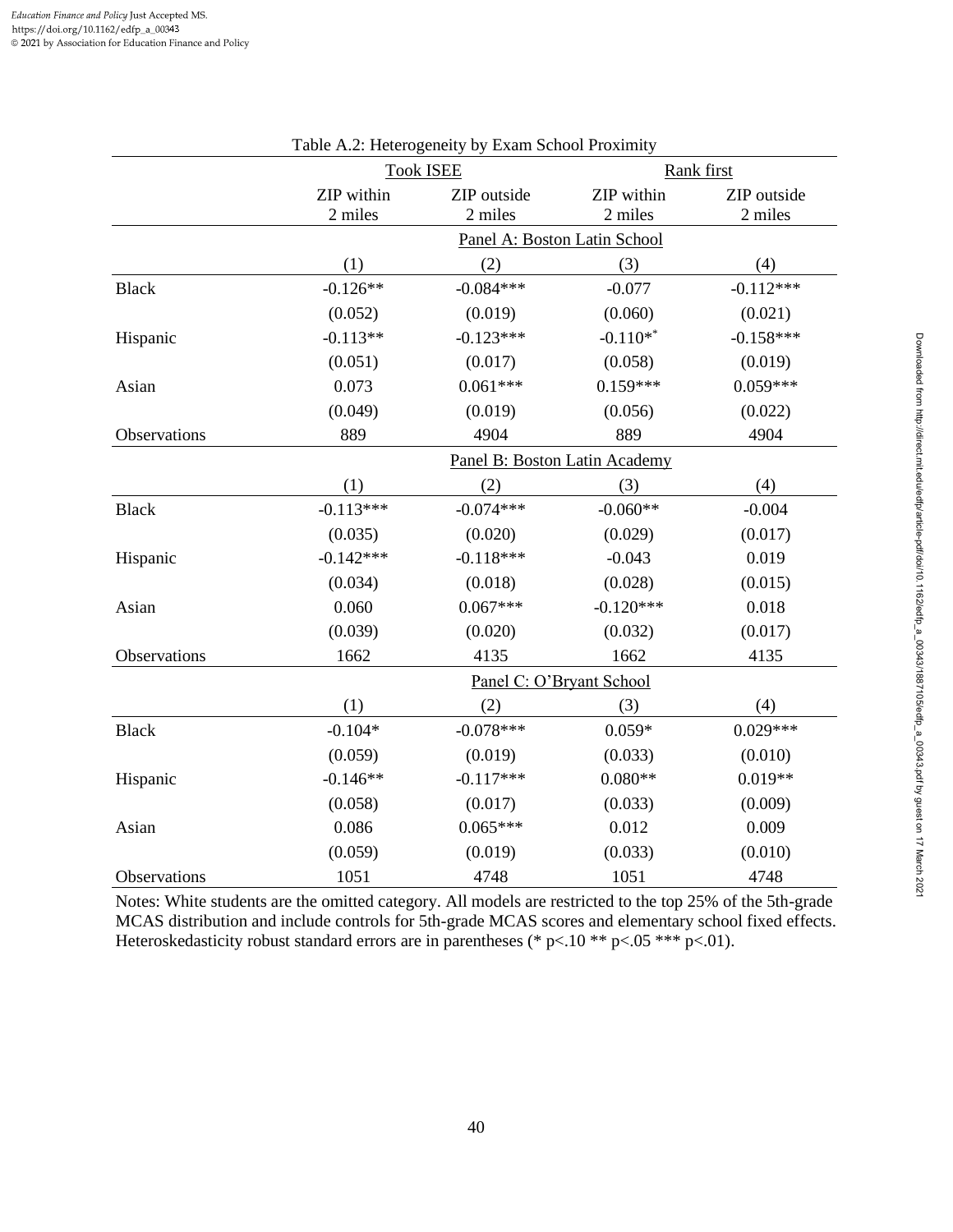|                         |                       | <b>Took ISEE</b>        |                      | Rank BLS first         |
|-------------------------|-----------------------|-------------------------|----------------------|------------------------|
|                         | Home min.<br>distance | School min.<br>distance | Home dist.<br>to BLS | School dist.<br>to BLS |
|                         | (1)                   | (2)                     | (3)                  | (4)                    |
| <b>Black</b>            | $-0.111***$           | $-0.104***$             | $-0.121***$          | $-0.079***$            |
|                         | (0.021)               | (0.021)                 | (0.026)              | (0.026)                |
| Hispanic                | $-0.133***$           | $-0.102***$             | $-0.133***$          | $-0.067***$            |
|                         | (0.021)               | (0.021)                 | (0.025)              | (0.026)                |
| Asian                   | $0.090***$            | $0.183***$              | $0.126***$           | $0.293***$             |
|                         | (0.028)               | (0.030)                 | (0.035)              | (0.037)                |
| Distance                | $-0.002$              | $0.022***$              | $-0.002$             | $0.027***$             |
|                         | (0.006)               | (0.006)                 | (0.006)              | (0.006)                |
| <b>Black X</b> distance | $0.012*$              | $-0.010$                | $0.012*$             | $-0.017**$             |
|                         | (0.006)               | (0.006)                 | (0.007)              | (0.007)                |
| Hispanic X distance     | 0.010                 | $-0.020***$             | 0.008                | $-0.027***$            |
|                         | (0.006)               | (0.006)                 | (0.006)              | (0.007)                |
| Asian X distance        | 0.012                 | $-0.020*$               | $-0.002$             | $-0.051***$            |
|                         | (0.010)               | (0.011)                 | (0.010)              | (0.011)                |
| Observations            | 24473                 | 23963                   | 24473                | 23963                  |

| Table A.3: Application Rates and Preferences by Exam School Proximity |  |  |
|-----------------------------------------------------------------------|--|--|
|                                                                       |  |  |

Notes:White students are the omitted category. All models are restricted to the top 25% of the 5th-grade MCAS distribution and include controls for 5th-grade MCAS scores and school year fixed effects. Columns 1 and 3 contain school fixed effects.The distance measures are: (1) minimum distance from a student's residential ZIP code to any of the three exam schools, (2) minimum distance from a student's 5th-grade school ZIP code to any of the three exam schools, (3) distance from a student's residential ZIP code to BLS, and (4) distance from a student's school ZIP code to BLS. Heteroskedasticity robust standard errors are in parentheses (\* p<.10 \*\* p<.05 \*\*\* p<.01).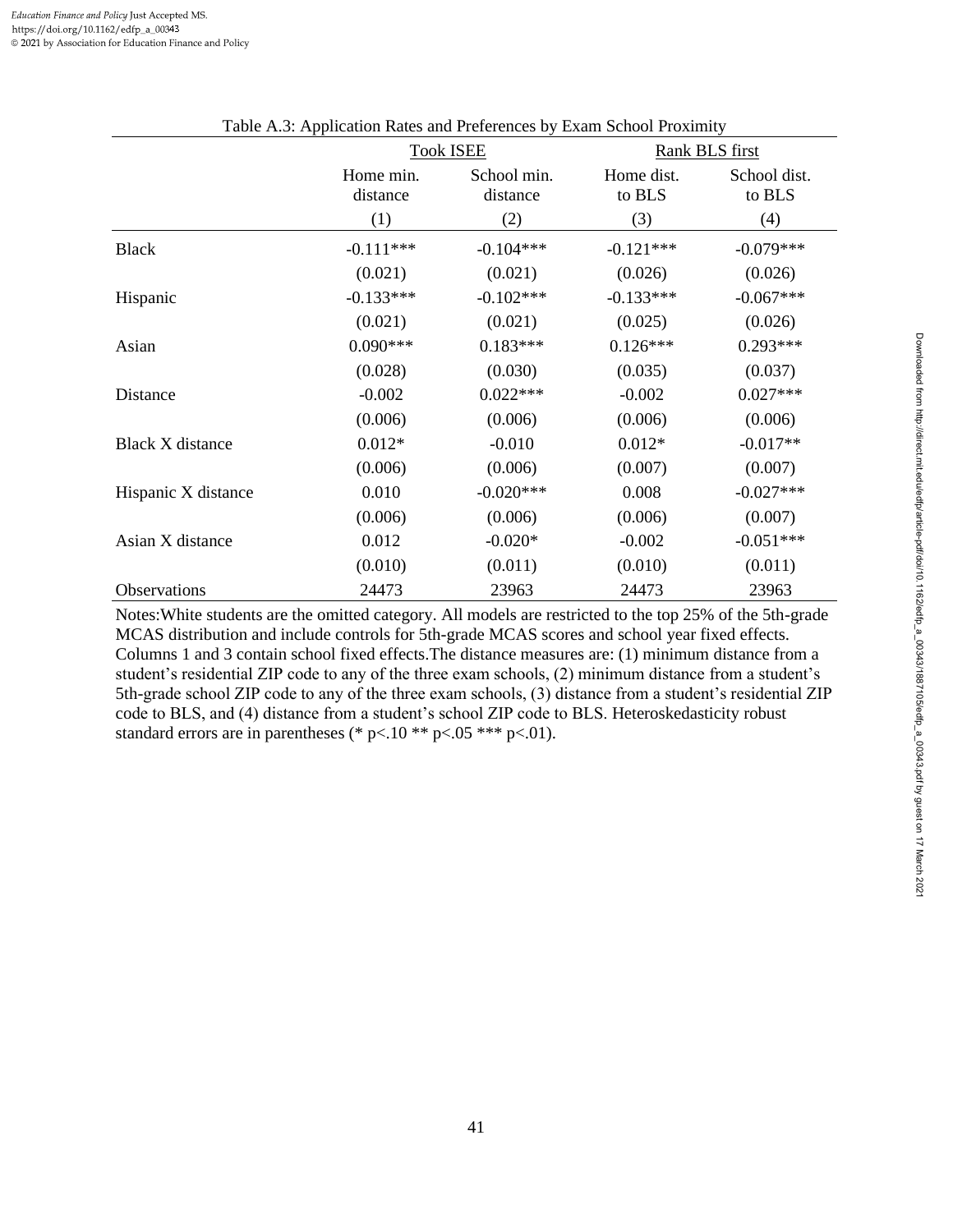| Table A.4. Reglessions with Low Income and LEF Controls |                     |                                  |             |                            |                   |                   |  |  |  |
|---------------------------------------------------------|---------------------|----------------------------------|-------------|----------------------------|-------------------|-------------------|--|--|--|
|                                                         | Took<br><b>ISEE</b> | <b>ISEE</b><br>Score             | <b>GPA</b>  | Ranked<br><b>BLS</b> first | Invited<br>to Any | Invited<br>to BLS |  |  |  |
|                                                         |                     | Panel A: No School Fixed Effects |             |                            |                   |                   |  |  |  |
|                                                         | (1)                 | (2)                              | (3)         | (4)                        | (5)               | (6)               |  |  |  |
| <b>Black</b>                                            | $-0.084***$         | $-8.940***$                      | $-0.460***$ | $-0.045**$                 | $-0.141***$       | $-0.171***$       |  |  |  |
|                                                         | (0.017)             | (0.916)                          | (0.083)     | (0.021)                    | (0.019)           | (0.016)           |  |  |  |
| Hispanic                                                | $-0.115***$         | $-7.298***$                      | $-0.429***$ | $-0.078***$                | $-0.150***$       | $-0.186***$       |  |  |  |
|                                                         | (0.016)             | (0.826)                          | (0.075)     | (0.019)                    | (0.017)           | (0.015)           |  |  |  |
| Asian                                                   | $0.067***$          | $-0.497$                         | $0.241***$  | 0.024                      | $0.106***$        | 0.017             |  |  |  |
|                                                         | (0.018)             | (0.862)                          | (0.078)     | (0.019)                    | (0.019)           | (0.017)           |  |  |  |
| Observations                                            | 5807                | 4457                             | 4457        | 4457                       | 5807              | 5807              |  |  |  |
|                                                         |                     | Panel B: School Fixed Effects    |             |                            |                   |                   |  |  |  |
|                                                         | (1)                 | (2)                              | (3)         | (4)                        | (5)               | (6)               |  |  |  |
| <b>Black</b>                                            | $-0.083***$         | $-9.025***$                      | $-0.453***$ | $-0.044**$                 | $-0.140***$       | $-0.170***$       |  |  |  |
|                                                         | (0.017)             | (0.913)                          | (0.083)     | (0.021)                    | (0.019)           | (0.016)           |  |  |  |
| Hispanic                                                | $-0.116***$         | $-7.252***$                      | $-0.431***$ | $-0.076***$                | $-0.150***$       | $-0.185***$       |  |  |  |
|                                                         | (0.016)             | (0.823)                          | (0.075)     | (0.019)                    | (0.017)           | (0.015)           |  |  |  |
| Asian                                                   | $0.068***$          | $-0.456$                         | $0.244***$  | 0.025                      | $0.107***$        | 0.016             |  |  |  |
|                                                         | (0.018)             | (0.859)                          | (0.078)     | (0.019)                    | (0.019)           | (0.017)           |  |  |  |
| Observations                                            | 5807                | 4457                             | 4457        | 4457                       | 5807              | 5807              |  |  |  |

Table A.4: Regressions with Low Income and LEP Controls

Notes: Panels A and B respectively replicate columns 3 and 4 of Table 3, Panels A and B; Table 4; Table 5, Panel A; and Table 6, Panels A and B. White students are the omitted category. All models use cohort fixed effects. Low income status is defined at the ZIP code level. Students are indicated as low income if they live in a ZIP code with an average income below the median ZIP code income experienced by their cohort. LEP status is taken in 5th grade and equals 1 if a student is indicated as LEP in 5th grade and 0 otherwise, including if they were indicated as LEP in a prior year. All columns limit the sample to the top 25% of the 5th-grade MCAS distribution. Columns 2, 3, and 4 are restricted to students who took the ISEE (due to missing data for non-applicants). Columns 5 and 6 are not. Heteroskedasticity robust standard errors are in parentheses (\*  $p<10$  \*\*  $p<0.05$  \*\*\*  $p<0.01$ ).